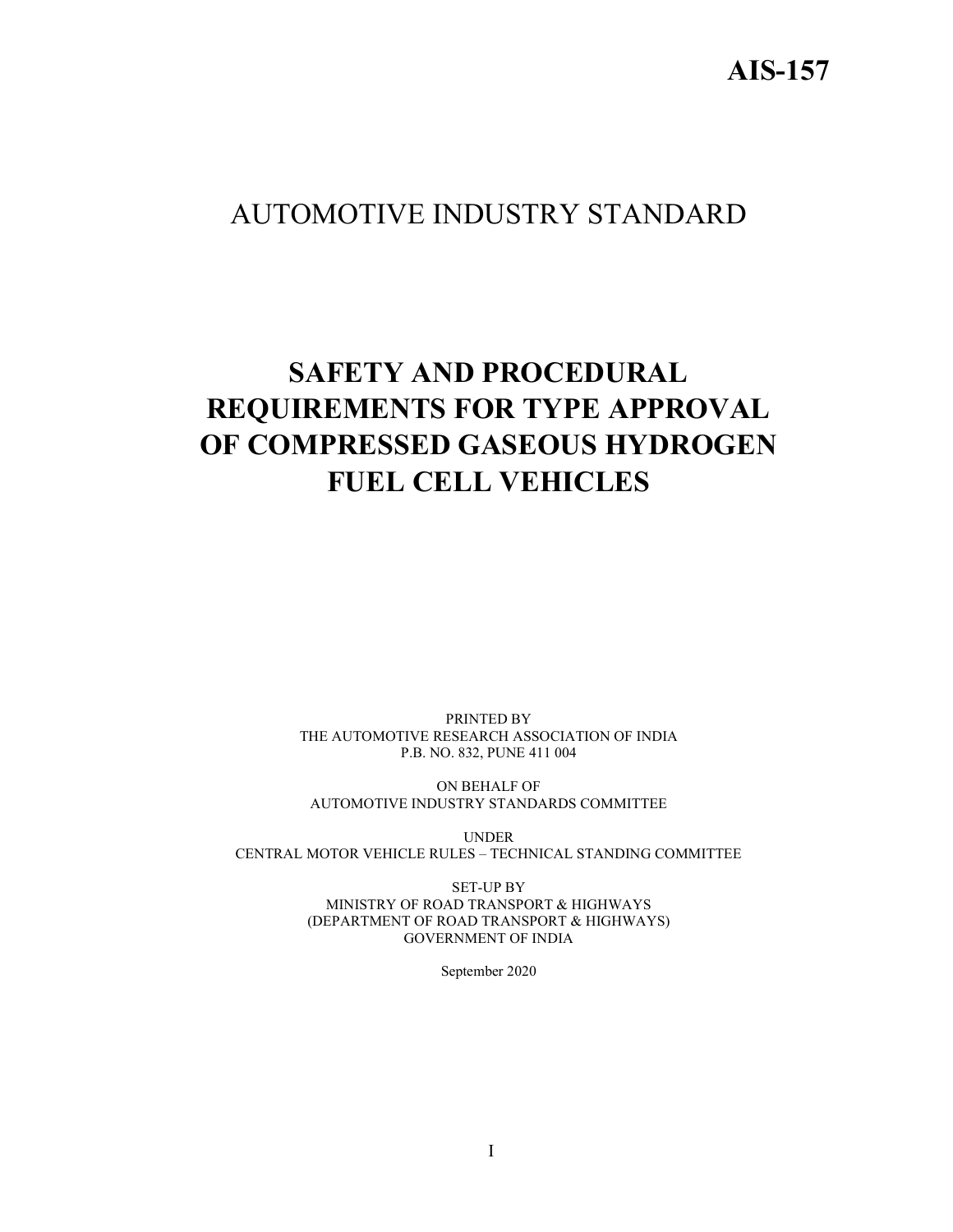#### INTRODUCTION

The Government of India felt the need for a permanent agency to expedite the publication of standards and development of test facilities in parallel when the work on the preparation of the standards is going on, as the development of improved safety critical parts can be undertaken only after the publication of the standard and commissioning of test facilities. To this end, the erstwhile Ministry of Surface Transport (MOST) has constituted a permanent Automotive Industry Standards Committee (AISC) vide order No. RT-11028/11/97-MVL dated September 15, 1997. The standards prepared by AISC will be approved by the permanent CMVR Technical Standing Committee (CMVR-TSC). After approval, the Automotive Research Association of India, (ARAI), Pune, being the Secretariat of the AIS Committee, will publish this standard. For better dissemination of this information ARAI may publish this document on their Web site.

Hydrogen holds promise to provide clean, reliable and sustainable energy supply for meeting the growing demand of energy in the country. Hydrogen is a fuel with the highest energy content per unit mass of all known fuels, which can be used for power generation and transportation at near zero pollution. In order to accelerate the development and utilisation of hydrogen energy in the country, a National Hydrogen Energy Board has been set up under Ministry of New and Renewable Energy. As part of National Hydrogen Energy Roadmap of Govt. of India and Vision 2020, GOI aims to develop and demonstrate Hydrogen Powered Fuel Cell based vehicles.

In view of GOI's roadmap and vision and based on progressive development of fuel cell vehicle around the globe, this AISC panel has been constituted to formulate Automotive Industry Standard for type approval of compressed gaseous hydrogen fuel cell vehicles.

This standard specifies safety related performance and code of practice for hydrogen fuelled fuel cell vehicles. The purpose of this standard is to minimise human harm that may occur as a result of fire, burst or explosion related to the vehicle fuel system and/or from electric shock caused by the vehicle's high voltage system.

Composition of the Panel and Automotive Industry Standards Committee (AISC) responsible for preparation and approval of this standard are given in Annexure VI & VII respectively.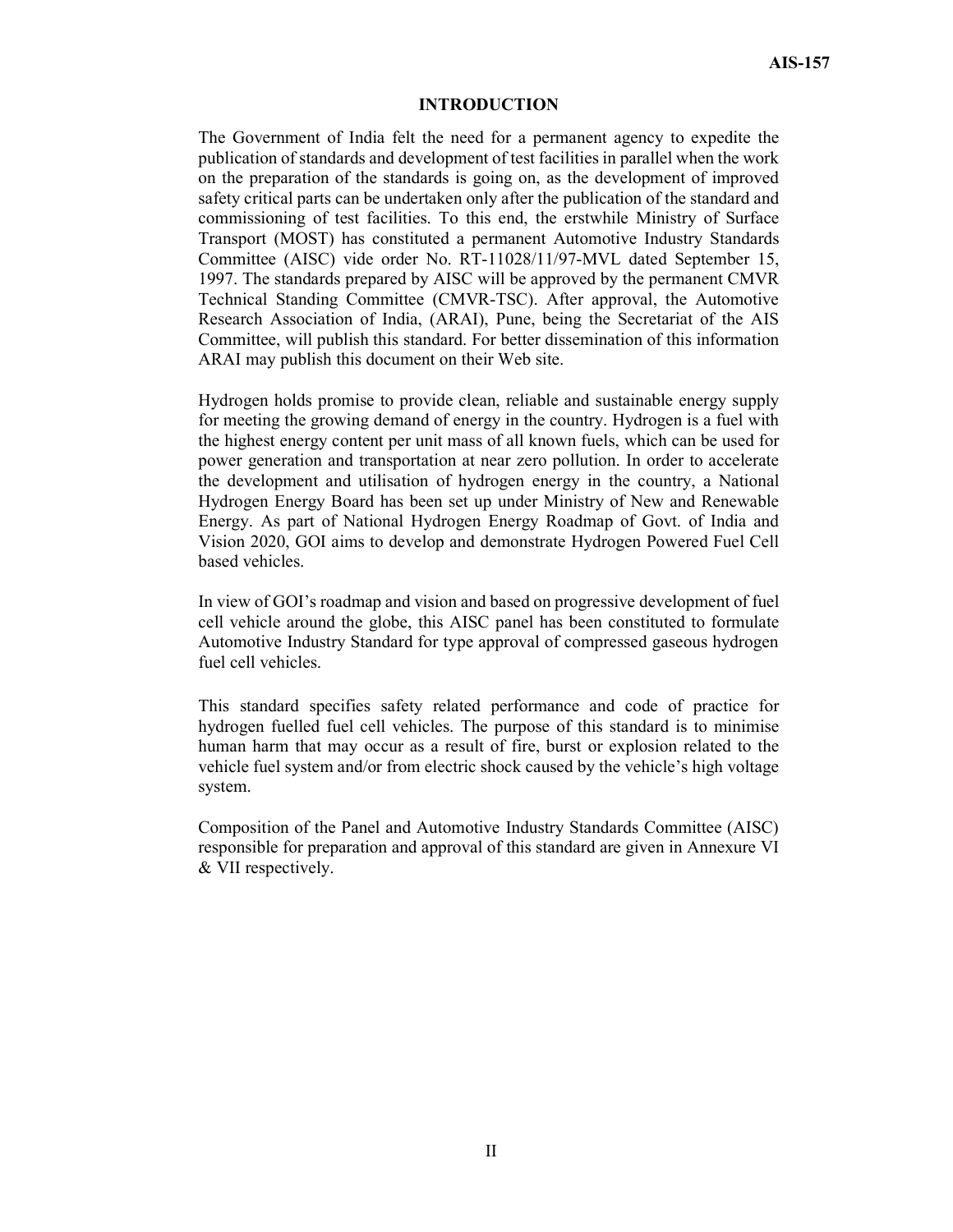## **CONTENTS**

| <b>Clause</b><br>No. | <b>Details</b>      | Page No. |
|----------------------|---------------------|----------|
| 1.0                  | Scope               | 1/43     |
| 2.0                  | Reference Standards | 1/43     |
| 3.0                  | Definitions         | 1/43     |
| 4.0                  | Requirements        | 6/43     |

#### List of Annexures

| Annexure-I   | Typical Profile of Hydrogen Fuelling<br>Receptacle                                                       | 20/43 |
|--------------|----------------------------------------------------------------------------------------------------------|-------|
| Annexure-II  | Safety checklist and type approval requirements<br>for hydrogen fuel cell vehicles                       | 21/43 |
| Annexure-III | Vehicle Identification Requirements                                                                      | 25/43 |
| Annexure-IV  | Additional Technical Specification of Fuel Cell<br>Vehicle To Be Submitted By<br>Vehicle<br>Manufacturer | 28/43 |
| Annexure-V   | Reference Standards                                                                                      | 40/43 |
| Annexure-VI  | <b>AISC Panel Composition</b>                                                                            | 41/43 |
| Annexure-VII | Automotive<br>Industry Standards Committee<br>Composition                                                | 43/43 |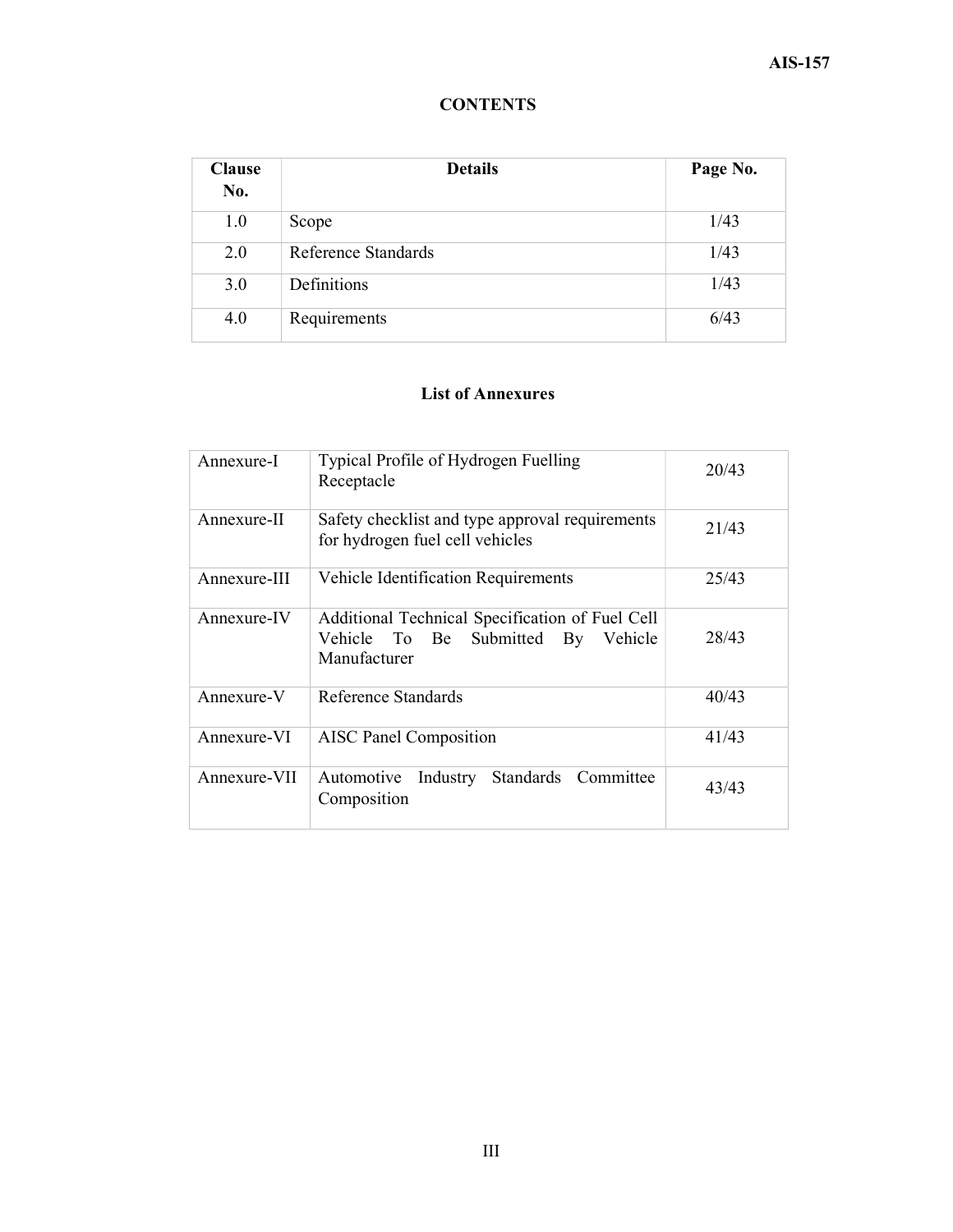#### Safety and Procedural Requirements for Type Approval of Compressed Gaseous Hydrogen Fuel Cell Vehicles

#### 1.0 SCOPE

This standard is applicable to compressed gaseous hydrogen fuelled fuel cell vehicles of category M & N incorporating hydrogen fuelling system, compressed hydrogen storage system, hydrogen delivery system, fuel cell system and electric propulsion power management system.

This standard is only applicable to compressed gaseous hydrogen fuelled fuel cell vehicles manufactured by Original Equipment Manufacturer (OEM) and not applicable for retro-fitted or converted fuel cell vehicles.

#### 2.0 REFERENCE STANDARDS

Considerable assistance has been taken from International and national standards in preparation of this standard. The list of reference standards are consolidated in Annexure-V.

#### 3.0 DEFINITIONS

For the purpose of this standard, the following definitions shall apply:

- 3.1 "Compressed gaseous hydrogen" Gaseous hydrogen which has been compressed and stored for use as a vehicle fuel. The composition of hydrogen fuel for fuel cell vehicles shall be as specified in CMVR.
- 3.2 "Hydrogen-fuelled vehicle" means any motor vehicle that uses compressed gaseous hydrogen as a fuel to propel the vehicle, including fuel cell vehicles.
- 3.3 "Fuel cell system" means a system containing the fuel cell stack(s), air processing system, fuel flow control system, exhaust system, thermal management system and water management system.
- 3.4 "Vehicle fuel system" means an assembly of components used to store or supply hydrogen fuel to a fuel cell system.
- 3.5 "Fuelling receptacle" means the equipment to which a fuelling station nozzle is attached to the vehicle and through which fuel is transferred to the vehicle. The fuelling receptacle is used as an alternative to a fuelling port.
- 3.6 "Hydrogen storage system" means a pressurized container(s), check valve, pressure relief devices (PRDs) and shut off device that isolate the stored hydrogen from the remainder of the fuel system and the environment.
- 3.7 "Container (for hydrogen storage)" is the component within the hydrogen storage system that stores the primary volume of compressed hydrogen fuel.
- 3.8 "Check valve" is an automatic non-return valve which allows gas to flow in only one direction.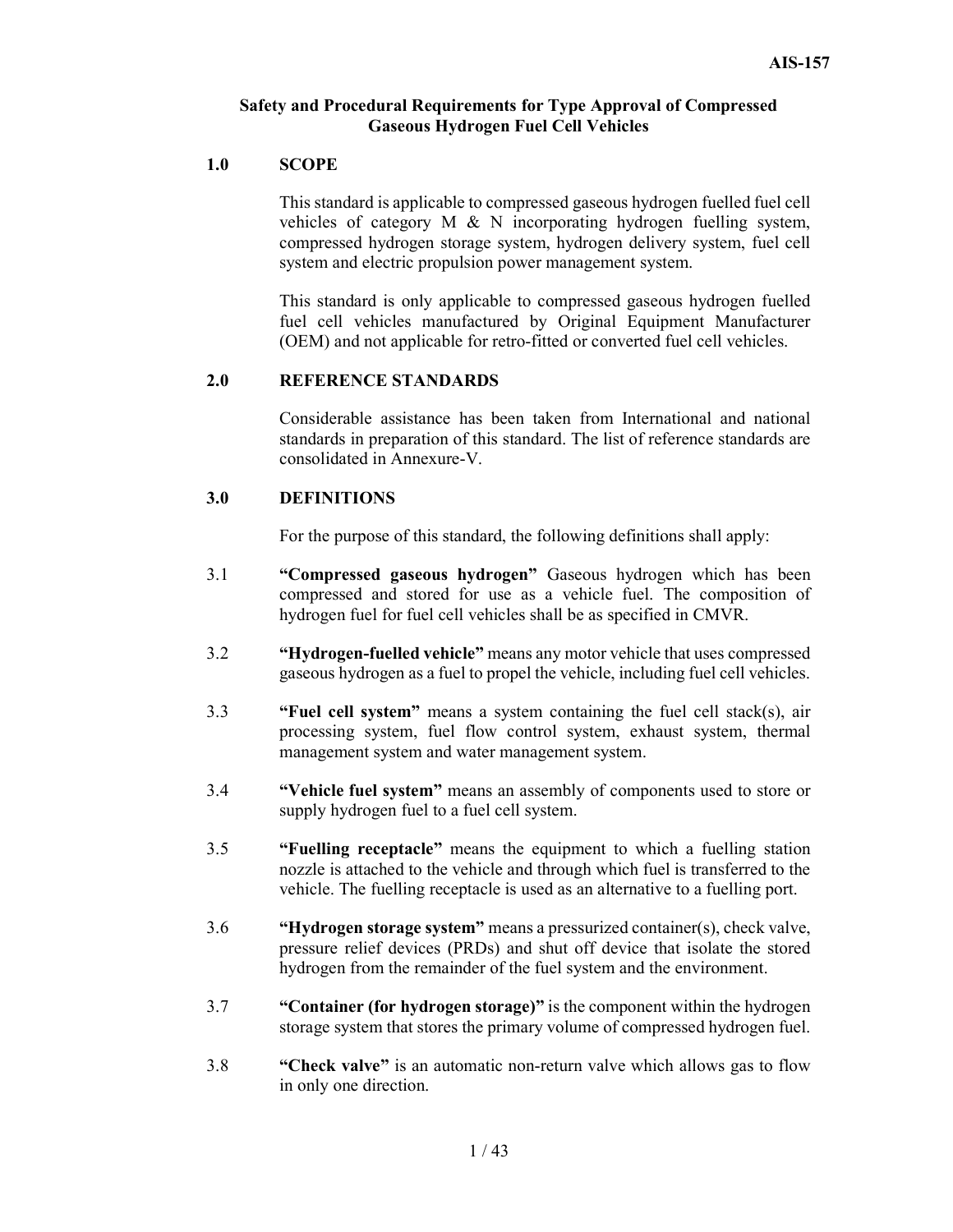- 3.9 "Pressure relief device (PRD)" is a device that, when activated under specified performance conditions, is used to release hydrogen from a pressurized system and thereby prevent failure of the system.
- 3.10 "Thermally activated pressure relief device (TPRD)" is a non-reclosing PRD activated by temperature to open and release hydrogen gas.
- 3.11 "Automatic cylinder valve" automatic valve rigidly fixed to the cylinder which controls the flow of gas to the fuel system.
- 3.12 "Shut-off valve" is a valve between the storage container and the vehicle fuel system that can be automatically activated; this valve defaults to "closed" position when not connected to a power source.
- 3.13 "Pressure relief valve" is a pressure relief device that opens at a preset pressure level and can re-close.
- 3.14 "Excess flow valve" valve which automatically shuts off, or limits, the gas flow when the flow exceeds a set design value.
- 3.15 "Service shut-off valve" a manually operated shut-off valve fitted on the cylinder which can open or shut-off the hydrogen supply for maintenance, servicing or emergency requirements.
- 3.16 "Filters" Component that is intended to remove contaminants from the compressed gaseous hydrogen.
- 3.17 "Fittings" connector used in joining a pipe or tubing.
- 3.18 "Rigid fuel line" is rigid tube which has been designed not to flex in normal operation and through which the compressed gaseous hydrogen flows.
- 3.19 "Flexible fuel line" is flexible tube or hose through which compressed gaseous hydrogen flows.
- 3.20 "Gas tight housing" means device which vents gas leakage to outside the vehicle including the gas ventilation hose.
- 3.21 "Pressure indicator" means pressurized device which indicates the gas pressure.
- 3.22 "Pressure regulator" means device used to control the delivery pressure of gaseous fuel in vehicle fuel system.
- 3.23 "Exhaust point of discharge" is the geometric centre of the area where fuel cell purged gas is discharged from the vehicle.
- 3.24 "Service Pressure or Nominal working pressure (NWP)" means the gauge pressure that characterizes typical operation of a system. For compressed hydrogen gas containers, NWP is the settled pressure of compressed gas in fully fuelled container or storage system at a uniform temperature of 15°C.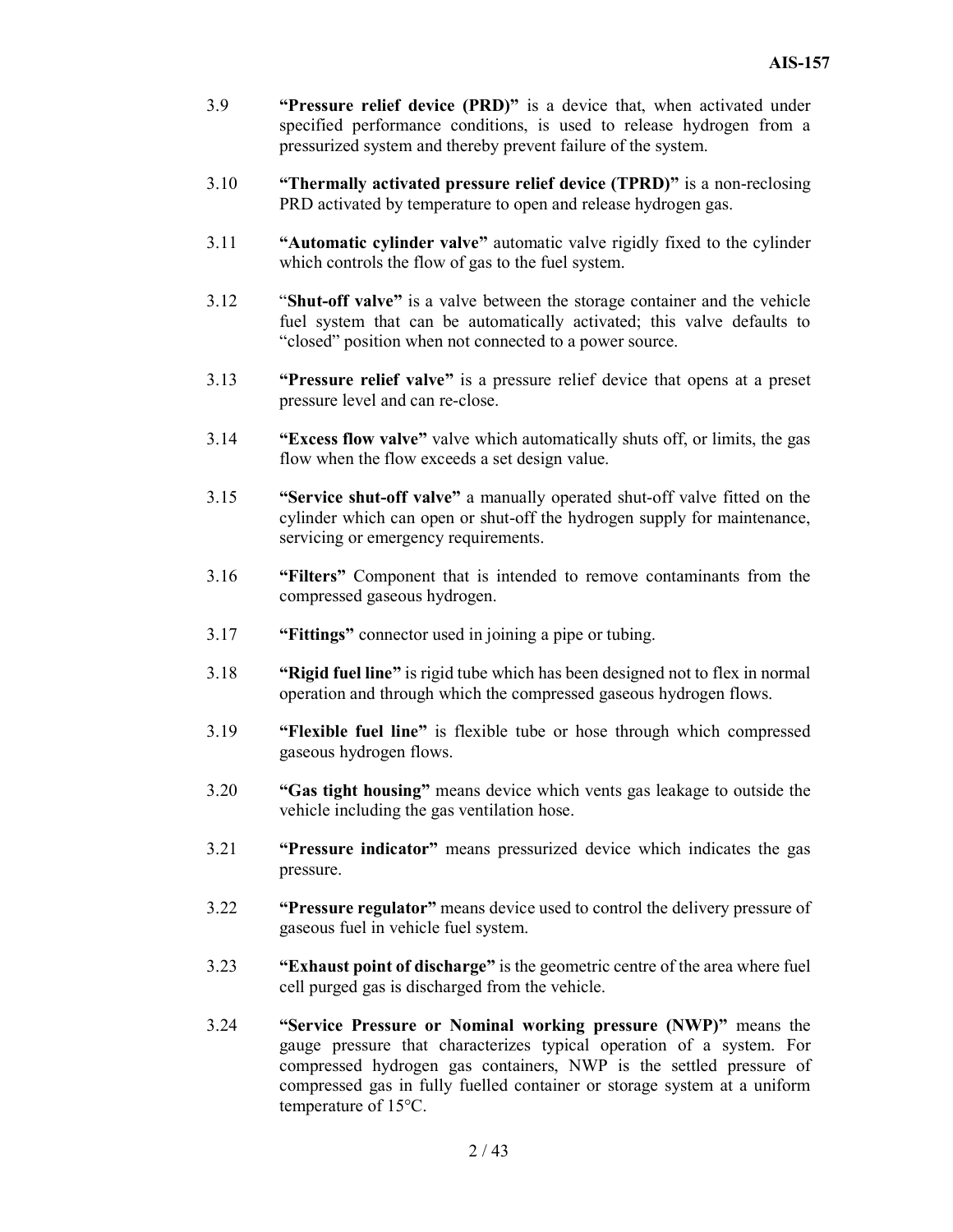- 3.25 "Maximum Working pressure" means the maximum pressure to which a component is designed to be subjected to and which is the basis for determining the strength of the component under consideration.
- 3.26 "Maximum fuelling pressure (MFP)" means the maximum pressure applied to compressed system during fuelling. The maximum fuelling pressure is 125 percent of the service or nominal working pressure.
- 3.27 "Electric energy conversion system" is a system (e.g. fuel cell) that generates and provides electrical power for vehicle propulsion.
- 3.28 "Electric power train" means a system consisting of one or more electric energy storage devices (e.g. a battery, electrochemical flywheel or super capacitor), one or more electric power conditioning devices and one or more electric machines that convert stored electric energy to mechanical energy delivered at the wheels for propulsion of the vehicle.
- 3.29 "Rechargeable Energy Storage System (REESS)" means the rechargeable energy storage system that provides electric energy for electric propulsion. The REESS may include subsystem(s) together with the necessary ancillary systems for physical support, thermal management, electronic control and enclosures.
- 3.30 "High voltage" is the classification of an electric component or circuit, if its maximum working voltage is greater than 60 V and less than or equal to 1500V of direct current (DC), or greater than 30 v and less than or equal to 1000 v of alternative current (AC).
- 3.31 "High voltage bus" is the electrical circuit, including the coupling system, for charging the REESS that operates on high voltage.
- 3.32 "Drive train" means specific components of power train, such as the traction motors, electronic control of the traction motor, the associated wiring harness and connectors.
- 3.33 "Drive direction control unit" means a specific device physically actuated by the driver in order to select the drive direction (forward or backward), in which the vehicle will travel if the accelerator is actuated.
- 3.34 "IP code" means a coding system to indicate the degrees of protection provided by an enclosure against access to hazardous parts, ingress of solid foreign objects, ingress of water to give additional information in connection with such protection.
- 3.35 "Protection degree" means protection provided by a barrier / enclosure related to the contact with live parts by a test probe, such as a test finger (IPXXB) or a test wire (IPXXD).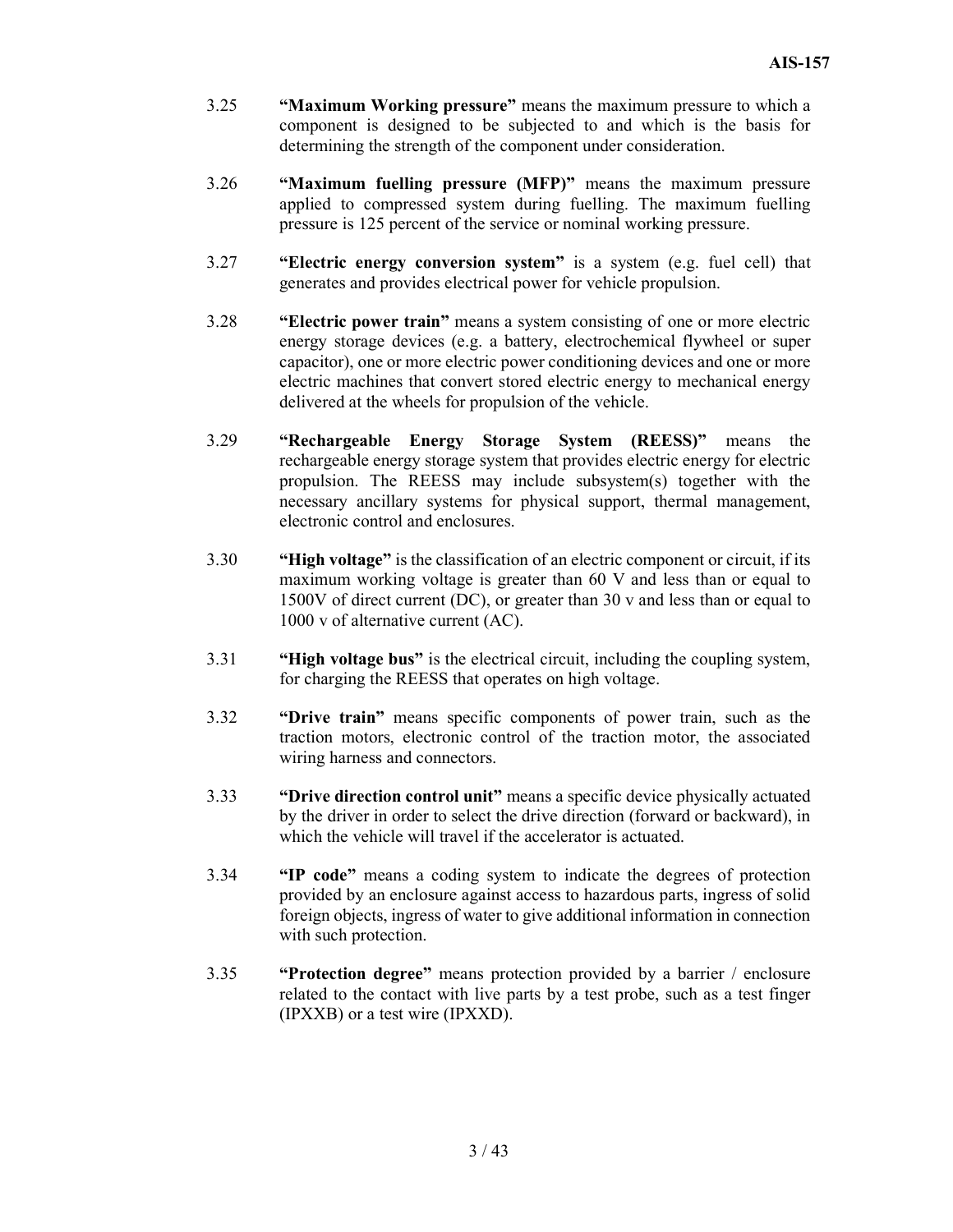- 3.36 "Degree of protection" means the extent of protection provided by an enclosure against access to hazardous parts against ingress of solid foreign objects and / or against ingress of water and verified by standardized test methods.
- 3.37 "Barrier" means the part providing protection against direct contact to the live parts from any direction of access.
- 3.38 "Direct contact" means contact of persons with the live parts.
- 3.39 "Live parts" means the conductive part(s) intended to be electrically energized in normal use.
- 3.40 "Indirect contact" means contact of persons or livestock with exposed conductive parts.
- 3.41 "Solid insulator" means the insulating coating of wiring harness provided in order to cover and protect the live parts against direct contact from any direction of access, covers for insulating the live parts of connectors, and varnish or paint for the purpose of insulation.
- 3.42 "Enclosure" means the part enclosing the internal units and providing protection against direct contact from any direction of access.
- 3.43 "Active driving possible mode" is the vehicle mode when application of pressure to the accelerator pedal (or activation of an equivalent control) or release of the brake system causes the electric power train to move the vehicle.
- 3.44 "Automatic disconnect" is a device that, when triggered, conductively separates the electrical energy sources from the rest of high voltage circuit of the electrical power train.
- 3.45 "Service disconnect" means the device for deactivation of the electrical circuit when conducting checks and services of the REESS, fuel cell stack, etc.
- 3.46 "State of Charge (SOC)" means the available electrical charge in a testeddevice expressed as a percentage of its rated capacity.
- 3.47 "Maximum Net power" means the power obtained at the wheels of electric vehicle when tested on chassis dynamometer or at motor shaft when measured at bench dynamometer at corresponding vehicle / motor speed at reference atmospheric conditions and full load on wheels of vehicle/motor.
- 3.48 "Maximum 30 minute power" means the maximum net power at wheels of an electric vehicle drive train at appropriate rated voltage, which the vehicle drive train can deliver over a period of 30 minutes as an average.
- 3.49 "Electric range" for vehicles powered by an electric power train only, means distance that can be driven electrically on one fully charged REESS.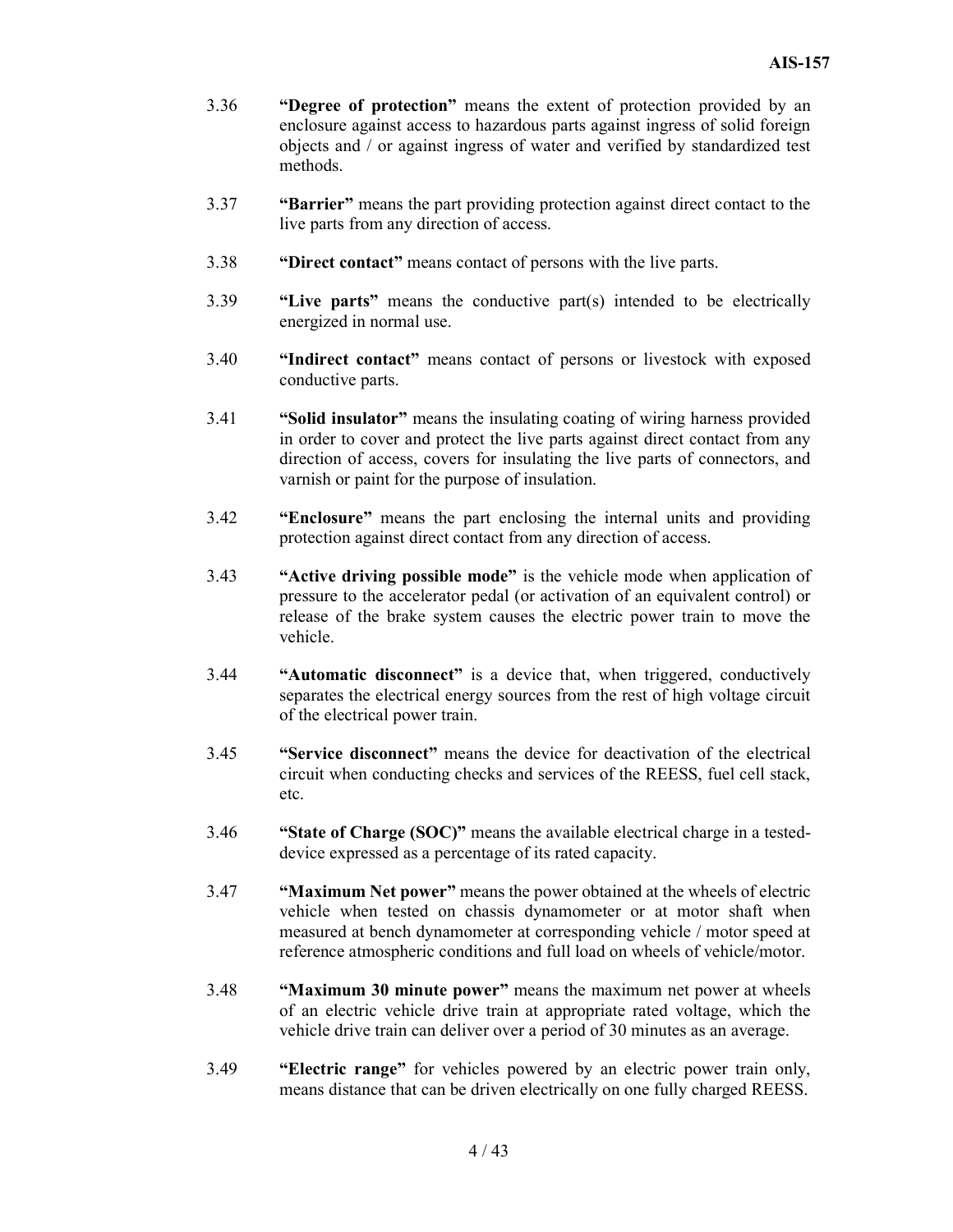- 3.50 "Coupling system" for charging the Rechargeable Energy Storage System (REESS) means the electrical circuit used for charging the REESS from an external electric power supply (alternative or direct current supply).
- 3.51 "Electrical chassis" means a set made of conductive parts electrically linked together, whose potential is taken as reference.
- 3.52 "Electrical circuit" means an assembly of connected live parts which is designed to be electrically energised in normal operation.
- 3.53 "Electronic converter" means a device capable of controlling and/or converting electric power for electric propulsion.
- 3.54 "Luggage compartment" is the space in the vehicle for luggage accommodation, bounded by the roof, hood, floor, side walls, as well as by the electrical barrier and enclosure provided for protecting the power train from direct contact with live parts, being separated from the passenger compartment by the front bulkhead or the rear bulkhead.
- 3.55 "Passenger compartment (for electric safety assessment)" is the space for occupant accommodation, bounded by the roof, floor, side walls, doors, window glass, front bulkhead and rear bulkhead, or rear gate, as well as by the barriers and enclosures provided for protecting the power train from direct contact with live parts.
- 3.56 "On-board isolation resistance monitoring system" is the device that monitors isolation resistance between the high voltage buses and the electrical chassis.
- 3.57 "Fuel Cell Vehicle (FCV)" electrically propelled vehicle with a fuel cell system as power source for vehicle propulsion. Fuel cell vehicle (FCV) includes the following types:
	- Pure fuel cell vehicles (PFCV), in which the fuel cell system is the only on-board energy source for propulsion and auxiliary systems.
	- Fuel cell hybrid electric vehicles (FCHEV), in which the fuel cell system is integrated with an on-board rechargeable energy storage system (REESS) for electric energy supply to propulsion and auxiliary system. FCHEV design options include the following:
		- a) Externally chargeable (Off vehicle charging FCV) or non-externally chargeable (Not Off vehicle charging FCV)
		- b) Rechargeable energy storage system (REESS): battery or capacitor,
		- c) Driver-selected operating modes: if FCHEV has no driver-selected operating mode, it has only an FCHEV mode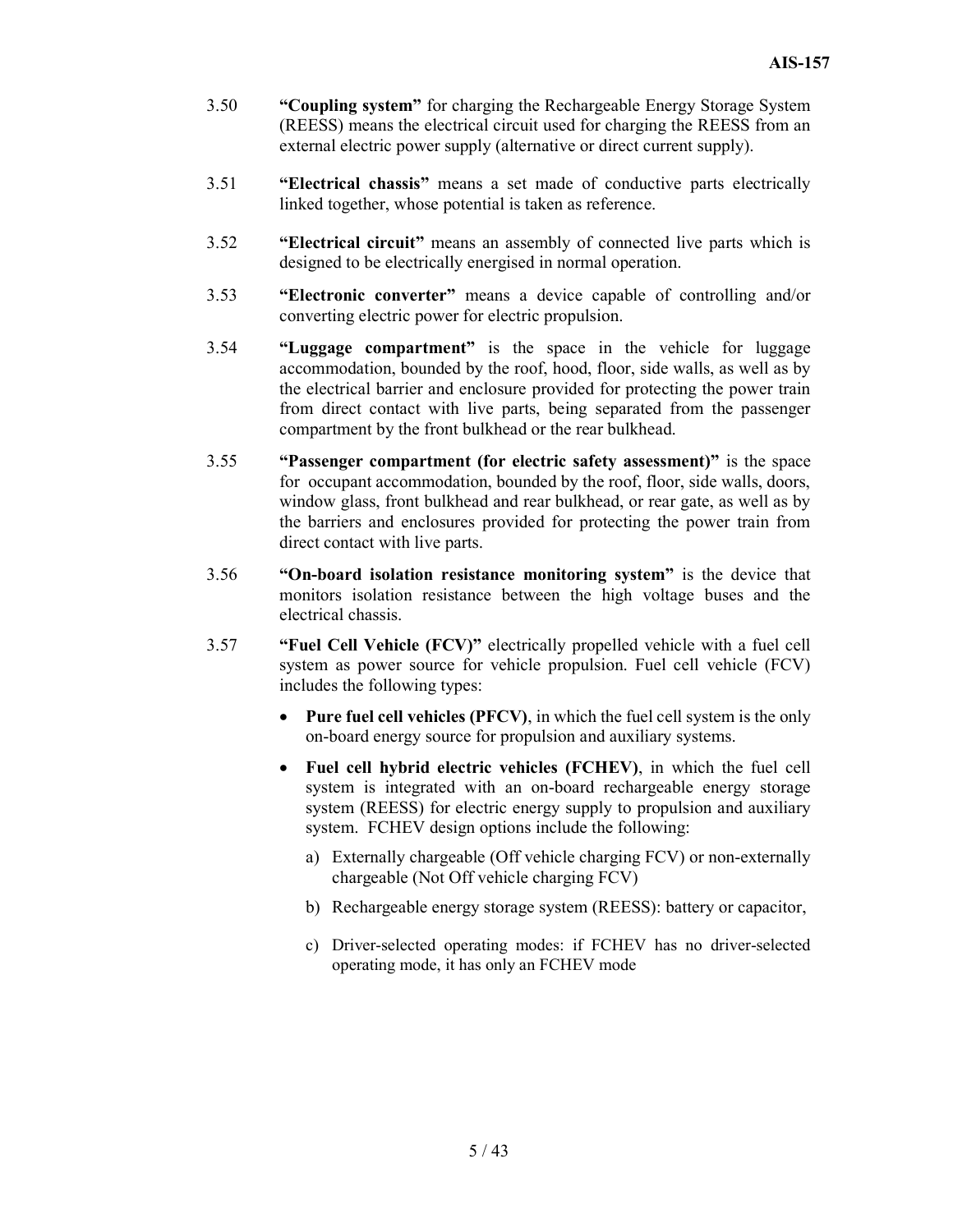Table below shows the classification of FCHEV

|              | Chargeability                       | <b>Operating Mode</b> |
|--------------|-------------------------------------|-----------------------|
| <b>FCHEV</b> | Externally chargeable               | FCHEV mode            |
|              | (Off vehicle charging<br>FCV)       | EV mode               |
|              | Non-externally<br>chargeable        | FCHEV mode            |
|              | (Not Off vehicle)<br>charging FCV), | EV mode               |

3.58 "Fuel Cell Hybrid Electric Vehicle Operation Mode" mode of an FCHEV in which both REESS and fuel cell systems are used sequentially or simultaneously for vehicle propulsion.

#### 4.0 REQUIREMENTS

#### 4.1 Requirements for hydrogen fuelling receptacle

- 4.1.1 The hydrogen fuelling receptacle shall comply with test requirements laid down in ISO 17268 standards. The typical profile of H35 hydrogen receptacle is illustrated in Annexure-I (Example only).
- 4.1.2 The compressed hydrogen fuelling receptacle must be integrated with a nonreturn valve which shall prevent reverse flow to the atmosphere. Test procedure is by visual inspection.
- 4.1.3 If the refuelling connection is not mounted directly on the container, the refuelling line must be secured by a non-return valve or a valve with the same function which is directly mounted on or within the container.
- 4.1.4 A label shall be affixed close to the fuelling receptacle, for instance inside a refilling hatch, showing the following information: Fuel type (e.g. "CHG" for gaseous hydrogen/H2 gas, Maximum fuelling pressure (MFP), Nominal working pressure (NWP), date of removal from service of containers E.g.

#### $H<sub>2</sub>$  gas 'XX' MPa

Where 'XX'= nominal working pressure of the container.

- 4.1.5 The fuelling receptacle shall be mounted on the vehicle to ensure positive locking of the fuelling nozzle. The receptacle shall be protected from tempering and the ingress of dirt and water (e.g. installed in a compartment which can be locked. Test procedure is by visual inspection.
- 4.1.6 The fuelling receptacle shall not be mounted within external energy absorbing elements of the vehicle (e.g. bumper) and shall not be installed in the passenger compartment, luggage compartment and other places where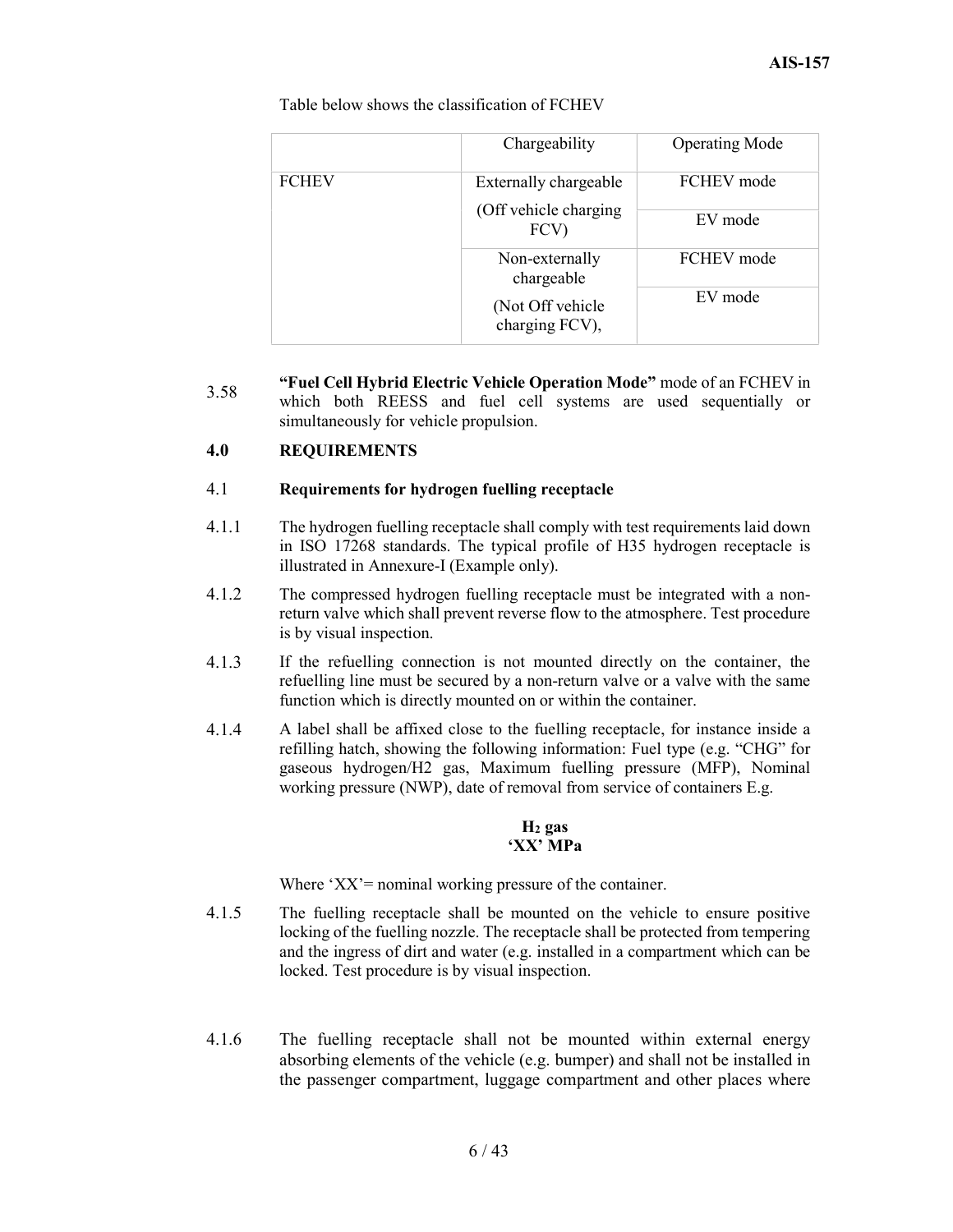hydrogen gas could accumulate and where ventilation is not sufficient. Test procedure is by visual inspection.

- 4.1.7 The nominal working pressure of the receptacle shall be equal to the nominal working pressure of class 0 hydrogen components (fuel lines and fittings containing hydrogen at nominal working pressure greater than 3 MPa) upstream of and including the first pressure regulator.
- 4.1.8 It shall be ensured that the propulsion system or hydrogen conversion system(s) excluding safety devices are not operating and that the vehicle is immobilised while refilling. Measures must be taken to prevent misfuelling of the vehicle and hydrogen leakage during fuelling.
- 4.1.9 The compliance plate shall be installed near the filling connection and shall be clearly visible to the person filling the H2 gas. The compliance plate shall contain following information:

| Fuel                         |                                                  |  |
|------------------------------|--------------------------------------------------|--|
| NWP-Nominal working pressure |                                                  |  |
|                              | H <sub>2</sub> cylinder Identification number(s) |  |
| Date of installation         |                                                  |  |
|                              | Water capacity (Liters) of the total installed.  |  |
| Date of retesting            |                                                  |  |
|                              | Date of removal from service of containers       |  |

#### 4.2 General requirements for Hydrogen component and system

- 4.2.1 The vehicle fuel system including components of compressed gaseous hydrogen storage system and hydrogen fuel system components used in fuel supply line shall comply with test requirements laid down in standard as specified in Annexure-II.
- 4.2.2 Hydrogen components and systems function in a correct and safe way and reliably withstand electrical, mechanical, thermal and chemical operating conditions without leaking or visibly deforming.
- 4.2.3 Hydrogen components and systems reliably withstand range of operating temperatures and pressures laid down in the standard and protected against over pressurisation.
- 4.2.4 The material used for those parts of hydrogen components and systems are to be in direct contact with hydrogen are compatible with hydrogen.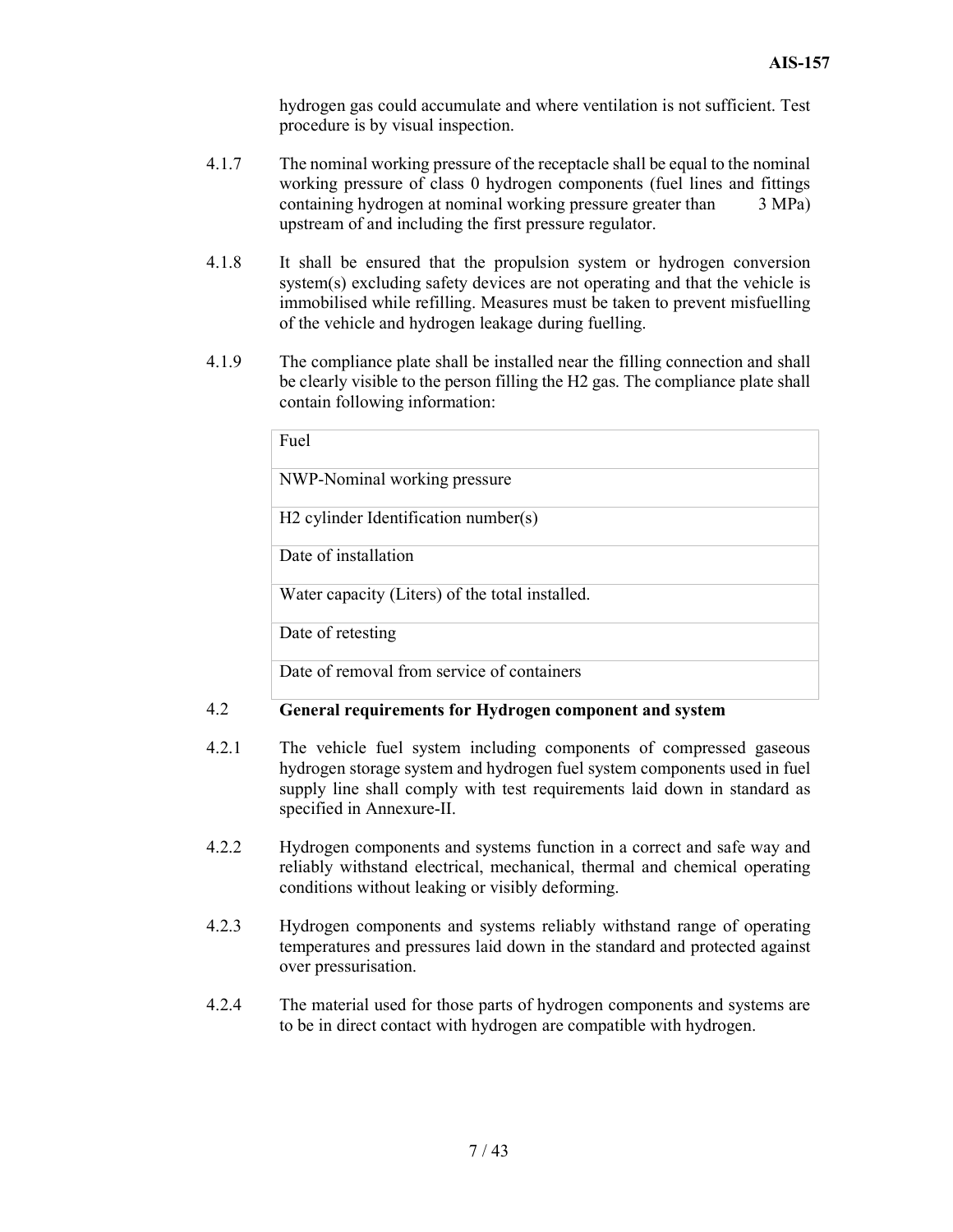- 4.2.5 Hydrogen components and systems are designed in such a way that they can be installed in accordance with the requirements of this standard.
- 4.2.6 The hydrogen system must be installed in such a way that it is protected against damage so far as reasonably practicable, such as damage due to moving vehicle components, impacts, grit, the loading or unloading of shifting of loads. Hydrogen components and systems must be isolated from heat source.
- 4.2.7 Hydrogen components, including any protective materials that form part of such components, must not project beyond the outline of the vehicle or protective structure. This does not apply to hydrogen component which is adequately protected and no part of which is located outside the protective structure.
- 4.2.8 Electrically operated devices containing hydrogen must be installed in such a manner that no current passes through hydrogen containing parts in order to prevent electric spark in the case of a fracture. Metallic components of the hydrogen system must have electrical continuity with the vehicle's electrical chassis.
- 4.2.9 Hydrogen components are marked in accordance with the standard. Hydrogen components with directional flow have the flow direction clearly indicated.
- 4.2.10 Vehicle identification labels must be used to indicate to rescue services that the vehicles is powered by hydrogen and compressed gaseous hydrogen is used for propulsion of vehicle. The details of vehicle identification requirements are defined in Annexure-III.

#### 4.3 Requirements for Hydrogen cylinder/container

- 4.3.1 The compressed gaseous hydrogen cylinder (container) shall comply with Gas Cylinder Rule, 2016 as amended from time to time. PESO may evaluate hydrogen cylinders based on BIS standard or international standards such as ISO 19881:2019, UN R 134, GTR 13
- 4.3.2 The vehicle fuel system including compressed gaseous hydrogen storage system shall comply with frontal impact (AIS-096) or (AIS-098) as applicable and lateral impact (AIS-099) crash safety requirements. International standards to be accepted as per CMVR norms.
- 4.3.3 In case one or both of the vehicle crash tests specified above are not applicable for vehicle category, the container or container assembly including safety devices shall be mounted and fixed so that the following accelerations can be absorbed without breaking of the fixation or loosening of the container(s) (demonstrated by testing or calculation). The mass used shall be representative for a fully equipped and filled container or container assembly.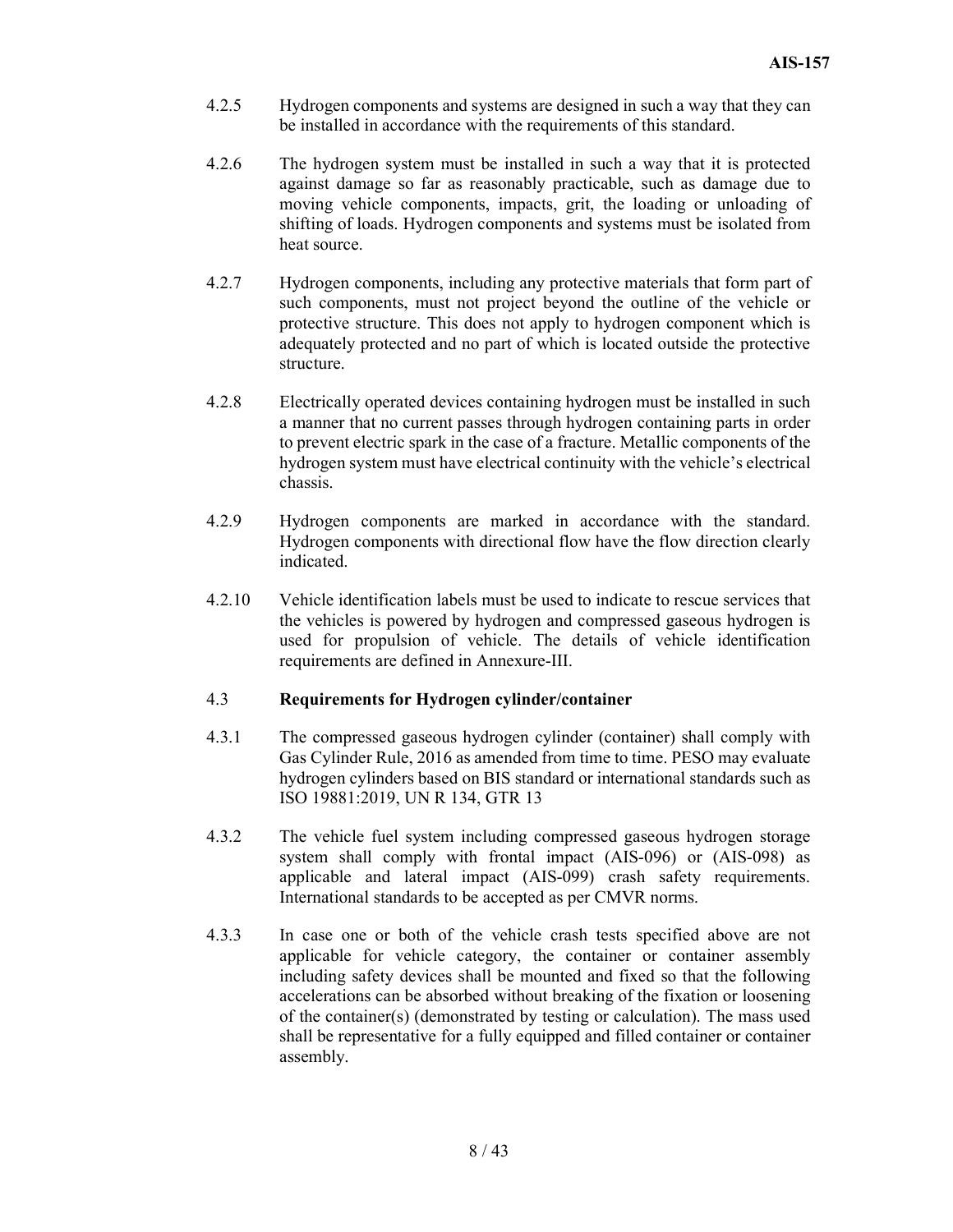Vehicles of categories M1 and N1:

- (a)  $+/- 20$  g in the direction of travel.
- (b)  $+/-$  8 g horizontally perpendicular to the direction of travel.

Vehicles of categories M2 and N2:

- (a)  $+/- 10$  g in the direction of travel.
- (b)  $+/-$  5 g horizontally perpendicular to the direction of travel.

Vehicles of categories M3 and N3:

- (a)  $+/- 6.6$  g in the direction of travel.
- (b)  $+/-$  5 g horizontally perpendicular to the direction of travel.
- 4.3.4 In the case where hydrogen storage system is not subjected to frontal impact test, the container shall be mounted in a position which is rearward of a vertical plane perpendicular to centre line of the vehicle and located 420 mm rearward from the front edge of the vehicle.
- 4.3.5 In the case where hydrogen storage system is not subjected to lateral impact test, the container shall be mounted in a position which is between the two vertical planes parallel to the centre line of vehicle located 200 mm inside from the both outermost edge of the vehicle in the proximity of the container.
- 4.3.6 The hydrogen container may only be removed for replacement with another hydrogen container, for the purpose of refuelling or for maintenance and it shall be performed safely. It must be adequately protected against all kinds of corrosion.
- 4.3.7 A label shall be permanently affixed on each cylinder / container with at least the following information or as per PESO guidelines and approvals:
	- Name of the manufacture
	- Serial number
	- Date of manufacture
	- NWP
	- Date of removal from service

#### 4.4 Requirements for Check Valve/Automatic shut-off valve

4.4.1 The check valve of compressed gaseous hydrogen storage system shall comply with test requirements laid down in ISO 12619-4 or UN R 134 standard.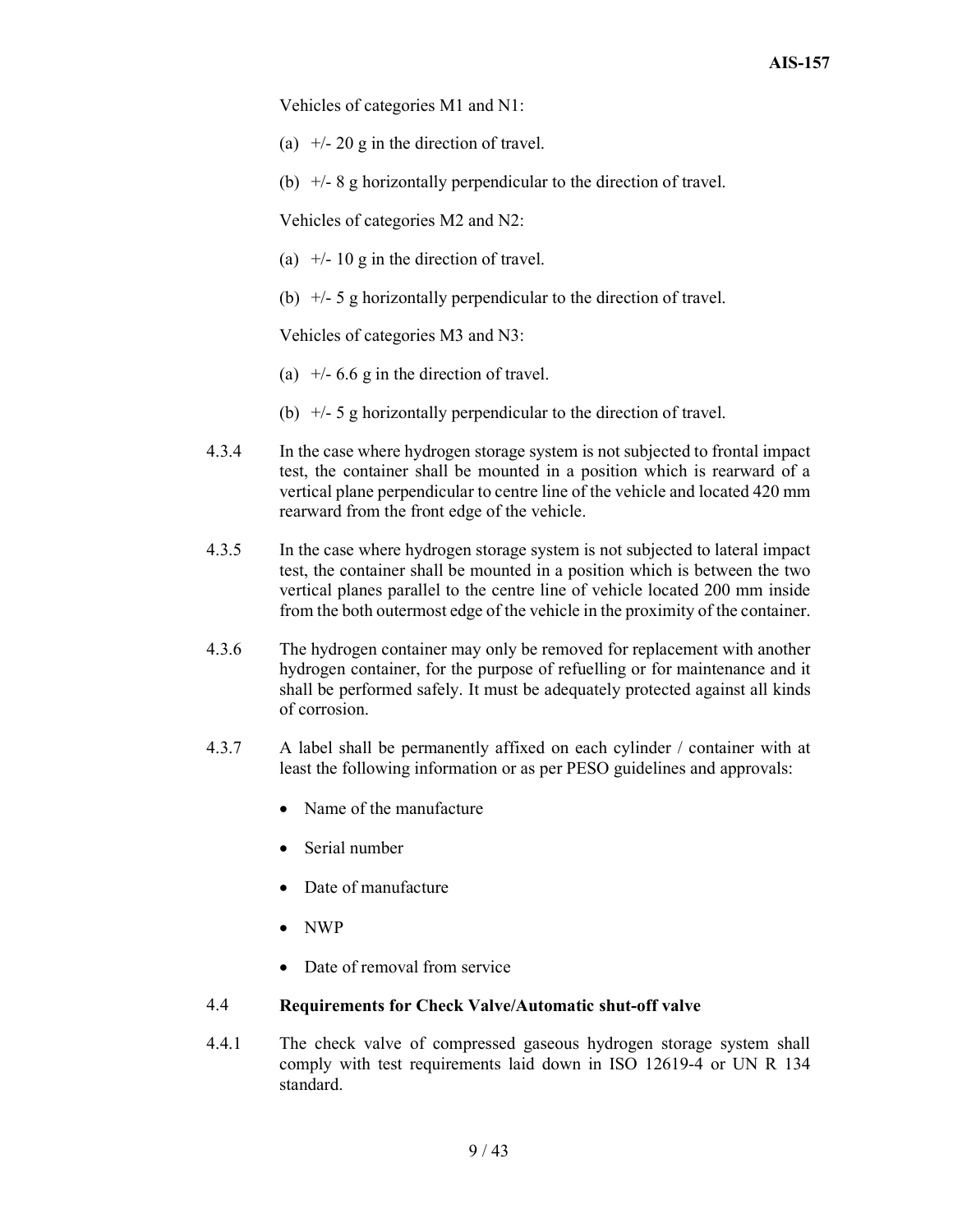- 4.4.2 The automatic shut-off valve of compressed gaseous hydrogen storage system shall comply with test requirements laid down in ISO 12619-6 or UN R 134 standard.
- 4.4.3 The hydrogen supply line must be secured with an automatic shut-off valve mounted directly on or within the container. In the event of an accident, the automatic shut-off valve mounted directly on or within the container shall interrupt the flow of gas from the container.
- 4.4.4 The automatic valve shall close if a malfunction of a hydrogen system so requires or any other event that results in leakage of hydrogen. When the propulsion system is switched-off, the fuel supply from the container to the propulsion system must be switched off and remain closed until the system is required to operate.

#### 4.5 Requirements for Pressure Relief Device (PRD / TPRD)

- 4.5.1 For the purpose of containers designed to use compressed gaseous hydrogen, a pressure relief device shall be non-reclosing thermally activated device that prevents a container from bursting due to fire effect. The thermally activated pressure relief device shall comply with ISO 12619-10 or UN R 134 standard.
- 4.5.2 A pressure relief device shall be directly installed into the opening of a container or at least one container in a container assembly, or into an opening in a valve assembled into the container, in such a manner that it shall discharge the hydrogen into an atmospheric outlet that vents to the outside of the vehicle.
- 4.5.3 It shall not be possible to isolate the pressure relief device from the container due to normal operation or failure of another component.
- 4.5.4 The hydrogen gas discharge from pressure relief device shall not be directed:
	- (a) Towards exposed electrical terminals, exposed electrical switches or other ignition sources.
	- (b) Into or towards the vehicle passenger/luggage compartments, enclosed/semi-enclosed spaces, wheel housing.
	- (c) Towards any class 0 components (Hydrogen components with NWP greater than 3 MPa), towards hydrogen gas container.
	- (d) Forward from the vehicle, or horizontally (parallel to road) from the back or sides of the vehicle.
- 4.5.5 The vent of pressure relief device shall be protected by a cap. It shall also be protected against blockage e.g. by dirt, ice, and ingress of water, so far as is reasonably possible.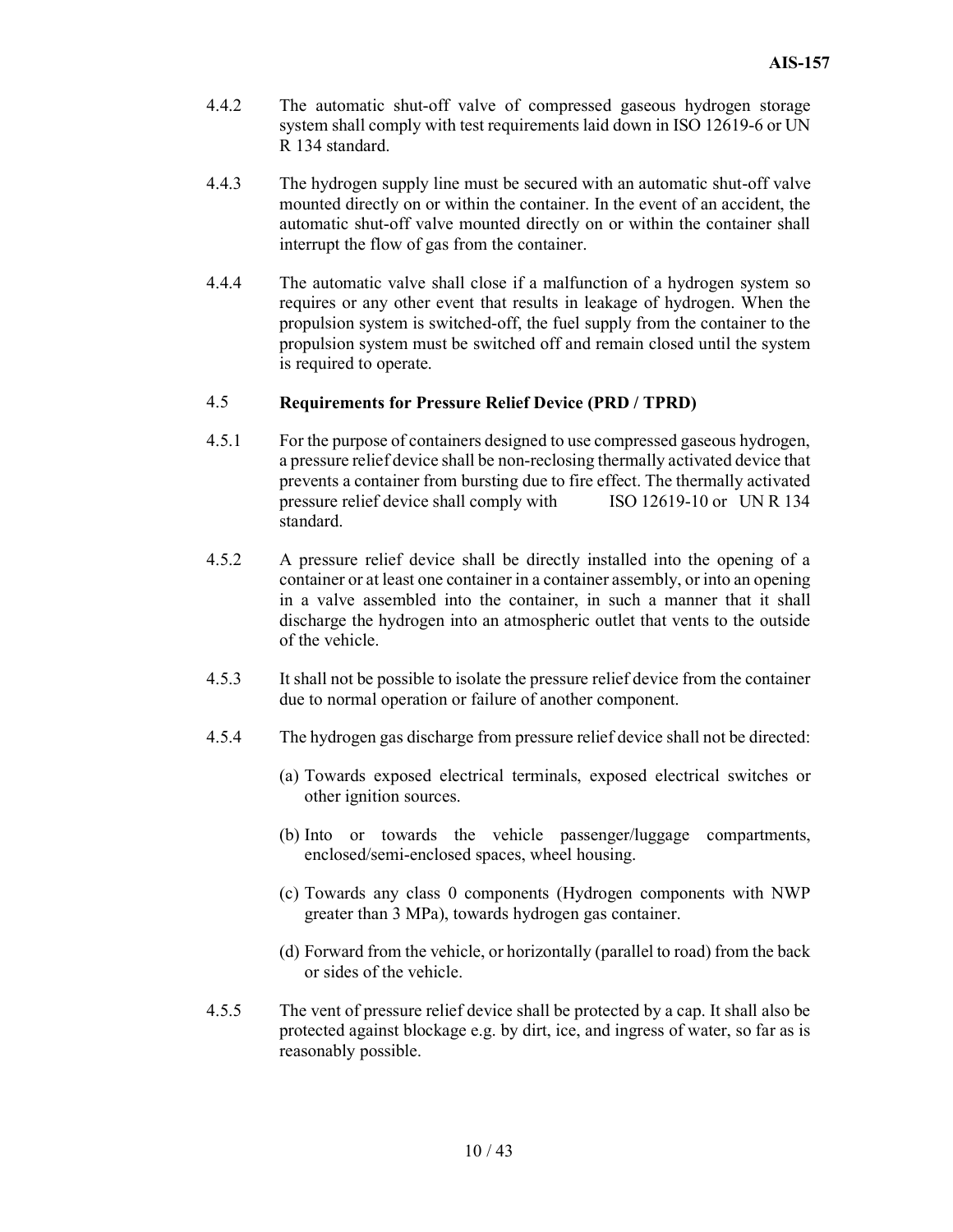#### 4.6 Requirements for Pressure Relief Valve (PRV)

- 4.6.1 The Pressure Relief Valve (PRV) used in fuel supply line shall comply with test requirements laid down in ISO 12619-9 standards.
- 4.6.2 If a pressure relief valve is used, it shall be installed in such a manner that it shall discharge the hydrogen into an atmospheric outlet that vents to the outside of the vehicle.
- 4.6.3 The hydrogen gas discharged from pressure relief valve shall not be directed:
	- (a) Towards exposed electrical terminals, exposed electrical switches or other ignition sources.
	- (b) Into or towards the vehicle passenger or luggage compartments.
	- (c) Into or towards any vehicle wheel housing.
	- (d) Towards any class 0 components, towards hydrogen gas container.
- 4.6.4 It shall not be possible to isolate the pressure relief valve from the hydrogen components / system due to normal operation or failure of another component.
- 4.6.5 The vent of pressure relief valve shall be protected against blockage e.g. by dirt, ice, ingress of water, etc. so far as is reasonably practicable.

#### 4.7 Requirements for Rigid  $&$  Flexible Fuel Lines

- 4.7.1 The rigid fuel line used in hydrogen fuel supply line shall comply with test requirements laid down in ISO 12619-13 standards.
- 4.7.2 The flexible fuel lines used in hydrogen fuel supply line shall comply with test requirements laid down in ISO 12619-14 standards.
- 4.7.3 Rigid fuel line shall be secured such that they shall not be subjected to critical vibration or other stress. Flexible fuel lines shall be secured such that they shall not be subjected to torsional stress and abrasion is avoided.
- 4.7.4 Rigid fuel line and flexible fuel lines shall be designed to reasonably minimise stresses in the lines during removal or installation of adjoining hydrogen components.
- 4.7.5 At fixing points, rigid fuel lines and flexible fuel lines shall be fitted in such a way that galvanic and crevice corrosion are prevented.
- 4.7.6 Rigid fuel lines and flexible fuel lines shall be routed to reasonably minimise exposure to accident damage whether inside the vehicle, e.g. due to placing or movement of luggage or other loads, or outside the vehicle, e.g. due to rough ground or vehicle jacks etc.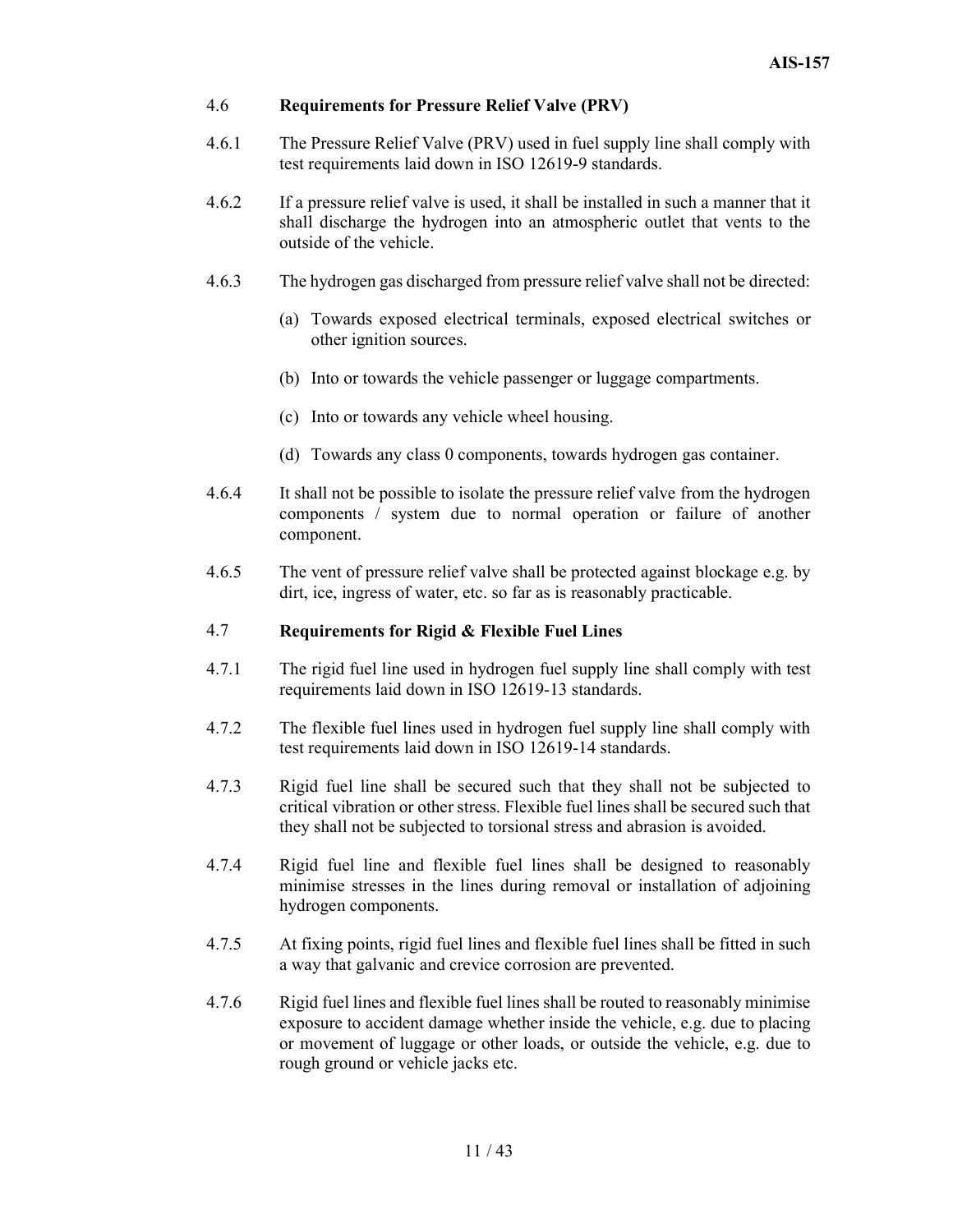- 4.7.7 The fuel lines shall be fitted with grommets or other protective material at passage through the vehicle body or other hydrogen components.
- 4.7.8 If fittings are installed in the passenger or enclosed luggage compartment, the fuel lines and fittings shall be enclosed in a sleeve which meets the same requirements as specified for gas tight housing.

#### 4.8 Requirements for Gas tight housing & Ventilation hoses

- 4.8.1 The gas tight housing and ventilation hoses used in hydrogen fuel supply line shall comply with test requirements laid down in ISO 12619-12 standards. The clear opening of gas tight housing and ventilation hoses shall be at least 450 mm<sup>2</sup>.
- 4.8.2 The gas tight housing shall be vented to the atmosphere. The ventilation opening of the gas tight housing shall be at the highest point of the housing when installed in the vehicle, as far as reasonably practicable. It shall not ventilate into a wheel arch, nor shall it be aimed at any heat source. Additionally it shall vent such that hydrogen cannot enter the inside of the vehicle, passenger and / or luggage compartment.
- 4.8.3 The passenger compartment of the vehicle must be separated from the hydrogen system in order to avoid accumulation of hydrogen. It must be ensured that any fuel leaking from the container or its accessories does not escape to the passenger compartment of vehicle.
- 4.8.4 Hydrogen components that could leak hydrogen within the passenger or luggage compartment or other non-ventilated compartment must be enclosed by a gas tight housing or by an equivalent solution.
- 4.8.5 The electrical connections and components in the gas tight housing shall be constructed such that no sparks are generated.
- 4.8.6 During leak proof testing, the vent line shall be hermetically sealed and the gas tight housing shall meet leakage requirements at pressure 0.01 MPa and without any permanent deformations.
- 4.8.7 Any connecting system shall be secured by clamps, or other means, to the gas tight housing or sleeve and the lead-through to ensure that a joint is formed meeting the leakage requirements at pressure 0.01 MPa and without any permanent deformations.

### 4.9 Requirements for Fittings

- 4.9.1 The fittings used in hydrogen fuel supply line shall comply with test requirements laid down in ISO 12619-16 standards.
- 4.9.2 The vehicle manufacturer shall ensure that the materials used in fittings are chosen in such a way that galvanic and crevice corrosion are prevented.
- 4.9.3 The number of joints in hydrogen fuel supply line shall be limited to minimum.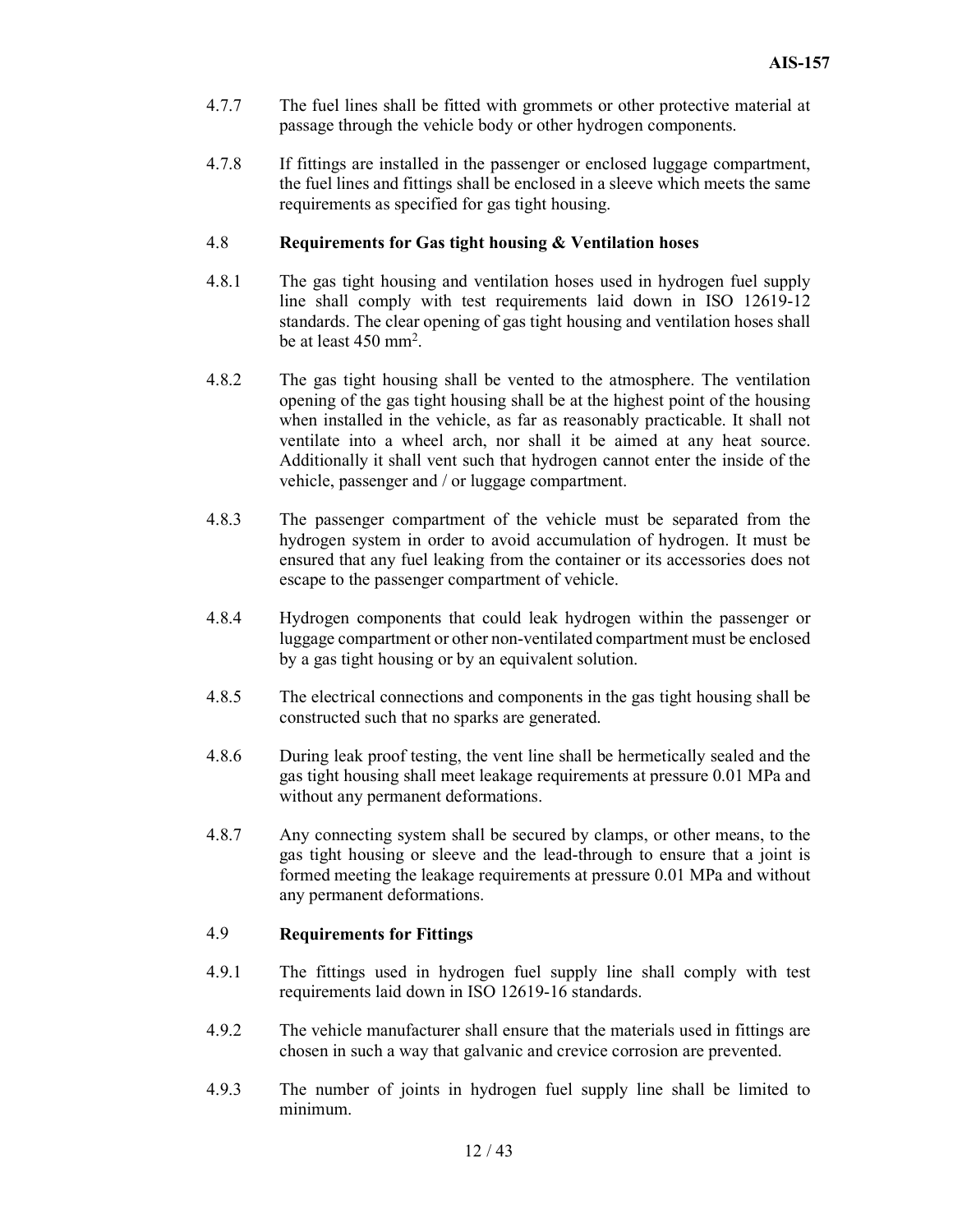4.9.4 Means shall be specified by the manufacturer for leak testing of joints for the purpose of inspection. If leak testing with a surface active agent is specified, any joints shall be made in locations where access is possible.

#### 4.10 Requirements for other hydrogen components & systems

 The other components of compressed gaseous hydrogen storage system and fuel system components namely Manual cylinder valve, Pressure regulator, Pressure indicator, Excess flow valve, Filters, Pressure/Temperature/Hydrogen/Flow sensors and hydrogen leakage detection sensors shall comply with test requirements laid down in ISO 12619 standards as applicable.

#### 4.11 Over protection to low pressure system

The hydrogen system downstream of a pressure regulator shall be protected against overpressure due to the possible failure of the pressure regulator. The set pressure of the overpressure protection device shall be lower than or equal to the maximum allowable working pressure for the appropriate section of the hydrogen system.

#### 4.12 Vehicle exhaust system (Point of Discharge)

At the vehicle exhaust system's point of discharge, the hydrogen concentration level shall:

- (a) Not exceed 4 percent average by volume during any moving threesecond time interval during normal operation including start-up and shut-down.
- (b) And not exceed 8 percent at any time when tested according to Annexure 5, Paragraph 4 of UN R134.

#### 4.13 Protection against flammable conditions: Single failure conditions

- 4.13.1 Hydrogen leakage and / or permeation from the hydrogen storage system shall not directly vent into the passenger or luggage compartments, or to any enclosed or semi-enclosed spaces within the vehicle that contains unprotected ignition source.
- 4.13.2 Any single failure downstream of the main hydrogen shut-off valve shall not result in accumulations in the levels of hydrogen concentration in the passenger compartment according to following test procedure defined in Annexure 5, paragraph 3.2 of UN R134.
- 4.13.3 If during operation, a single failure results in a hydrogen concentration exceeding 3.0 percent by volume in air in the enclosed or semi-enclosed spaces of the vehicle, then a warning shall be provided in accordance with 4.15.1(b). If the hydrogen concentration exceeds 4.0 percent by volume in the air in the enclosed or semi-enclosed spaces of the vehicle, the main shutoff valve shall be closed to isolate the storage system (Annexure 5, paragraph 3 of UN R134).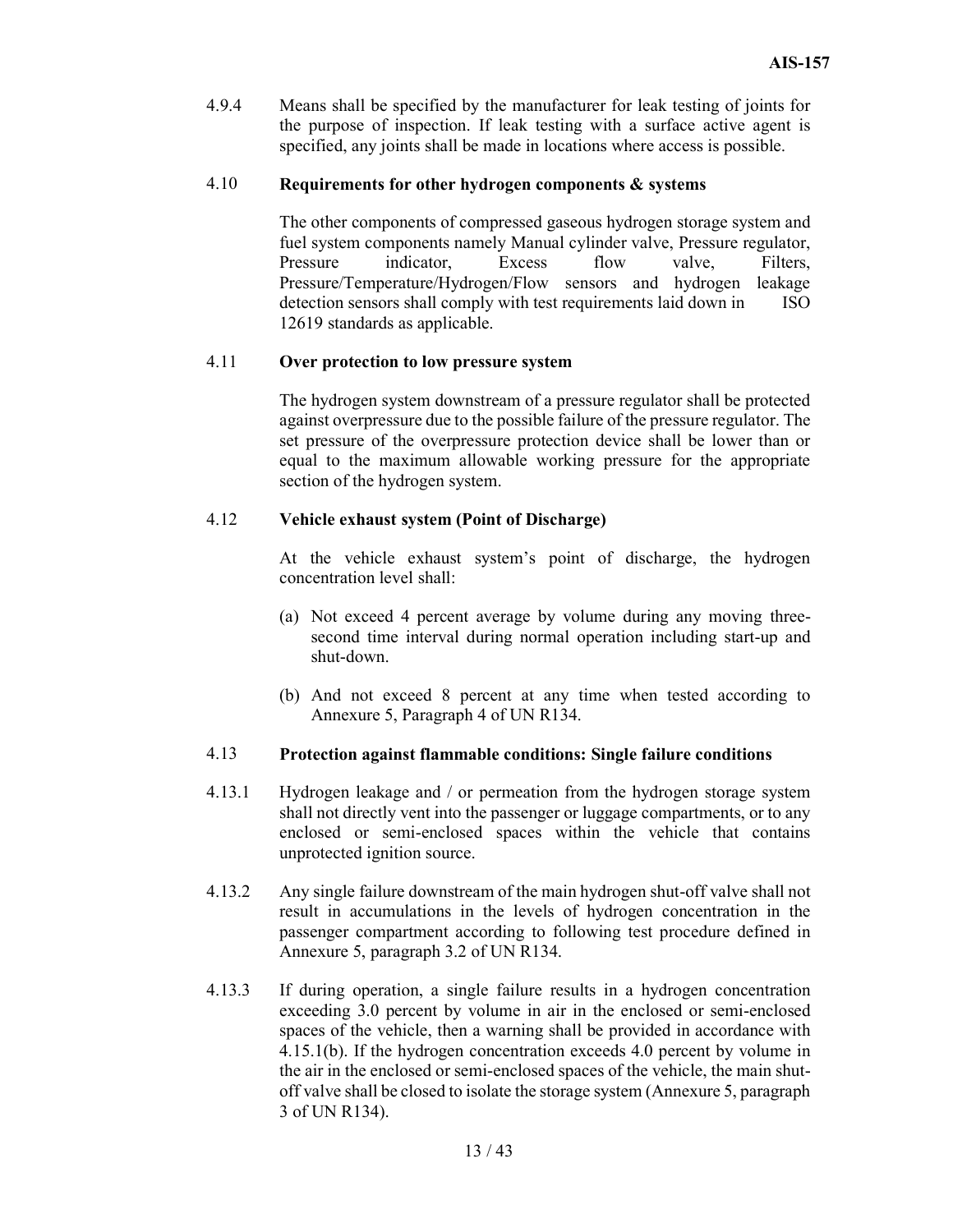#### 4.14 Fuel system leakage

 The hydrogen fuelling line (e.g. piping, joint, etc.) downstream of the main shut-off valve(s) to the fuel cell system shall not leak. Compliance shall be verified at NWP (Annexure 5, paragraph 5 of UN ECE R 134).

#### 4.15 Tell-tale signal warning to driver

- 4.15.1 The warning shall be given by a visual signal or display text with the following properties:
	- (a) Visible to the driver while in the driver's designated seating position with the driver's seat belt fastened.
	- (b) Yellow in colour if the detection system malfunctions (e.g. circuit disconnection, shot-circuit, sensor fault). It shall be red in compliance with section 4.13.3.
	- (c) When illuminated, shall be visible to the driver under both daylight and night time driving conditions.
	- (d) Remains illuminated when 3.0 percent concentration or detection system malfunction exists and the ignition locking system is in the "On" ("Run") position or the propulsion system is activated.
- 4.15.2 The compressed hydrogen storage system shall be provided with suitable device to indicate level and pressure of hydrogen in the system.

#### 4.16 Post-crash fuel system integrity (for vehicle fuel system)

4.16.1 The vehicle fuel system shall comply with crash safety test requirements as specified in clause 4.3.2, 4.3.3, 4.3.4 and 4.3.5 of this standard.

#### 4.16.2 Fuel leakage limit

The volumetric flow of hydrogen gas leakage shall not exceed an average of 118 Normal Litre per minute of time interval, ∆t, as determined in accordance with Annexure 5, paragraph 1.1 or 1.2 of UNR 134.

#### 4.16.3 Concentration limit in enclosed spaces

Hydrogen gas leakage shall not result in a hydrogen concentration in the air greater than 4.0 percent by volume in the passenger and luggage compartments (Annexure 5, paragraph 2 of UNR 134). The requirement is satisfied if it is confirmed that the shut-off valve of the storage system has closed within 5 seconds of the crash and no leakage from the storage system.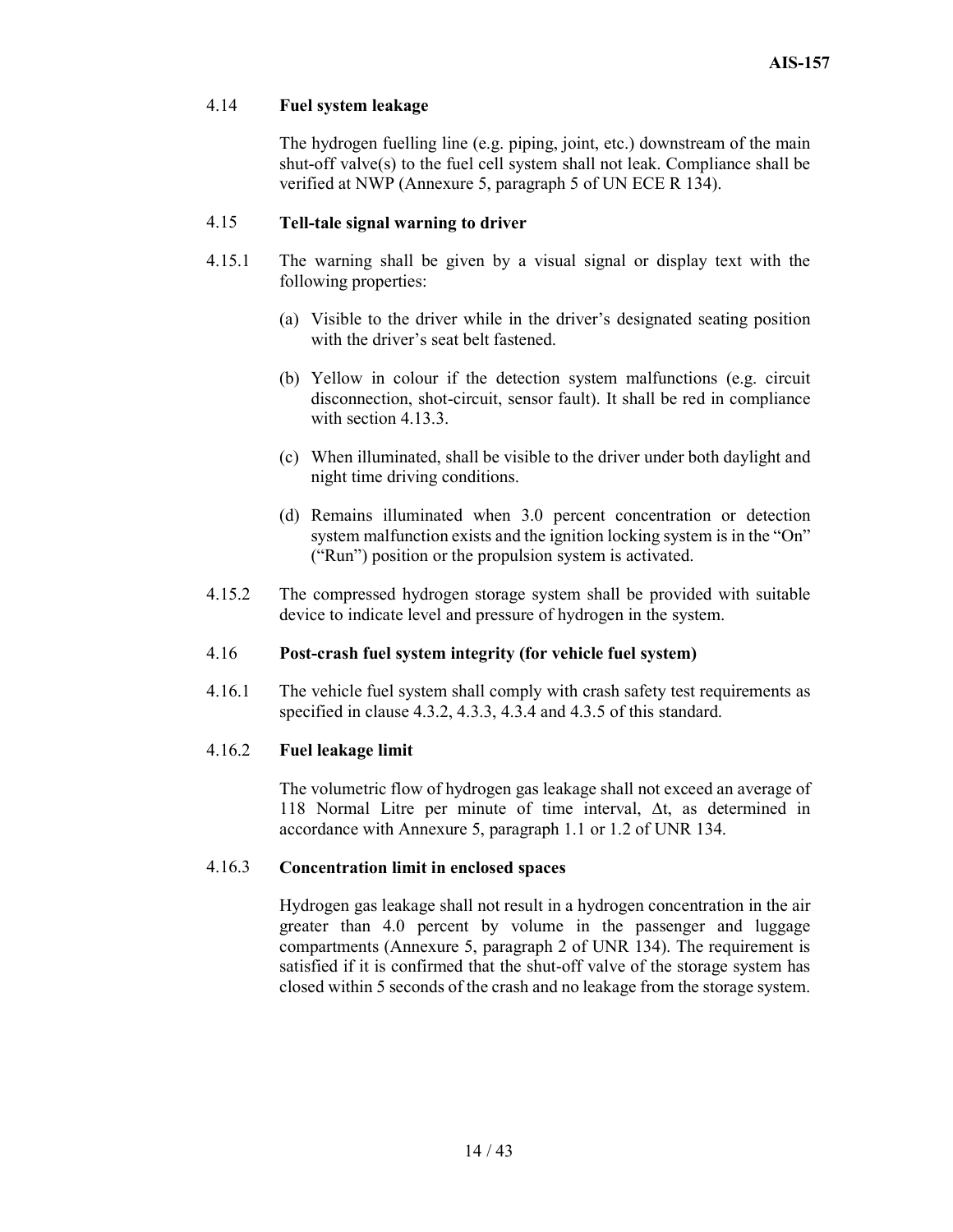#### 4.16.4 Container Displacement

 The storage container(s) shall remain attached to the vehicle at a minimum of one attachment point.

#### 4.17 Requirements for electric propulsion and power management system

 The electric propulsion and power management system of fuel cell vehicle shall comply with safety and performance requirements laid down in following Automotive Indian Standards:

| AIS-038 (Rev.1)   | Battery operated vehicles – Requirements for<br>construction and functional safety.        |
|-------------------|--------------------------------------------------------------------------------------------|
| $AIS-039$ (Rev.1) | Electric power train vehicles-Measurement of<br>electric energy consumption.               |
| $AIS-040$ (Rev.1) | Electric power train vehicles- Method of<br>measuring the range.                           |
| AIS-041 (Rev.1)   | Electric power train vehicles-Measurement of<br>net power and the maximum 30 minute power. |
| AIS-048           | Battery operated vehicles – Safety requirements<br>of traction batteries.                  |
| AIS-049 (Rev.1)   | Electric power train vehicles- CMVR<br>type<br>approval for electric power train vehicles. |

#### 4.18 Electromagnetic Compatibility

- 4.18.1 All electric assemblies on FCV, which could effect safe operation of the vehicle, shall be functionally tolerant of the electromagnetic environment to which the vehicle normally will be exposed. This includes fluctuating voltage and load conditions, and electrical transients.
- 4.18.2 The FCV shall be tested according to the AIS-004 (Part 3).
- 4.19 Operational Safety
- 4.19.1 Main switch function
- 4.19.1.1 General
	- A main switch function shall be provided so that operator can disconnect traction power sources and shut off the fuel supply.
	- The control of the main switch function shall be accessible similar to a conventional original switch, and shall be capable of being actuated by the driver.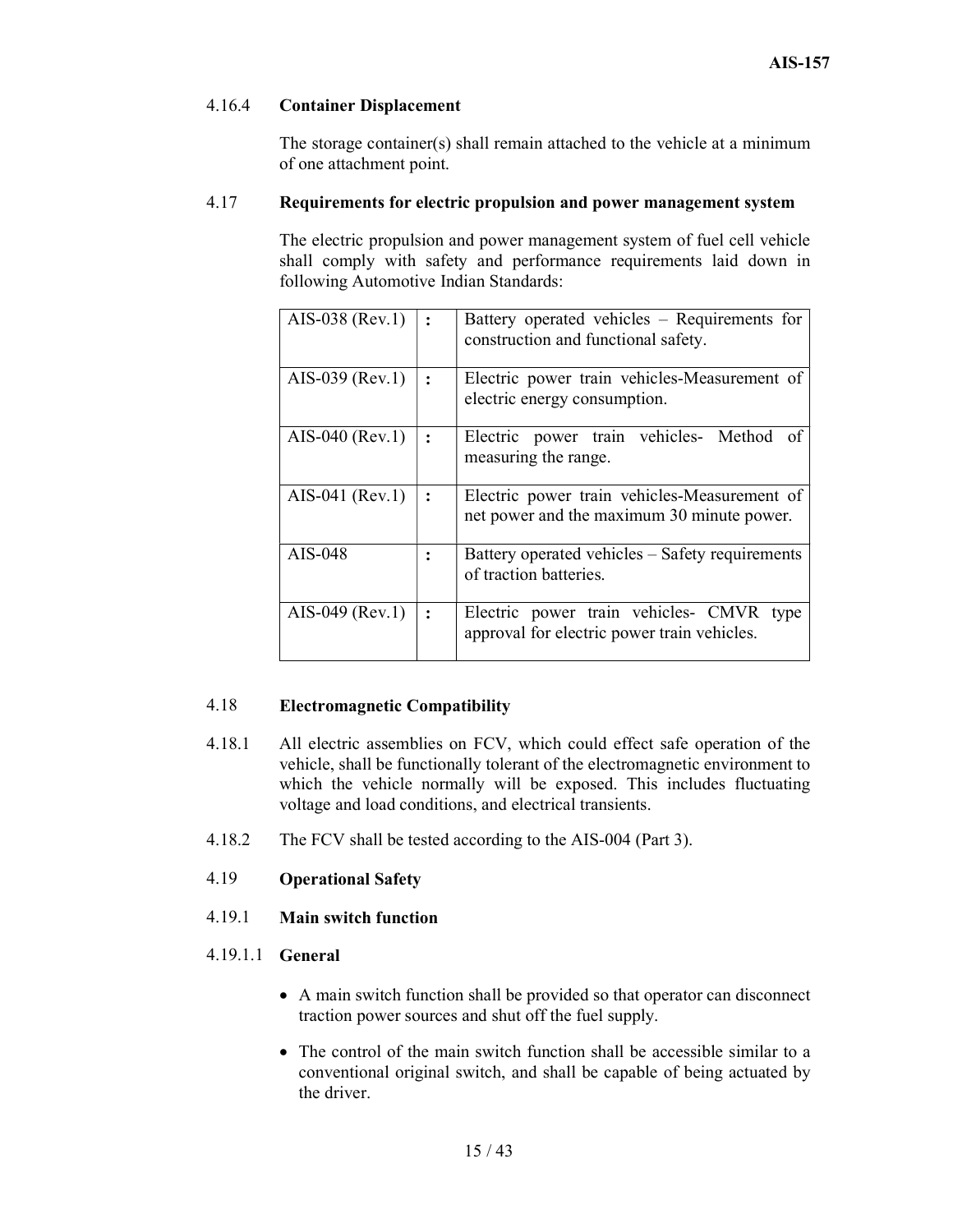• If deactivated by the main switch function, the fuel cell system may remain in a position to supply the fuel for performing certain function such as purge.

#### 4.19.1.2 Fuel cell power system, power-on / power-off procedure

- For the power-on procedure of FCV, at least two deliberate and distinctive actions shall be performed to go from the power-off mode to the active driving possible mode.
- Only one action is required to go from the active driving possible mode to the power-off mode.
- The power-on / off procedures may be performed using the same device as for the main switch function.
- It shall be indicated to the driver, continuously or temporarily, that the fuel cell power system is active driving possible mode.
- After an automatic or manual turn-off of the fuel cell power system, it shall only be possible to reactivate it by the power-on procedure as described.

#### 4.19.2 Driving

#### 4.19.2.1 Indication of reduced power

• If the fuel cell power system is equipped with a means to automatically reduce the propulsion power, significant reductions should be indicated to the driver. Such means could limit the effects of a fault in the fuel cell power system or of an excessive power demand by the driver.

#### 4.19.2.2 Driving backward

- If driving backward is achieved by reversing the rotational direction of the electric motor, the following requirements shall be met to prevent the danger of unintentional switching to backward direction when the vehicle is in motion.
- Switching between forward and backward direction shall require:
	- Either two separate actions by the driver; or
	- If only one action is required by the driver, a safety device that allows the transition only when the vehicle does not move or moves slowly as specified by the manufacturer.
- If driving backward is not achieved by reversing the rotational direction of the electric motor, then requirements mentioned in CMVR for vehicles propelled by internal combustion engines backward, shall apply.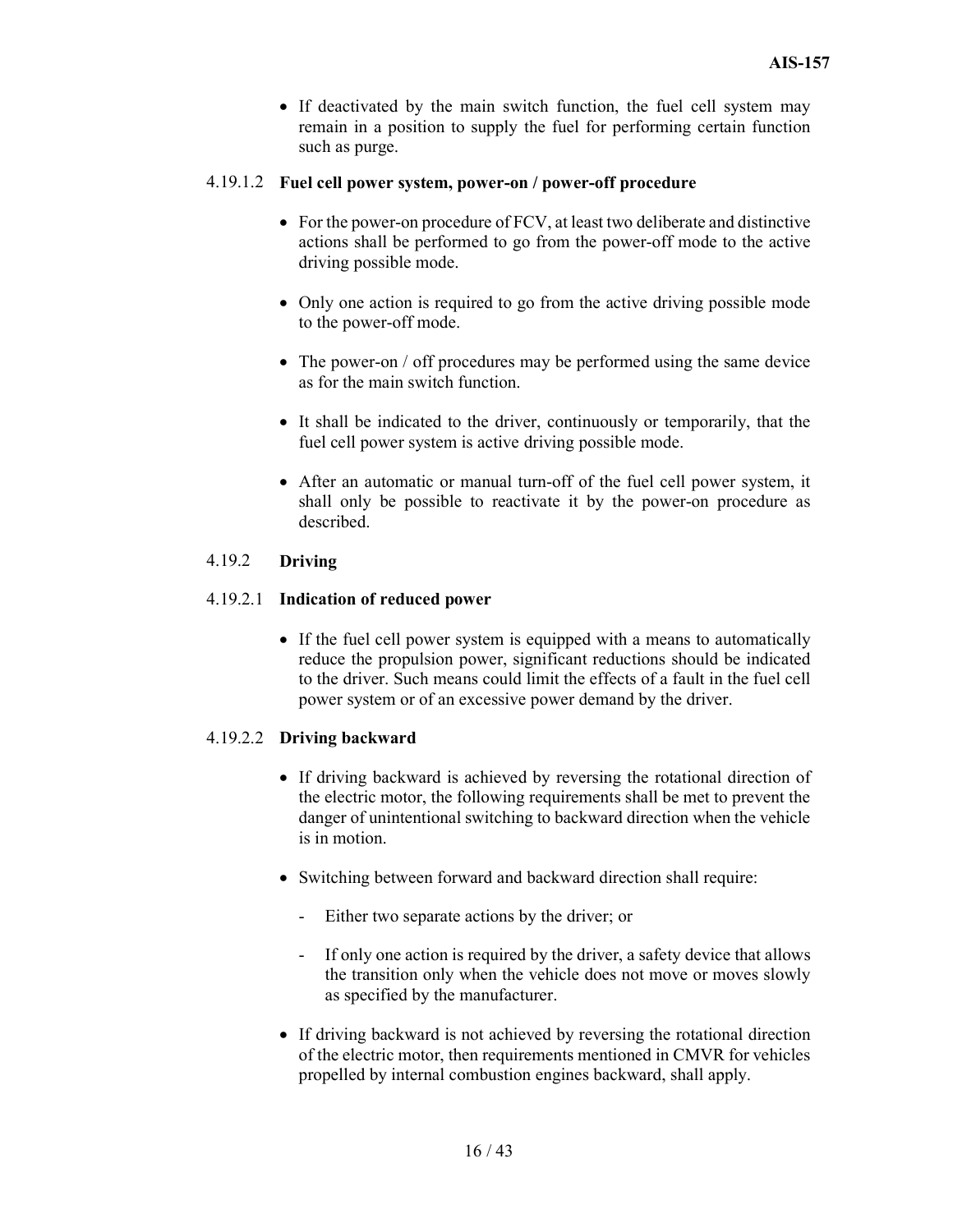#### 4.19.2.3 Parking

- When leaving the vehicle, it shall be indicated to the driver if the fuel cell power system is still in the driving enabled mode.
- No unexpected movement of the vehicle shall be possible by its electric drive system after the driver has switched to the power-off mode.

#### 4.20 Protection against failures

#### 4.20.1 Fail safe design

 The design of systems and components specific to FCV shall consider fail-safe design for electric and hazardous fluid system controls. Electric circuits shall open and fuel shutoffs shall close to isolate electric and fuel sources of the fuel cell power system.

#### 4.20.2 First failure response

- Safety measures shall be provided to reduce hazards for persons caused by single-point hardware or software failures (first failures) in system and components specific to FCVs, as identified in an appropriate hazard analysis performed by the vehicle manufacturer. Such hazard analysis may use a FMEA (failure mode and effect analysis), or a FTA (fault tree analysis), or another appropriate method. In particular, the potential hazard in  $4.20.3 \& 4.20.4$  shall be avoided.
- Safety measures shall include the ability to perform shutdowns safely when faults are detected that could lead to hazardous condition. Safe shutdowns shall consider the operational state of the vehicle.

#### 4.20.3 Unintentional vehicle behaviour

 Unintentional acceleration, deceleration and reversal of direction of the FCV shall be managed as per 4.20.1.

#### 4.20.4 Connections

 The electric and/or mechanical connectors shall be provided with means to prevent unexpected disconnection which could result in hazardous behaviour of the vehicle.

#### 4.21 Owners guide or manual

Due to large degree of variation possible in fuel cell vehicle systems, the vehicle manufacturer should provide an owner's guide or manual that addresses the unique operating, fuelling, and safety characteristics of the vehicle. It is recommended that the following items be addressed.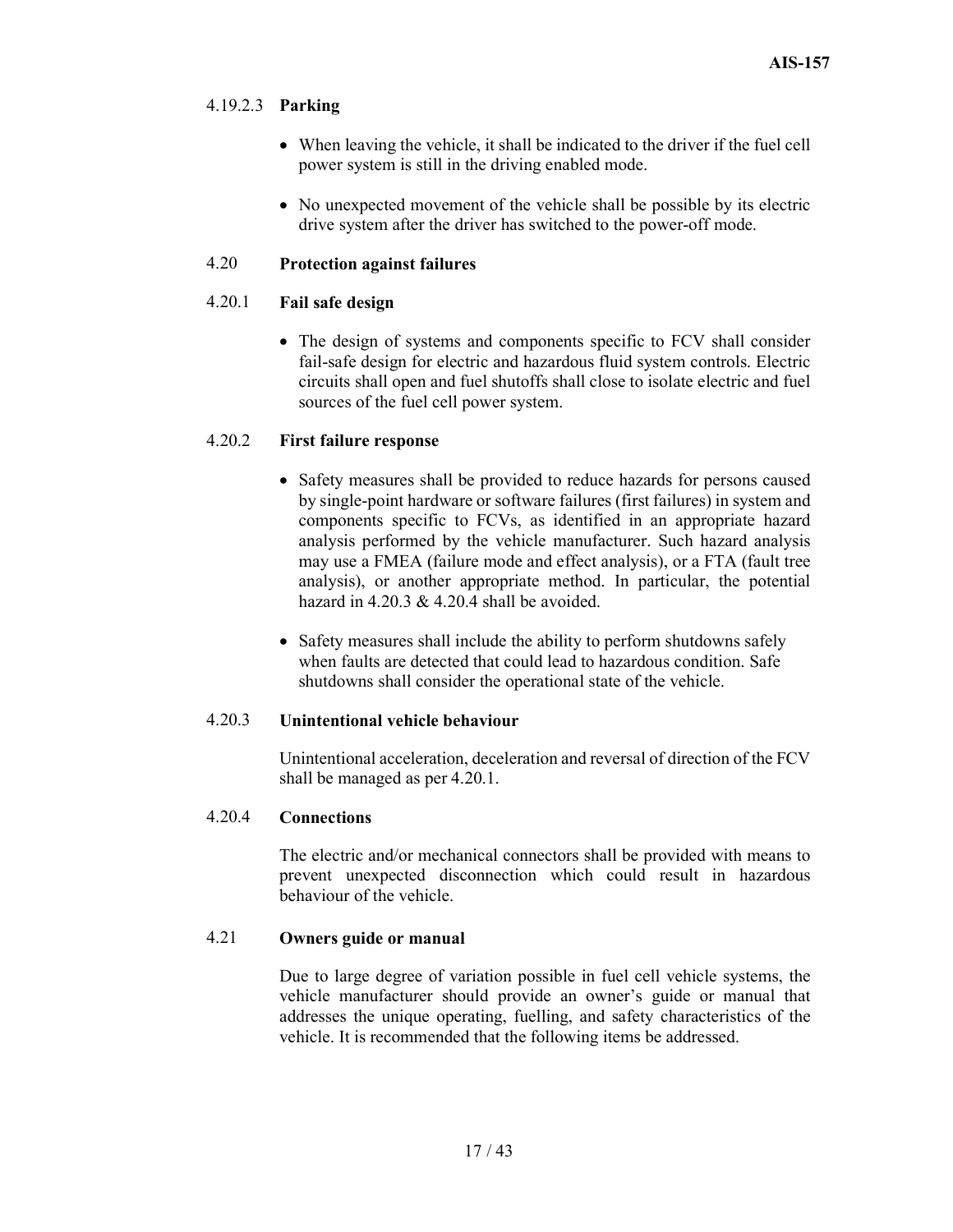- a. Procedure for safe vehicle operation, including operating environments.
- b. Precautions related to the fluids and materials stored, used, or processed in the vehicle.
- c. Possible safety hazards posed by vehicle or system operation and appropriate action(s) if a problem is detected. Any restrictions or building requirements related to operation, parking or storage in residential garages or commercial structurers, and any special requirements for sealed shipping shall be noted.
- d. Fuelling procedures and safety precautions.
- e. Precautions related to operator replacement of parts or fluids.
- f. Information for roadside emergencies.
- g. Operator service procedures, checks, and maintenance schedules.

#### 4.22 Emergency Response

The manufacturer of the FCV should have available information for safety personnel and / or emergency responders with regard to dealing with accidents involving a FCV. The following information may be requested:

- a. Explanation of hazards associated with the fluids, hazardous voltage systems, and any materials or components in the fuel cell system or vehicle in general.
- b. Identification of vehicle by safety labels.
- c. Procedure for verifying that automatic fuel shut-off and electrical disconnection functions have occurred.
- d. Location and procedures for manual shut-off of fuels and disconnection of electrical bus, if applicable.
- e. Information should be provided that situations may occur where some tanks have vented and others are still pressurised.

#### 4.23 Service Manual

 Due to large degree of variation possible in fuel cell vehicle systems, the vehicle manufacturer should be responsible for the compilation of information related to vehicle service and maintenance. It is recommended that following items be addressed:

- a. Chemical and physical properties of hazardous material stored or processed in the vehicle.
- b. Possible safety hazard posed by the vehicle or its systems during maintenance and appropriate action(s) if a fault is detected.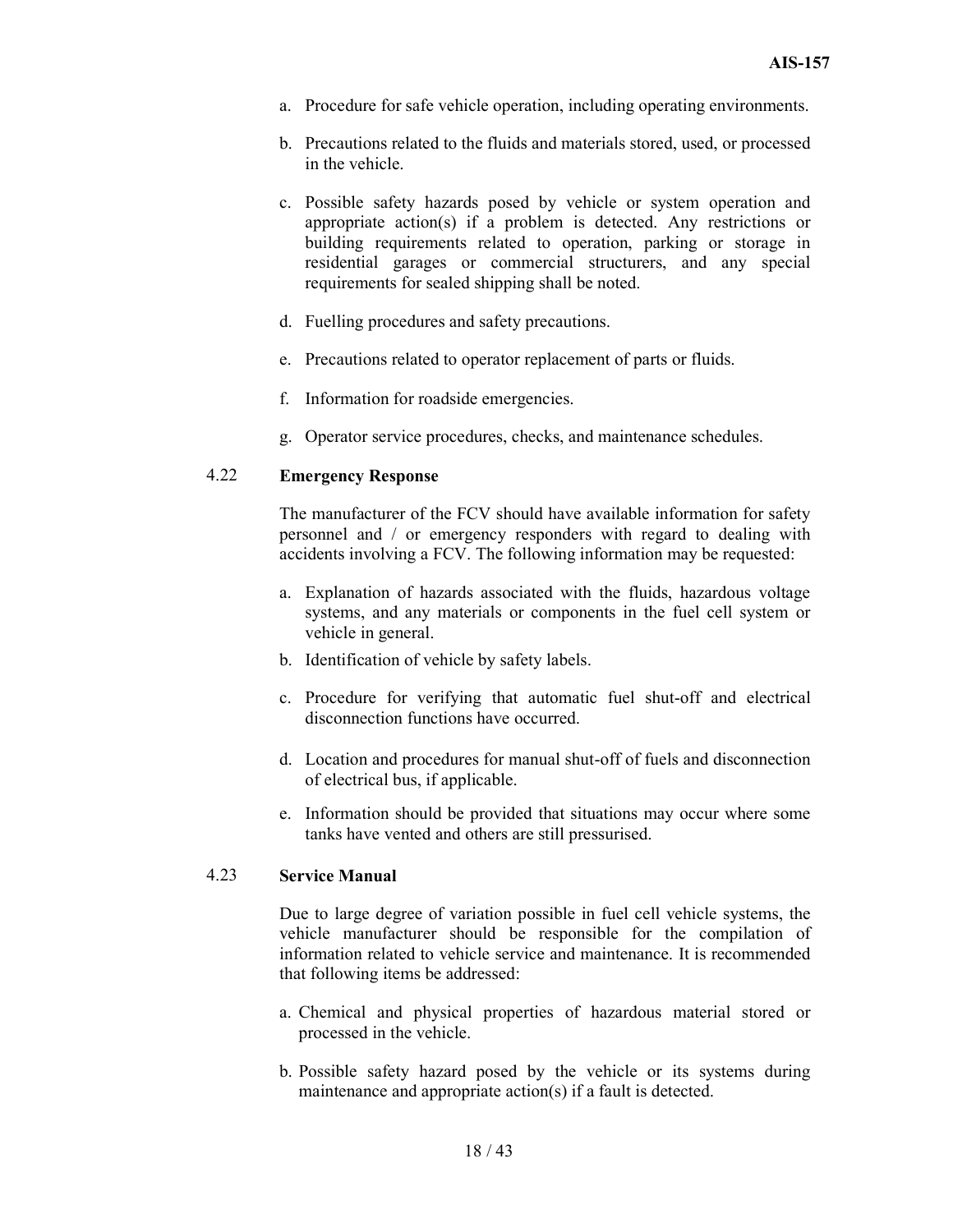- c. First aid procedures specific to the unique hazards of the vehicle.
- d. Maintenance tools, equipment, and personal protective equipment (PPE).
- e. Methods and procedures for specific operations (such as defaulting).
- f. Suggested and required maintenance items and their schedules.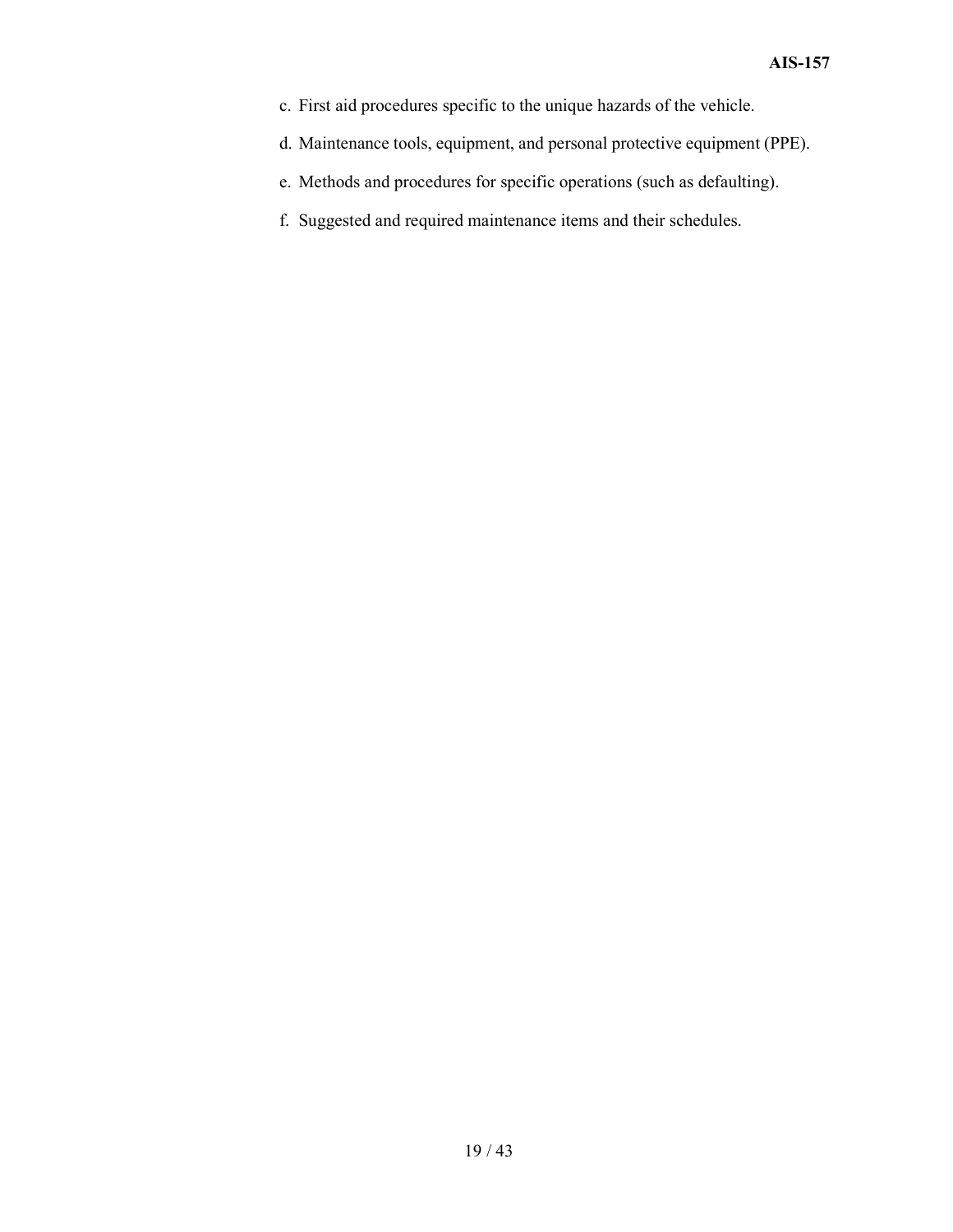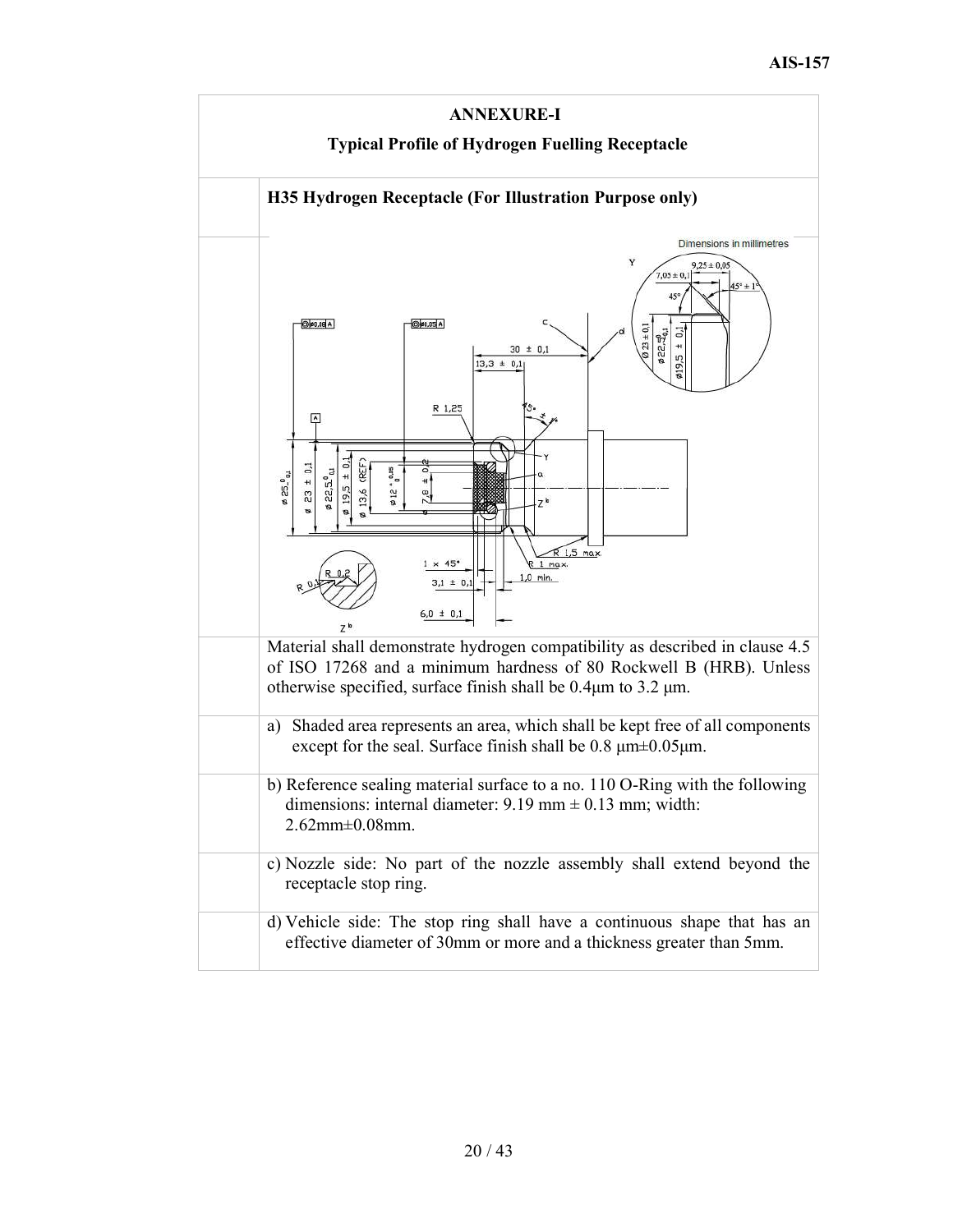| <b>ANNEXURE-II</b>                                                                 |                                                      |                                                                                                          |                                                                                          |  |
|------------------------------------------------------------------------------------|------------------------------------------------------|----------------------------------------------------------------------------------------------------------|------------------------------------------------------------------------------------------|--|
| Safety checklist and type approval requirements for<br>hydrogen fuel cell vehicles |                                                      |                                                                                                          |                                                                                          |  |
| Sr.No.                                                                             | <b>Systems / Components</b>                          | <b>Test Details &amp;</b><br><b>Certifying</b><br><b>Authority</b>                                       | Reference<br><b>Standard</b>                                                             |  |
| $\mathbf{1}$                                                                       | Compressed gaseous hydrogen<br>cylinder/container    | PESO, Nagpur to<br>certify or endorse<br>in case of foreign<br>make                                      | Gas cylinder rules<br>2016 as amended<br>from time to time or<br>as endorsed by<br>PESO. |  |
| $\overline{2}$                                                                     | Fitment of cylinder on vehicle                       | Test agency to<br>verify as per clause<br>4.3 of this standard                                           | Clause no. 4.3                                                                           |  |
| 3                                                                                  | Hydrogen cylinder automatic<br>shut-off valve        | PESO, Nagpur to<br>certify or endorse<br>in case of foreign<br>make                                      | ISO 12619-6 or<br><b>UN R 134</b>                                                        |  |
| $\overline{4}$                                                                     | Thermally activated pressure<br>relief device (TPRD) | Testing of the<br>component as per<br>ISO 12619-10 or<br><b>UN R 134 by</b><br>authorised test<br>agency | ISO 12619-10 or<br><b>UN R 134</b>                                                       |  |
| 5                                                                                  | Check valve                                          | Testing of the<br>component as per<br>ISO 12619-3 or<br><b>UN R 134 by</b><br>authorised test<br>agency  | ISO 12619-3 or<br><b>UN R 134</b>                                                        |  |
| 6                                                                                  | Fuelling receptacle                                  | Testing of the<br>component as per<br>ISO 17268 by<br>authorised test<br>agency                          | ISO 17268                                                                                |  |
| $\tau$                                                                             | Pressure regulator                                   | Testing of the<br>component as per<br>ISO 12619-3 or by<br>authorised test<br>agency                     | ISO 12619-3                                                                              |  |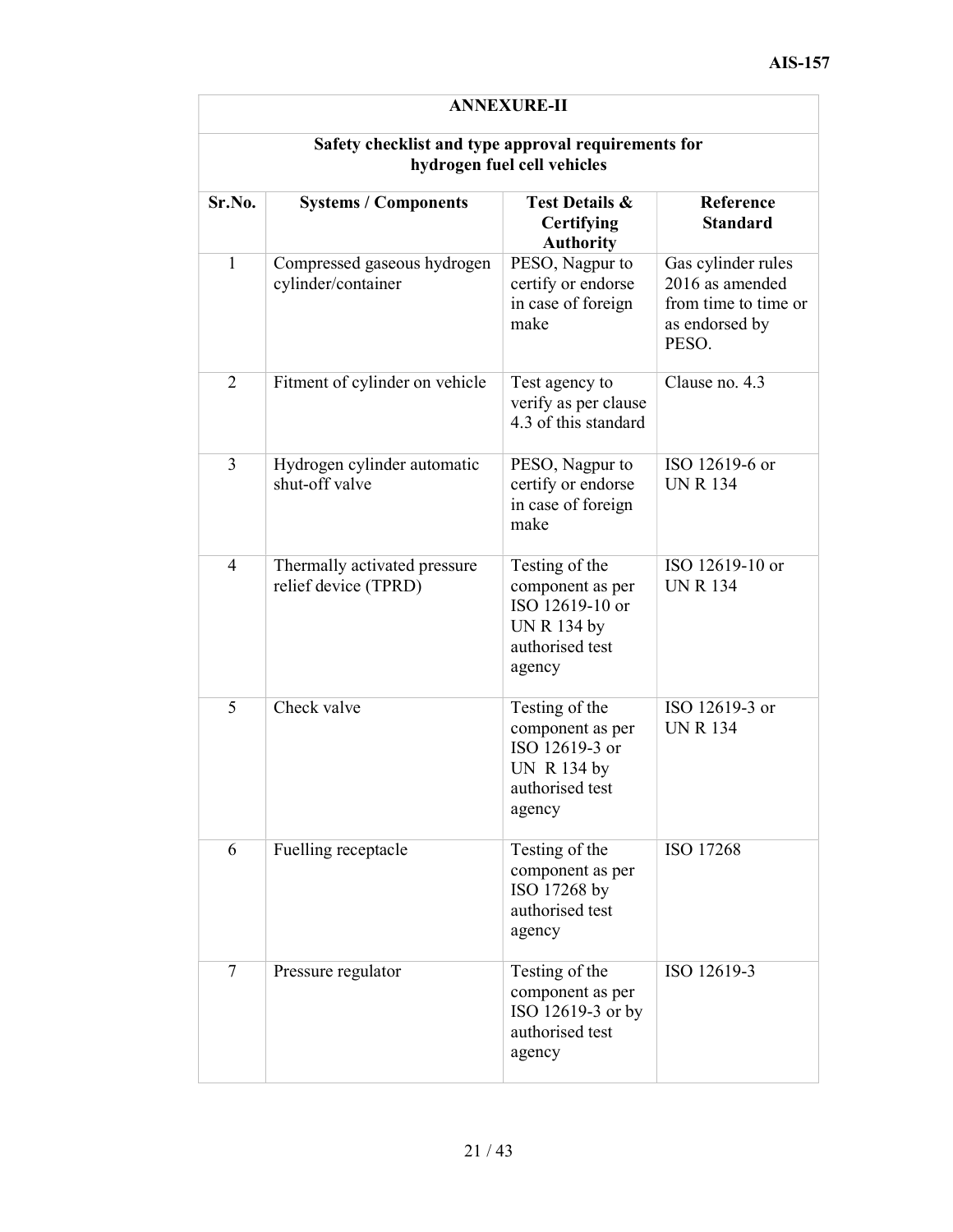| 8  | Manual cylinder valve                     | Testing of the<br>component as per<br>ISO 12619-5 by<br>authorised test<br>agency  | ISO 12619-5  |
|----|-------------------------------------------|------------------------------------------------------------------------------------|--------------|
| 9  | Gas injector                              | Testing of the<br>component as per<br>ISO 12619 by<br>authorised test<br>agency    | ISO 12619-7  |
| 10 | Pressure indicator                        | Testing of the<br>component as per<br>ISO 12619-8 by<br>authorised test<br>agency  | ISO 12619-8  |
| 11 | Pressure relief valve                     | Testing of the<br>component as per<br>ISO 12619-9 by<br>authorised test<br>agency  | ISO 12619-9  |
| 12 | Excess flow valve                         | Testing of the<br>component as per<br>ISO 12619-11 by<br>authorised test<br>agency | ISO 12619-11 |
| 13 | Gas tight housing and<br>ventilation hose | Testing of the<br>component as per<br>ISO 12619-12 by<br>authorised test<br>agency | ISO 12619-12 |
| 14 | Rigid fuel line in stainless steel        | Testing of the<br>component as per<br>ISO 12619-13 by<br>authorised test<br>agency | ISO 12619-13 |
| 15 | Flexible fuel line                        | Testing of the<br>component as per<br>ISO 12619-14 by<br>authorised test<br>agency | ISO 12619-14 |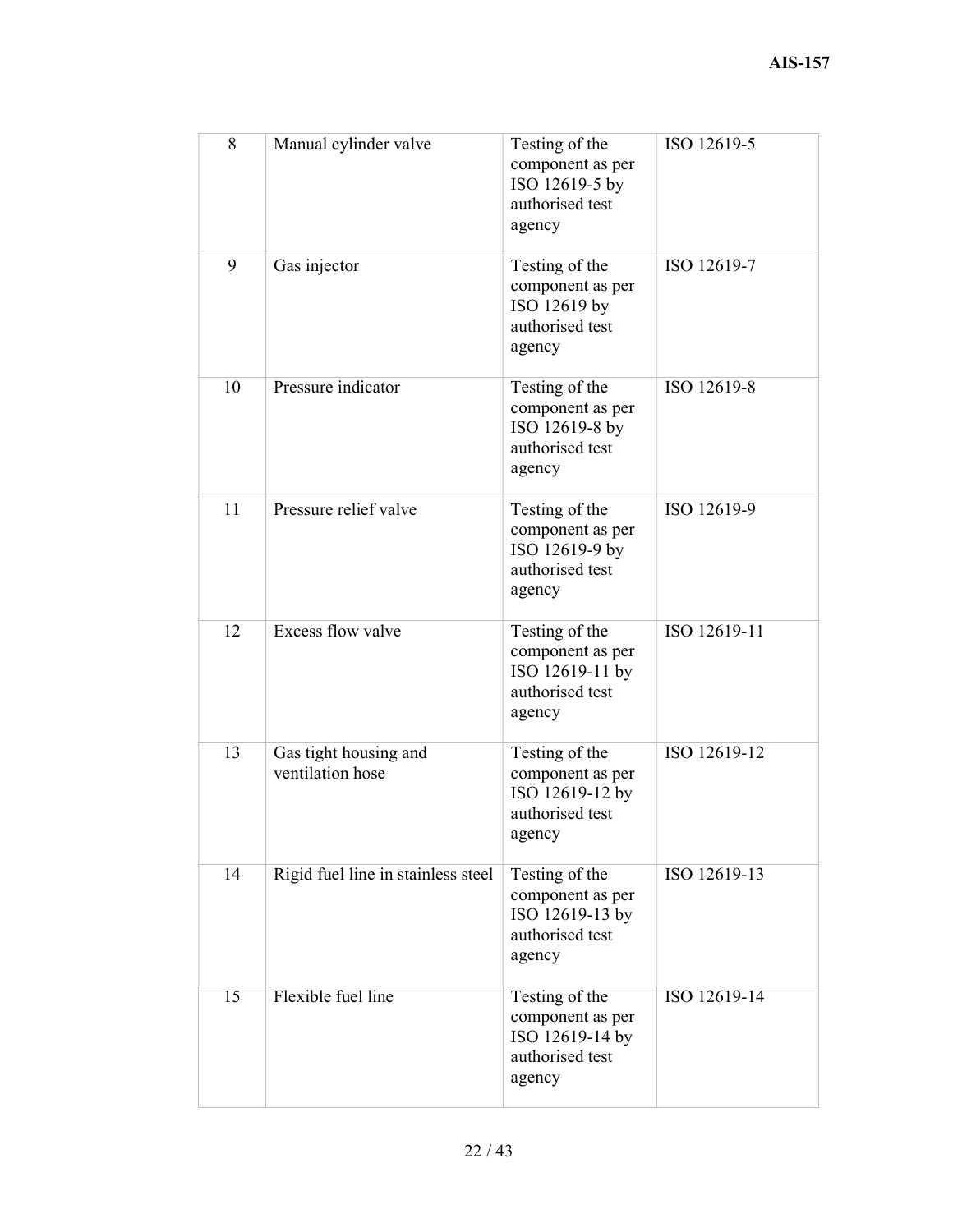| 16 | Filters                                                               | Testing of the<br>component as per<br>ISO 12619-15 by<br>authorised test<br>agency       | ISO 12619-15    |
|----|-----------------------------------------------------------------------|------------------------------------------------------------------------------------------|-----------------|
| 17 | Fittings                                                              | Testing of the<br>component as per<br>ISO 12619-16 by<br>authorised test<br>agency       | ISO 12619-16    |
| 18 | Pressure/Temperature/H2<br>leakage sensor                             | Testing of the<br>component as per<br>EC 79 / 2009 by<br>authorised test<br>agency       | EC 79/2009      |
| 19 | Construction and functional<br>safety of battery operated<br>vehicles | Testing of<br>component and<br>vehicle as per<br>AIS-038 (Rev.1) by<br>certifying agency | AIS-038 (Rev.1) |
| 20 | Measurement of electric<br>energy consumption                         | Testing of vehicle<br>as per AIS-039<br>$(Rev.1)$ by<br>certifying agency                | AIS-039 (Rev.1) |
| 21 | Measurement of vehicle range<br>for electric power train<br>vehicles  | Testing of vehicle<br>as per AIS-040<br>$(Rev.1)$ by<br>certifying agency                | AIS-040 (Rev.1) |
| 22 | Measurement of net power and<br>the maximum 30 minute power           | Testing of vehicle<br>as per AIS-041<br>(Rev.1) by<br>certifying agency                  | AIS-041 (Rev.1) |
| 23 | Safety requirement of traction<br>battery                             | Testing of vehicle<br>as per AIS-048 by<br>certifying agency                             | AIS-048         |
| 24 | Hydrogen Fuel consumption<br>measurement                              | Measurement of<br>energy<br>consumption in<br>km/l or km/kg or<br>km/MJ                  | ISO 23828       |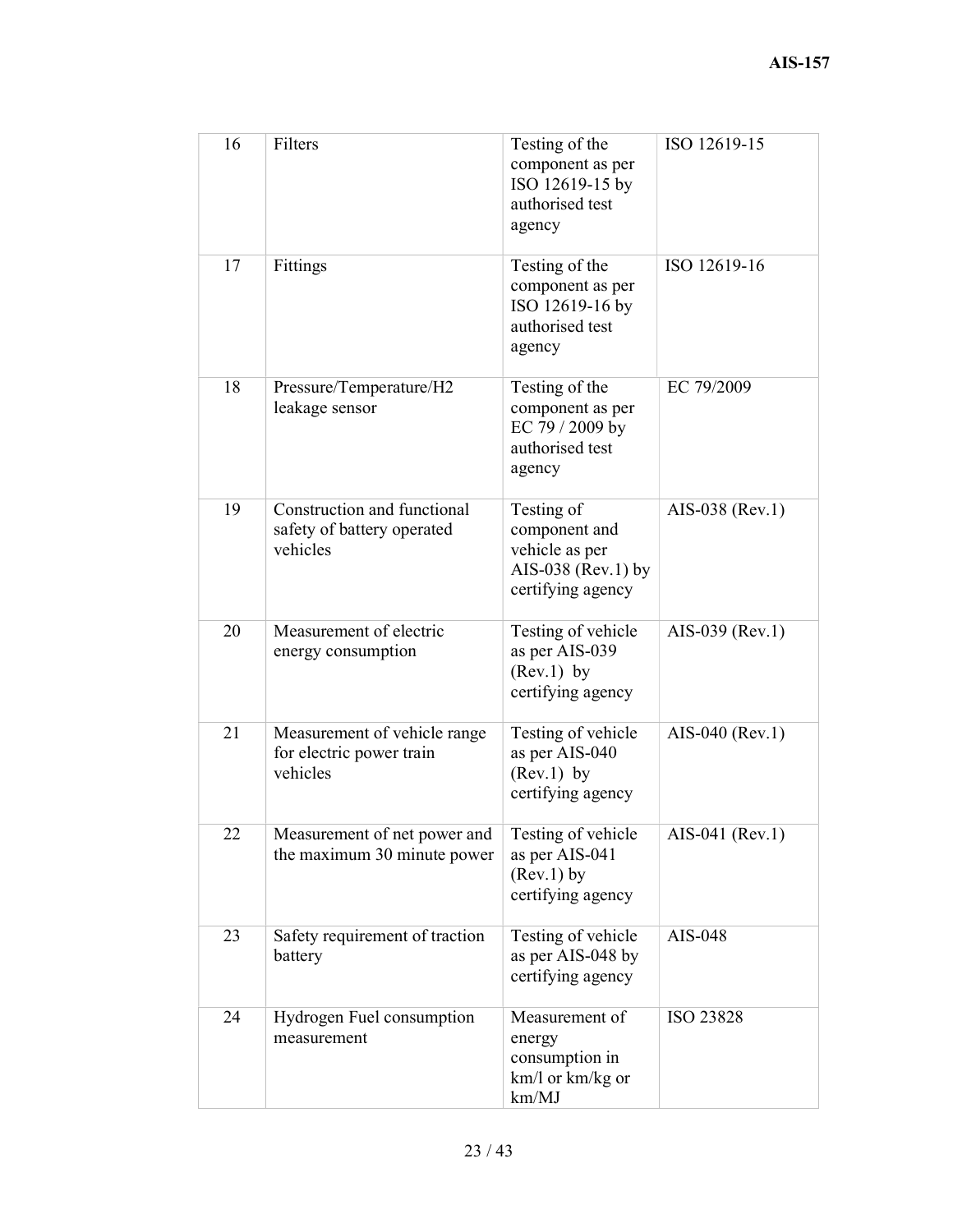| Note:                                                                                                                                                                                           |
|-------------------------------------------------------------------------------------------------------------------------------------------------------------------------------------------------|
| 1) The corrigendum, amendment and revision of standards referred in this<br>document to be governed by AIS-000.                                                                                 |
| 2) International standards to be accepted for compliance as per<br>CMVR<br>norms.                                                                                                               |
| 3) AIS / other standards mentioned in this document to be referred till the<br>time corresponding BIS specifications are notified under the Bureau of<br>Indian Standard Act, 1986 (63 of 1986) |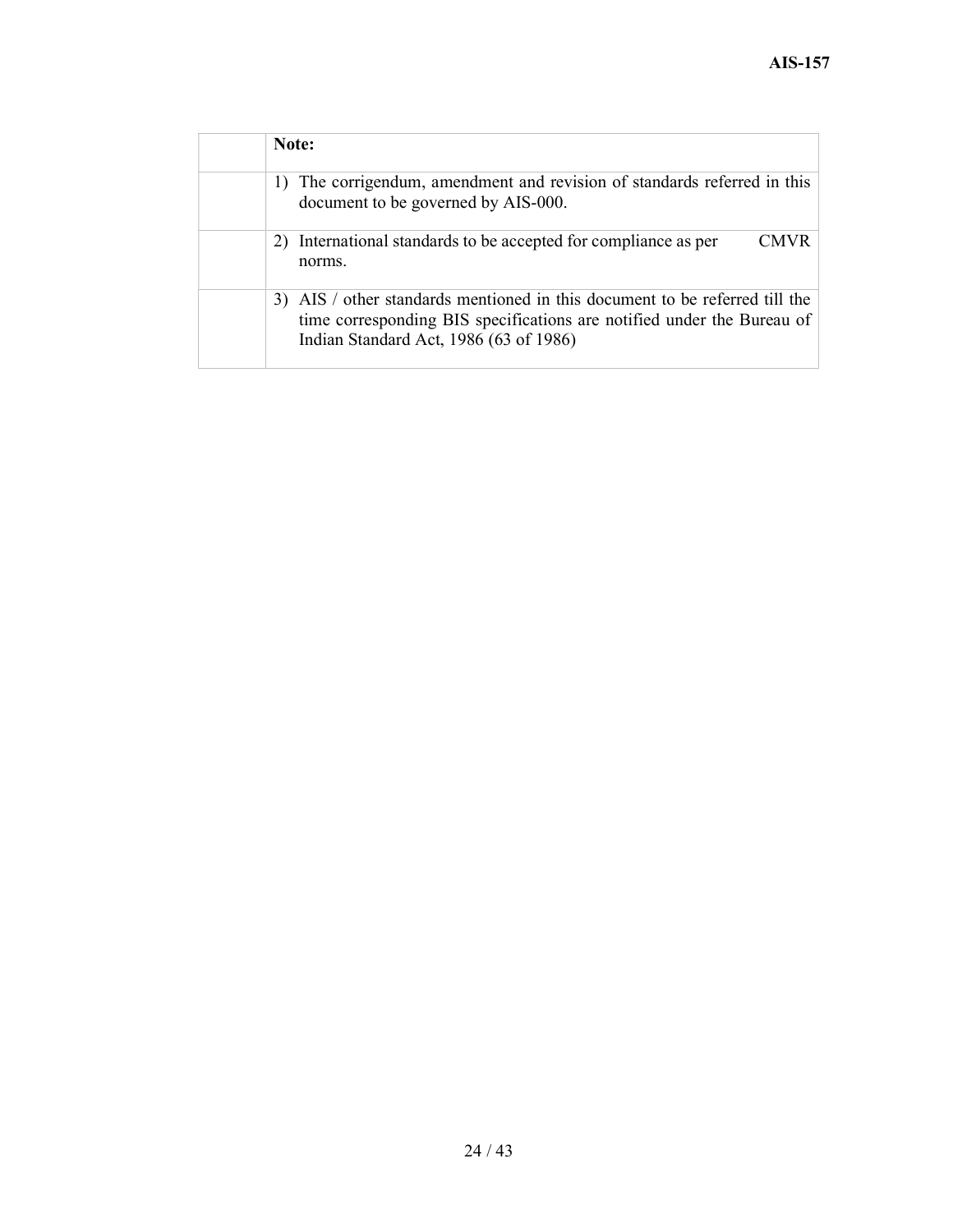#### ANNEXURE-III

#### Vehicle Identification Requirements

- 1.0 Hydrogen vehicle shall be equipped with means of identification as set out in this annexure.
- 2.0 Hydrogen vehicle shall carry labels as specified in section 3 and 4.
- 2.1 In case of hydrogen vehicles of categories M1 and N1, one label shall be installed within engine compartment of the vehicle and one in the vicinity of the refuelling device or receptacle.
- 2.2 In case of hydrogen vehicles of categories M2 and M3, labels shall be installed: on the front and rear of the vehicle, in the vicinity of the refuelling device or receptacle, and to the side of each set of doors.
- 2.3 In the case of public service vehicles of categories M2 and M3, the labels installed on the front and rear of the vehicle shall be of the size as set out in section 4.
- 2.4 In the case of hydrogen vehicles of categories N2 and N3, labels shall be installed: on the front and rear of the vehicle, and in the vicinity of the refuelling device or receptacle.
- 2.5 The label shall be either a weather resistant adhesive label or weather resistant plate.
- 2.5.1 Labels for hydrogen vehicle using compressed (gaseous) hydrogen



The colour and dimensions of the label shall fulfil the following requirements:

#### Colours:

| Background | ٠<br>۰ | Red   |
|------------|--------|-------|
| Border     | ٠<br>۰ | White |
| Letters    | ٠<br>٠ | White |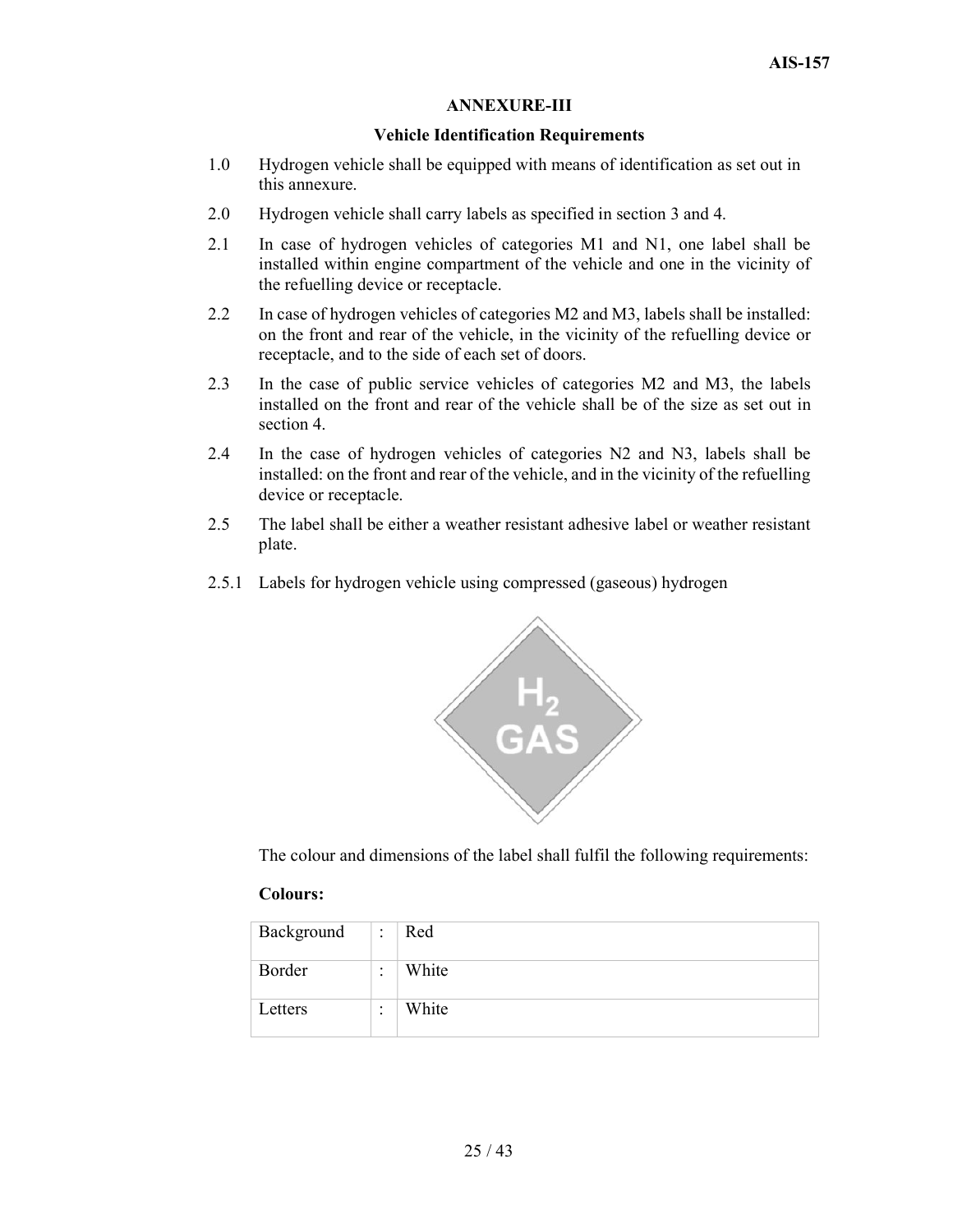Either the borders and letters or the background shall be retro-reflective.

Colorimetric and photometric properties shall comply with the requirements of clause 11 of ISO 3864-1.

#### Dimensions:

| Width        | ٠ | 40mm (side length) |
|--------------|---|--------------------|
| Height       |   | 40mm (side length) |
| Border width | ٠ | 2mm                |

#### Font size:

| Font height    | $\bullet$<br>$\bullet$   | 9mm |
|----------------|--------------------------|-----|
| Font thickness | $\overline{\phantom{a}}$ | 2mm |

The words shall be in upper case characters and shall be centred in the middle of label.

2.5.2 Labels for public service hydrogen vehicles of categories M2 and M3 to be installed on front and rear of the vehicle.



The colour and dimensions of the label shall fulfil the following requirements:

#### Colours:

| Background | $\bullet$<br>$\cdot$ | Red   |
|------------|----------------------|-------|
| Border     | ٠<br>$\bullet$       | White |
| Letters    | ٠<br>$\bullet$       | White |

Either the borders and letters or the background shall be retro-reflective.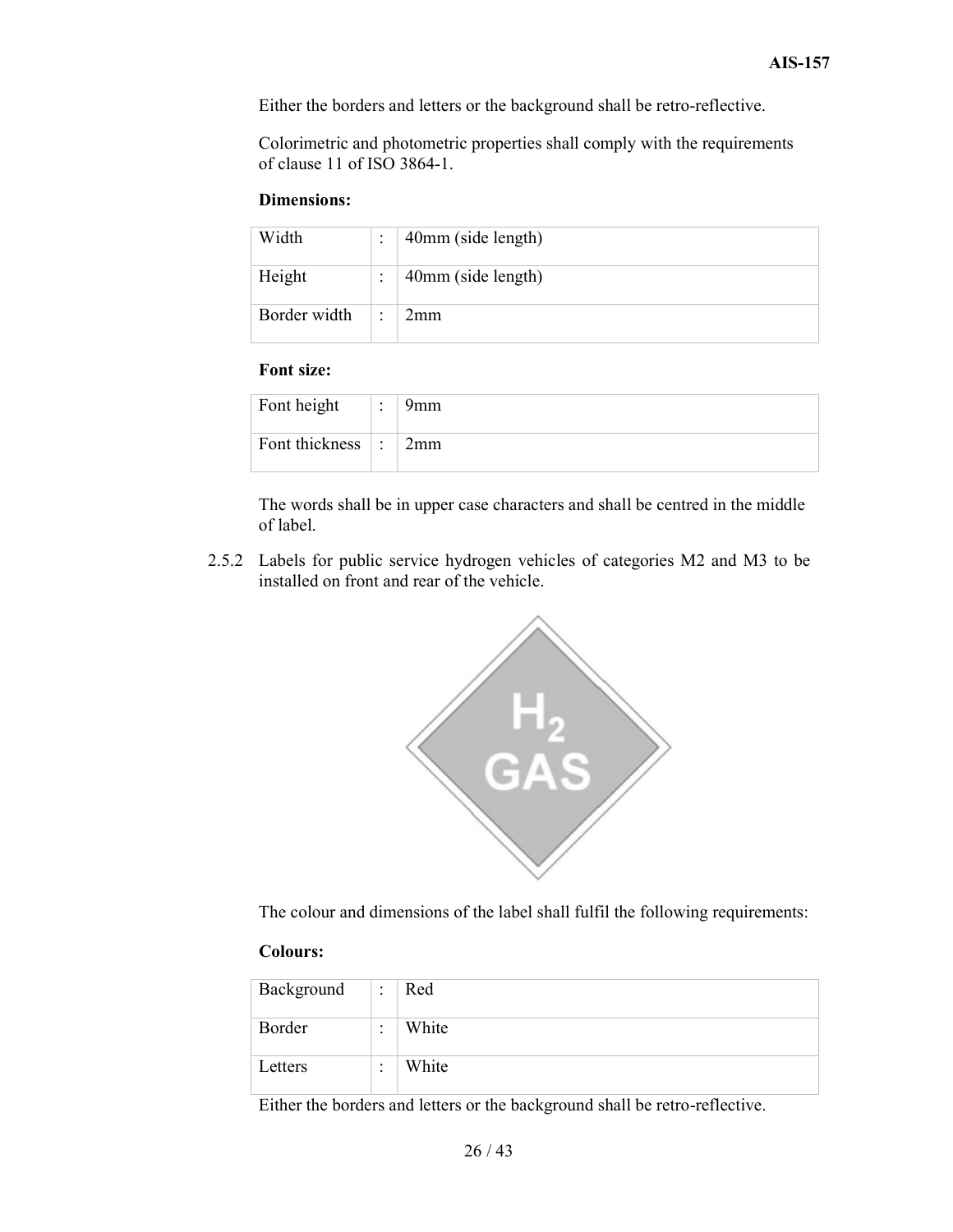Colorimetric and photometric properties shall comply with the requirements of clause 11 of ISO 3864-1.

#### Dimensions:

| Width        |   | 125mm (side length) |
|--------------|---|---------------------|
| Height       |   | 125mm (side length) |
| Border width | ٠ | 5mm                 |

#### Font size:

| Font height      | $\cdot$<br>٠ | $25$ mm |
|------------------|--------------|---------|
| Font thickness : |              | 5mm     |

The words shall be in upper case characters and shall be centred in the middle of label.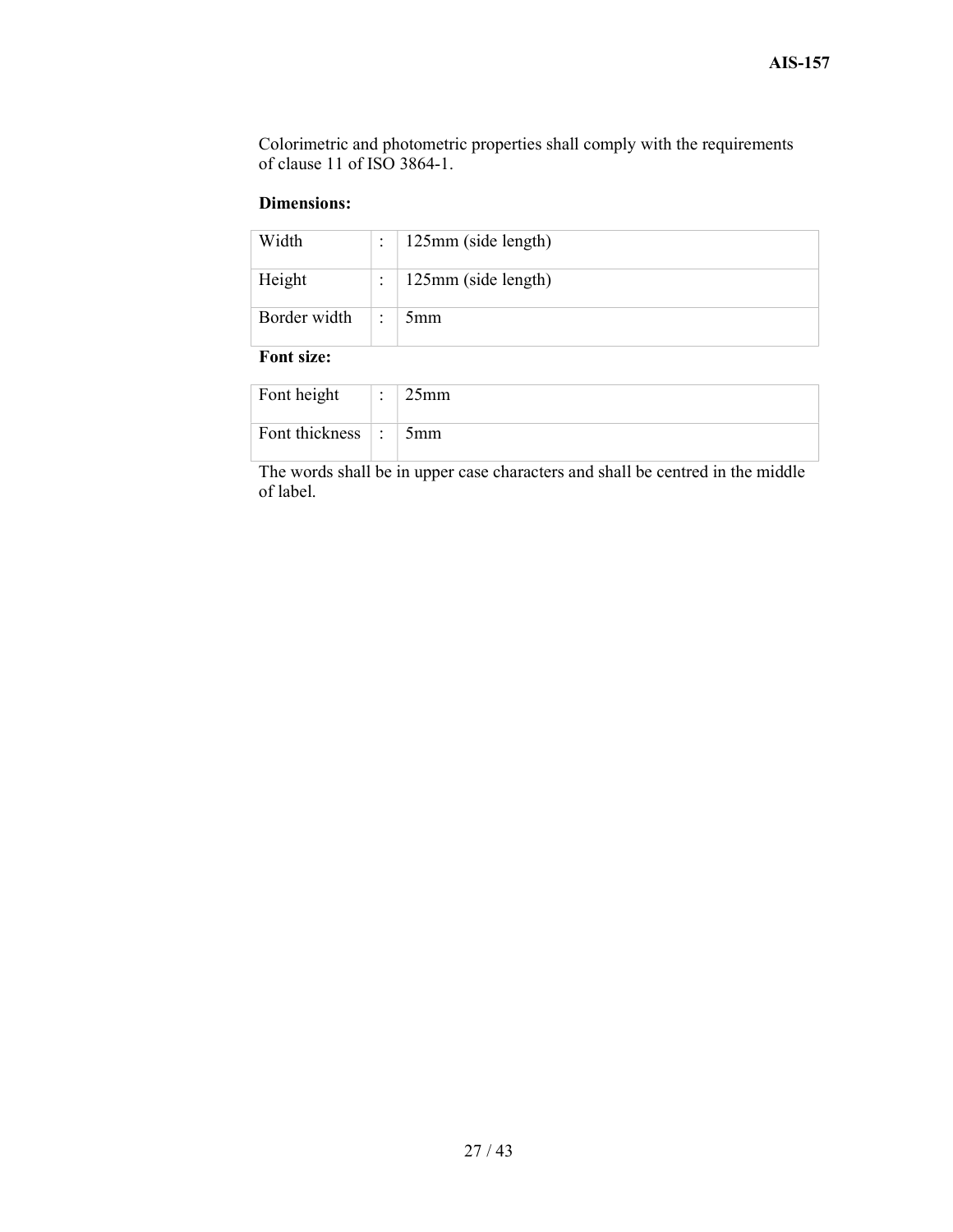## ANNEXURE-IV

## Additional Technical Specification of Fuel Cell Vehicle To Be Submitted By Vehicle Manufacturer

| 1.0   | <b>General description of vehicle</b>                        |  |
|-------|--------------------------------------------------------------|--|
| 1.1   | Name of the manufacturer                                     |  |
| 1.2   | Vehicle model name                                           |  |
| 1.3   | Vehicle type & category                                      |  |
| 1.4   | Variants (if any)                                            |  |
| 2.0   | <b>Hydrogen Cylinder (PESO)</b><br><b>Approved/Endorsed)</b> |  |
| 2.1   | Make                                                         |  |
| 2.2   | Identification No.                                           |  |
| 2.3   | Working pressure (kg/cm2)                                    |  |
| 2.4   | Max. test pressure (kg/cm2)                                  |  |
| 2.5   | Cylinder capacity (water equivalent)                         |  |
| 2.6   | Approval No.                                                 |  |
| 3.0   | <b>Cylinder Valves (PESO)</b><br>Approved/Endorsed)          |  |
| 3.1   | Make                                                         |  |
| 3.2   | Model name/Identification No.                                |  |
| 3.3   | Type                                                         |  |
| 3.4   | Working pressure (kg/cm2)                                    |  |
| 3.5   | Max. test pressure (kg/cm2)                                  |  |
| 3.6   | Approval No.                                                 |  |
| 3.7   | <b>TPRD (Thermally Activated Pressure Relief</b><br>Device)  |  |
| 3.7.1 | Make                                                         |  |
| 3.7.2 | Model name/Identification No.                                |  |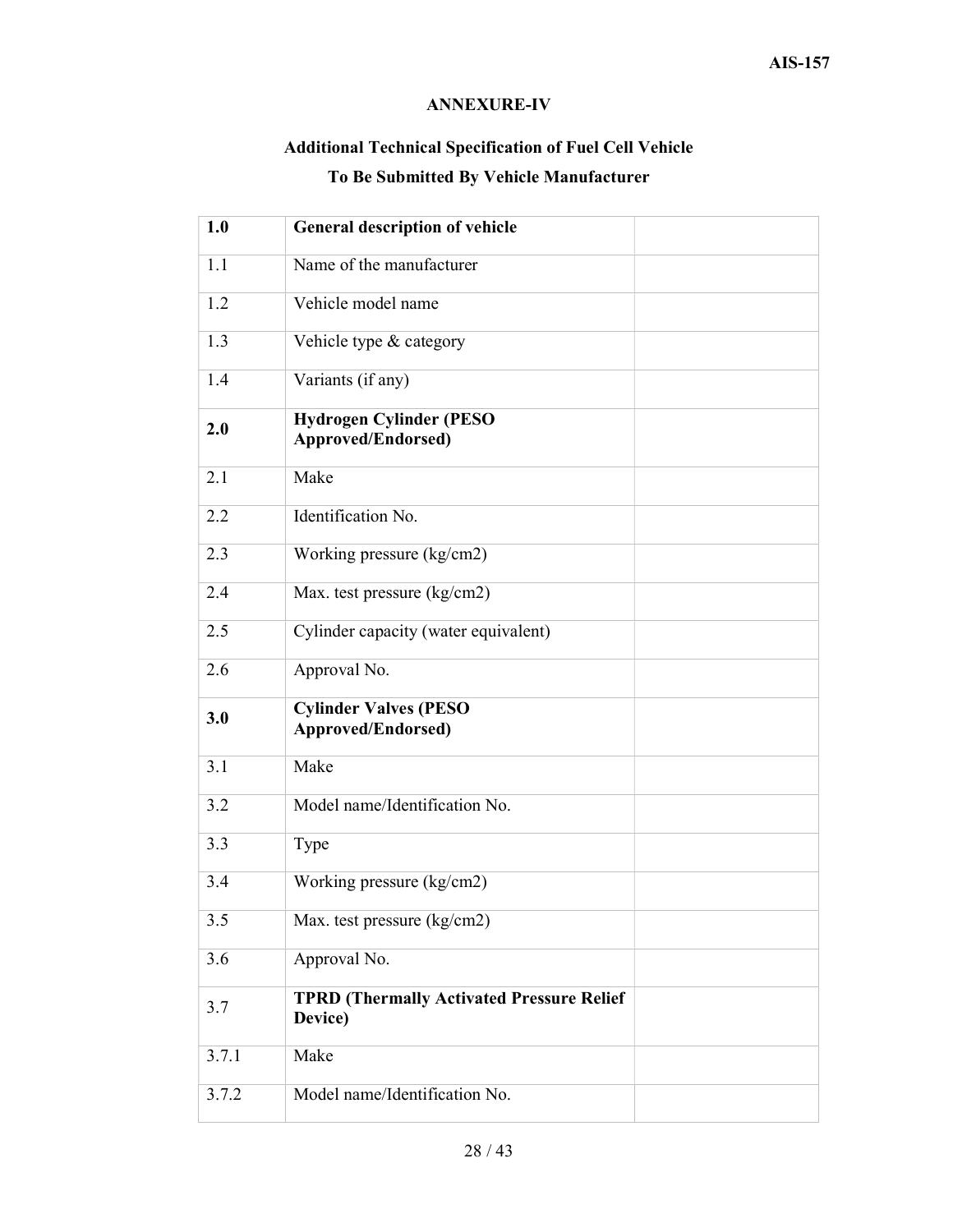| 3.7.3  | Type                          |
|--------|-------------------------------|
| 3.7.4  | Working pressure (kg/cm2)     |
| 3.7.5  | Max. test pressure (kg/cm2)   |
| 3.7.6  | Approval No.                  |
| 3.8    | <b>Check valve</b>            |
| 3.8.1  | Make                          |
| 3.8.2  | Model name/Identification No. |
| 3.8.3  | Type                          |
| 3.8.4  | Working pressure (kg/cm2)     |
| 3.8.5  | Max. test pressure (kg/cm2)   |
| 3.8.6  | Approval No.                  |
| 3.9    | <b>Gas Injectors</b>          |
| 3.9.1  | Make                          |
| 3.9.2  | Model name/Identification No. |
| 3.9.3  | Type                          |
| 3.9.4  | Working pressure (kg/cm2)     |
| 3.9.5  | Max. test pressure (kg/cm2)   |
| 3.9.6  | Approval No.                  |
| 3.10   | <b>Excess flow valve</b>      |
| 3.10.1 | Make                          |
| 3.10.2 | Model name/Identification No. |
| 3.10.3 | Type                          |
| 3.10.4 | Working pressure (kg/cm2)     |
| 3.10.5 | Max. test pressure (kg/cm2)   |
| 3.10.6 | Approval No.                  |
| 4.0    | <b>Refilling valve</b>        |
| 4.1    | Make                          |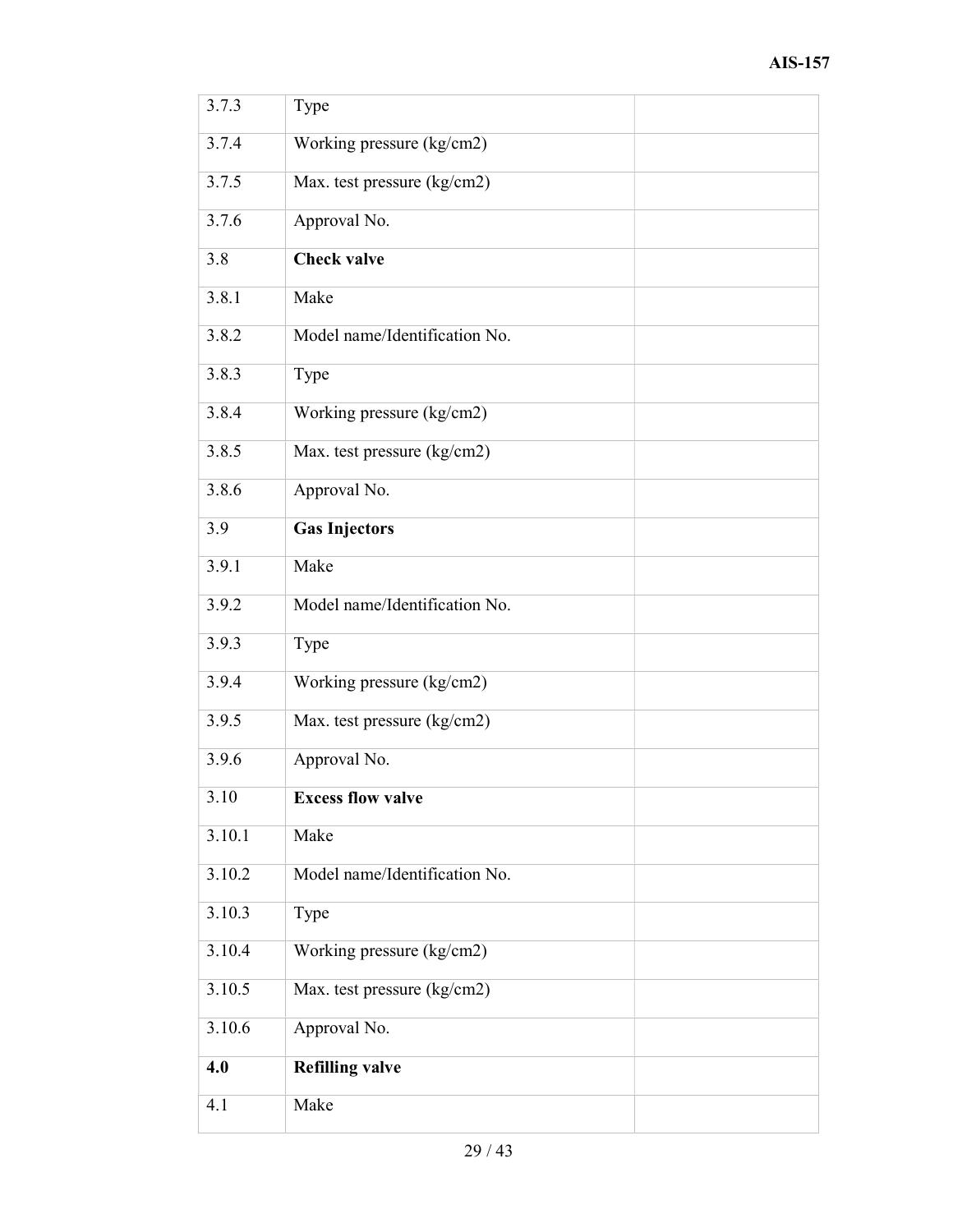| 4.2 | Model name/Identification No.    |
|-----|----------------------------------|
| 4.3 | Type                             |
| 4.4 | Working pressure (kg/cm2)        |
| 4.5 | Max. test pressure (kg/cm2)      |
| 4.6 | Approval No.                     |
| 5.0 | <b>Pressure Regulator</b>        |
| 5.1 | Make                             |
| 5.2 | Model name/Identification No.    |
| 5.3 | Type                             |
| 5.4 | Inlet pressure (kg/cm2)          |
| 5.5 | Outlet pressure (kg/cm2)         |
| 5.6 | No. of stages                    |
| 5.7 | Approval No.                     |
| 6.0 | <b>Hydrogen Filters</b>          |
| 6.1 | Make                             |
| 6.2 | Model name/Identification No.    |
| 6.3 | Type                             |
| 6.4 | Inlet pressure (kg/cm2)          |
| 6.5 | Outlet pressure (kg/cm2)         |
| 6.6 | Approval No.                     |
| 7.0 | <b>Hydrogen Rigid Fuel Lines</b> |
| 7.1 | Make                             |
| 7.2 | Model name/Identification No.    |
| 7.3 | Type                             |
| 7.4 | Working pressure (kg/cm2)        |
| 7.5 | Max. test pressure (kg/cm2)      |
| 7.6 | Outer diameter/Inner diameter    |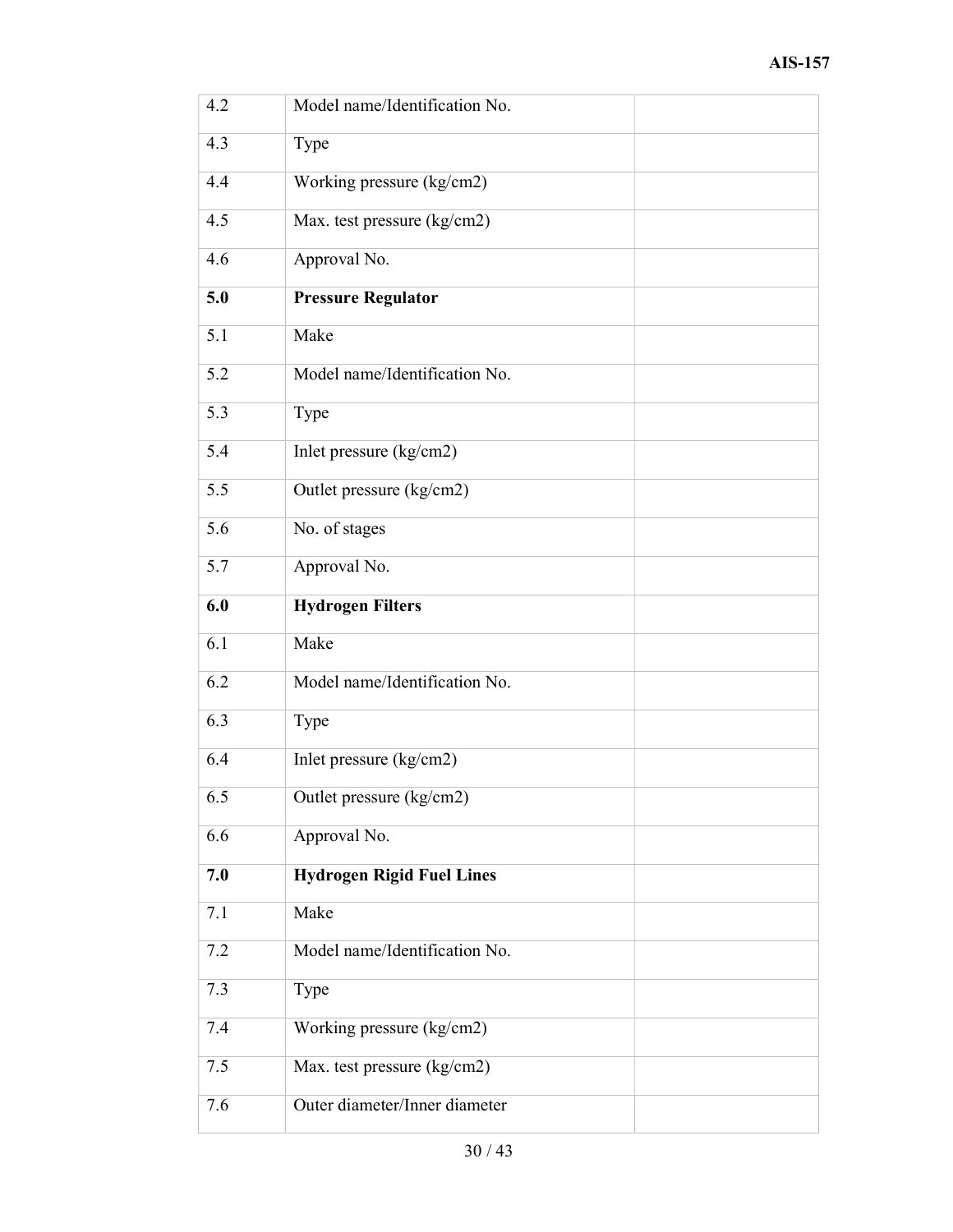| 7.7  | Protection quality (material used)    |
|------|---------------------------------------|
| 7.8  | Approval No.                          |
| 8.0  | <b>Hydrogen Flexible Fuel Lines</b>   |
| 8.1  | Make                                  |
| 8.2  | Model name/Identification No.         |
| 8.3  | Type                                  |
| 8.4  | Working pressure (kg/cm2)             |
| 8.5  | Max. test pressure (kg/cm2)           |
| 8.6  | Outer diameter/Inner diameter         |
| 8.7  | Protection quality (material used)    |
| 8.8  | Approval No.                          |
| 9.0  | Refilling valve interlocking switch   |
| 9.1  | Make                                  |
| 9.2  | Identification No.                    |
| 9.3  | Type                                  |
| 10.0 | <b>Current limiting device (Fuse)</b> |
| 10.1 | Make                                  |
| 10.2 | Identification No.                    |
| 10.3 | Voltage/Current ratings               |
| 10.4 | Type                                  |
| 11.0 | <b>Pressure Indicator</b>             |
| 11.1 | Make                                  |
| 11.2 | Identification No.                    |
| 11.3 | Type                                  |
| 12.0 | Service shut-off valve                |
| 12.1 | Make                                  |
| 12.2 | Identification No.                    |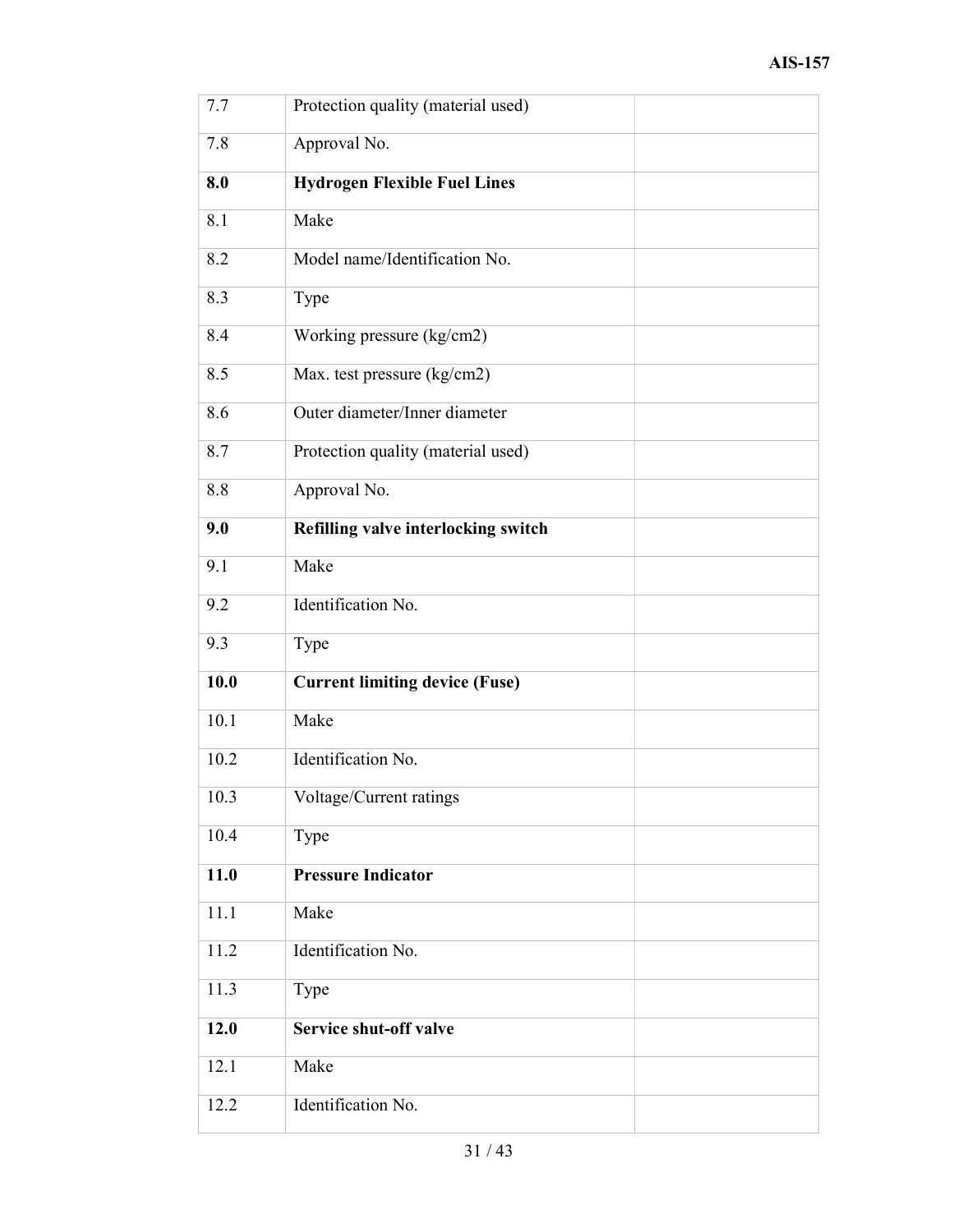| 12.3   | Type                                       |  |
|--------|--------------------------------------------|--|
| 13.0   | <b>Gas tight housing</b>                   |  |
| 13.1   | Make                                       |  |
| 13.2   | Identification No.                         |  |
| 13.3   | Type                                       |  |
| 14.0   | <b>Ventilation hoses</b>                   |  |
| 14.1   | Make                                       |  |
| 14.2   | Identification No.                         |  |
| 14.3   | Type                                       |  |
| 14.4   | Inner & outer diameter                     |  |
| 14.5   | <b>Pressure Sensors</b>                    |  |
| 14.5.1 | Make                                       |  |
| 14.5.2 | Identification No.                         |  |
| 14.5.3 | Type                                       |  |
| 14.6   | <b>Temperature Sensors</b>                 |  |
| 14.6.1 | Make                                       |  |
| 14.6.2 | Identification No.                         |  |
| 14.6.3 | Type                                       |  |
| 14.7   | <b>Leakage Sensors</b>                     |  |
| 14.7.1 | Make                                       |  |
| 14.7.2 | Identification No.                         |  |
| 14.7.3 | Type                                       |  |
| 15.0   | <b>Fuel Cell</b>                           |  |
| 15.1   | Make, Trade name and mark of the fuel cell |  |
| 15.2   | Types of fuel cell                         |  |
| 15.3   | Nominal voltage (V)                        |  |
| 15.4   | Number of cells                            |  |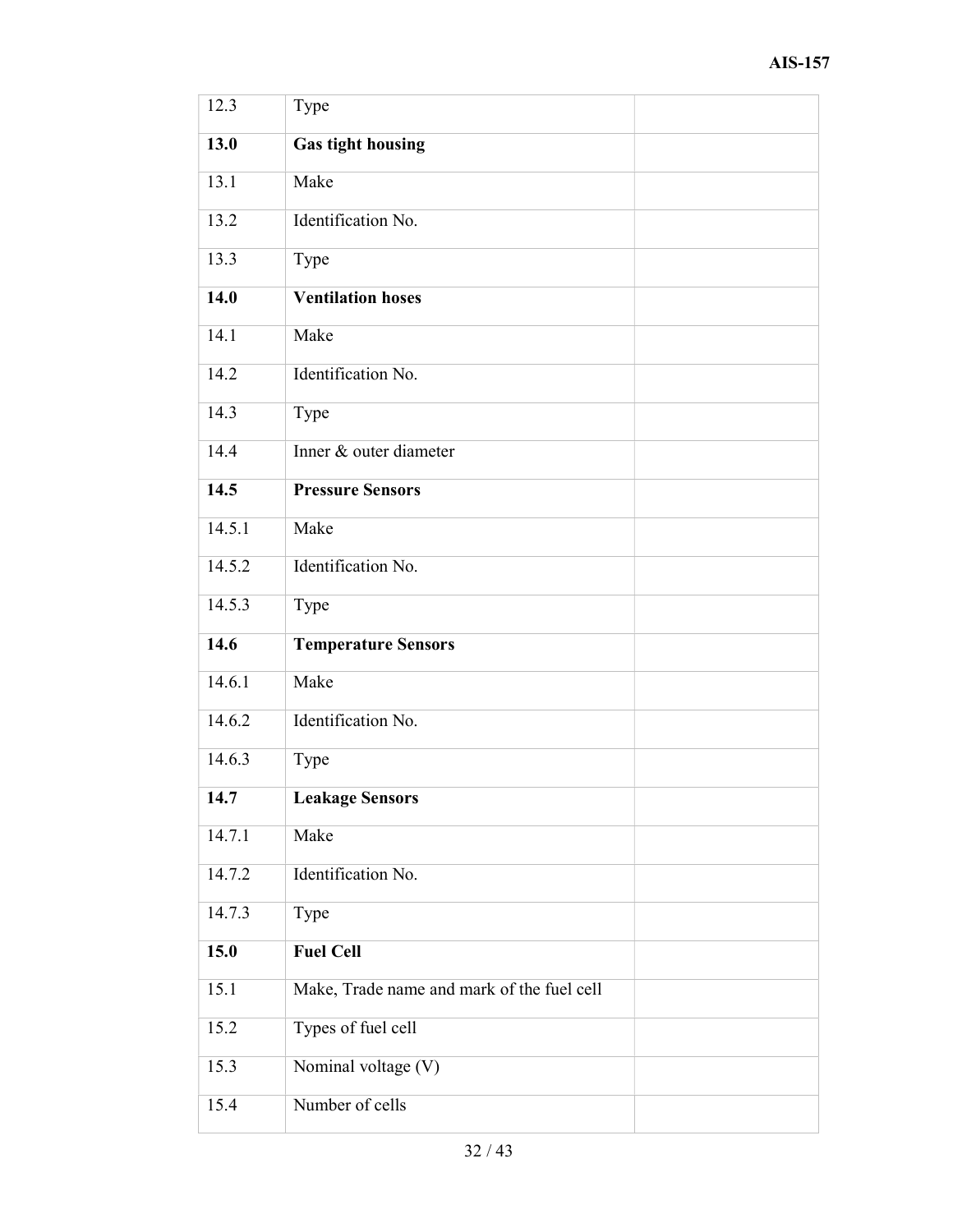| 15.5      | Type of cooling system (if any)                                                                                                     |  |
|-----------|-------------------------------------------------------------------------------------------------------------------------------------|--|
| 15.6      | Max Power (kW)                                                                                                                      |  |
| 15.7      | Brief description of system including<br>schematic layouts of hydrogen fuel cell<br>vehicles.                                       |  |
| 16.0      | <b>Description of The Traction Battery Pack</b>                                                                                     |  |
| 16.1      | Make and Trade name (If any)                                                                                                        |  |
| 16.2      | Kind of Electro – Chemical Chemistry                                                                                                |  |
| 16.3      | Nominal Voltage (V) at Pack level                                                                                                   |  |
| 16.3.1    | Nominal Voltage (V) at Cell Level                                                                                                   |  |
| 16.4      | Number of Cells/Modules and its<br>Configuration                                                                                    |  |
| 16.5      | Battery Energy (kWh)                                                                                                                |  |
| 16.6      | Battery Capacity (C <sub>5</sub> ),                                                                                                 |  |
| 16.7      | End of Discharge Voltage Value (V) at Pack<br>Level                                                                                 |  |
| 16.8      | Provision of ventilation for battery Yes / No                                                                                       |  |
| 16.8.1    | Brief description of the battery pack ventilation<br>system adopted in the vehicle. Provide drawing<br>if necessary.                |  |
| 16.9      | Traction Battery Approval as per AIS 048 :<br><b>Report Number</b>                                                                  |  |
| 16.10     | On-board Indication of battery state of charge<br>(SOC)                                                                             |  |
| 16.10.1   | Details of indication when state of charge<br>(SOC) of the battery reaches a level when the<br>manufacturer recommends re-charging. |  |
| 16.10.1.1 | Indication format.                                                                                                                  |  |
| 16.10.1.2 | Relationship of state of charge indicator and<br>the indication.                                                                    |  |
| 16.10.1.3 | Make                                                                                                                                |  |
| 16.10.1.4 | Model                                                                                                                               |  |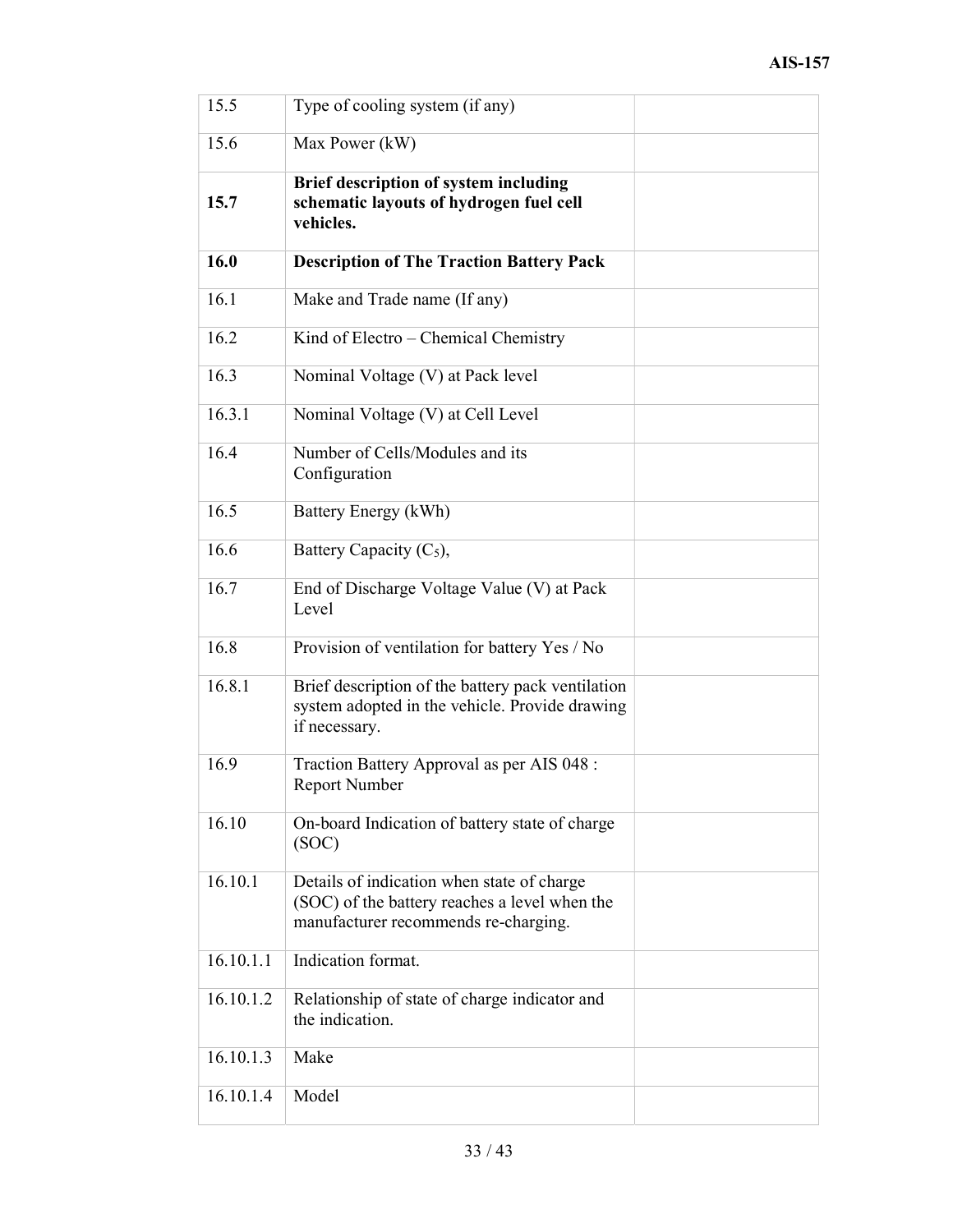| 16.10.2   | Indication of state of charge of battery reaches<br>a level at which driving vehicle further may<br>cause damage to batteries |  |
|-----------|-------------------------------------------------------------------------------------------------------------------------------|--|
| 16.10.2.1 | Indication format.                                                                                                            |  |
| 16.10.2.2 | Relationship of state of charge indicator and<br>the indication.                                                              |  |
| 16.11     | Battery Mass (kg)                                                                                                             |  |
| 16.12     | Brief description of maintenance procedure of<br>battery pack, if any                                                         |  |
| 17.0      | <b>Battery Management System (BMS) (If any)</b>                                                                               |  |
| 17.1      | Make                                                                                                                          |  |
| 17.2      | Model Number / Part Number                                                                                                    |  |
| 17.3      | <b>Software Version</b>                                                                                                       |  |
| 17.4      | <b>Hardware Version</b>                                                                                                       |  |
| 17.5      | Architecture (attach circuit board diagram and<br>Cell configuration structure)                                               |  |
| 17.6      | Balancing Type (Active / Passive)                                                                                             |  |
| 17.7      | <b>Communication Protocol</b>                                                                                                 |  |
| 18.0      | <b>DC</b> - DC Converter                                                                                                      |  |
| 18.1      | Make                                                                                                                          |  |
| 18.2      | Model Number / Part Number                                                                                                    |  |
| 18.3      | Hardware Version                                                                                                              |  |
| 18.4      | Input Range (Current in A and Voltage in V)                                                                                   |  |
| 18.5      | Output Range (Current in A and Voltage in V)                                                                                  |  |
| 19.0      | <b>Description of The Drive Train</b>                                                                                         |  |
| 19.1      | General                                                                                                                       |  |
| 19.1.1    | Make                                                                                                                          |  |
| 19.1.2    | Type                                                                                                                          |  |
| 19.1.3    | Use : Mono motor / multi motors (number)                                                                                      |  |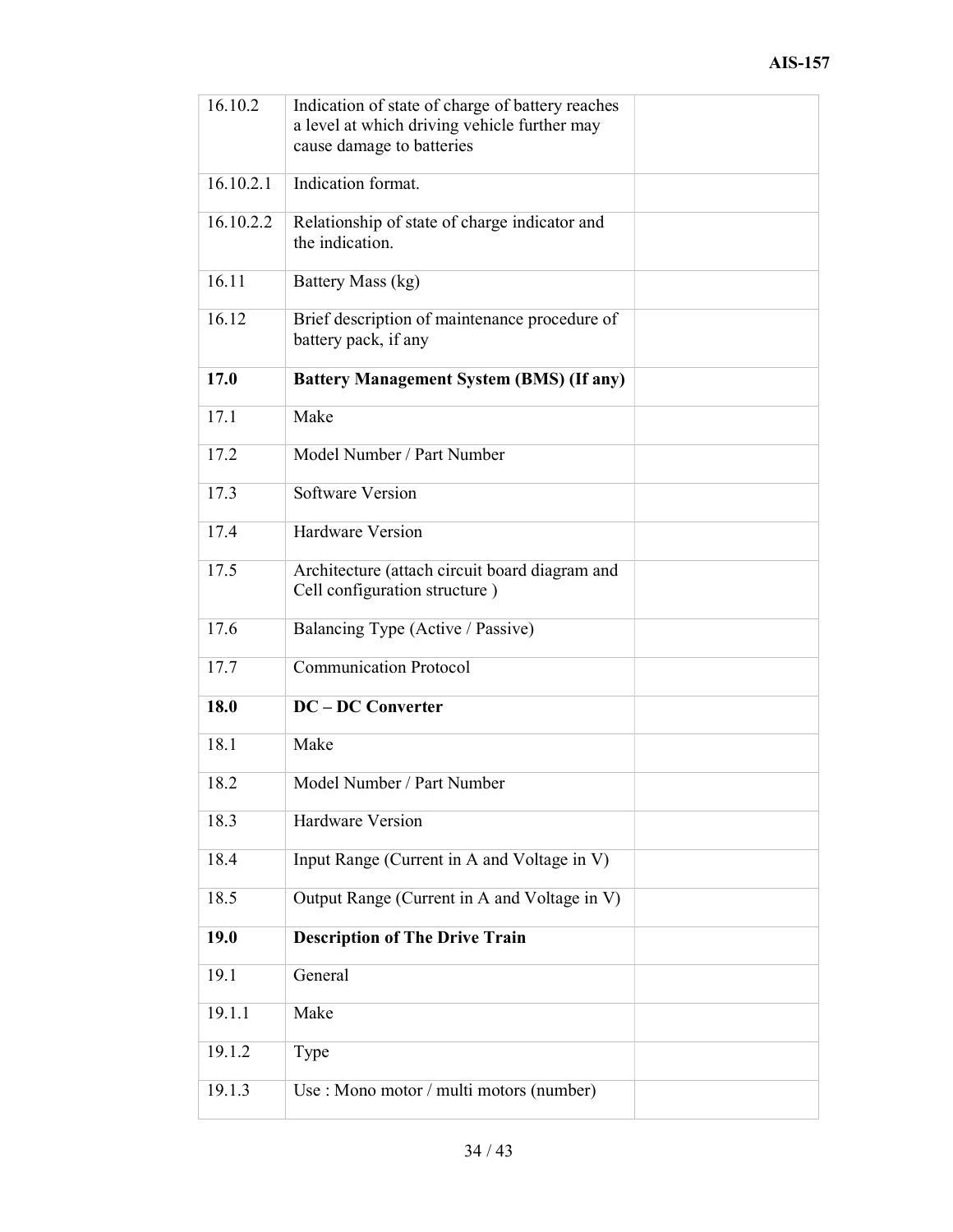| 19.1.4   | Transmission Arrangement parallel /<br>Transaxial / others to precise                                                   |  |
|----------|-------------------------------------------------------------------------------------------------------------------------|--|
| 19.1.5   | Test Voltage (V)                                                                                                        |  |
| 19.1.6   | Motor Nominal Speed (min <sup>-1</sup> )                                                                                |  |
| 19.1.7   | Motor Maximum Speed, Min <sup>-1</sup> or by default<br>reducer outlet shaft / gear box speed<br>(specify gear engaged) |  |
| 19.1.8   | Maximum Power Speed (min <sup><math>-1</math></sup> ) and (km/h)                                                        |  |
| 19.1.9   | Maximum Power (kW)                                                                                                      |  |
| 19.1.10  | Maximum Thirty Minutes Power (kW)                                                                                       |  |
| 19.1.11  | Maximum Thirty Minutes speed km/h<br>(Reference in AIS-039 (Rev.1) and AIS-040<br>(Rev.2)                               |  |
| 19.1.12  | Range as per AIS 040 (Rev.1) (km)                                                                                       |  |
| 19.1.13  | Speed at the beginning of the range (min <sup>-1</sup> )                                                                |  |
| 19.1.14  | Speed at the end of the range (min $^{-1}$ )                                                                            |  |
|          |                                                                                                                         |  |
| 19.2     | <b>Traction Motor</b>                                                                                                   |  |
| 19.2.1   | Make                                                                                                                    |  |
| 19.2.2   | Model Number / Part number                                                                                              |  |
| 19.2.3   | Type (BLDC, DC, AC etc)                                                                                                 |  |
| 19.2.4   | <b>Working Principle</b>                                                                                                |  |
| 19.2.4.1 | Direct current / alternating current / number of<br>phases                                                              |  |
| 19.2.4.2 | Separate excitation / series / compound                                                                                 |  |
| 19.2.4.3 | Synchron / asynchron                                                                                                    |  |
| 19.2.4.4 | Coiled rotor / with permanent magnets / with<br>housing                                                                 |  |
| 19.2.4.5 | Number of Poles of the Motor                                                                                            |  |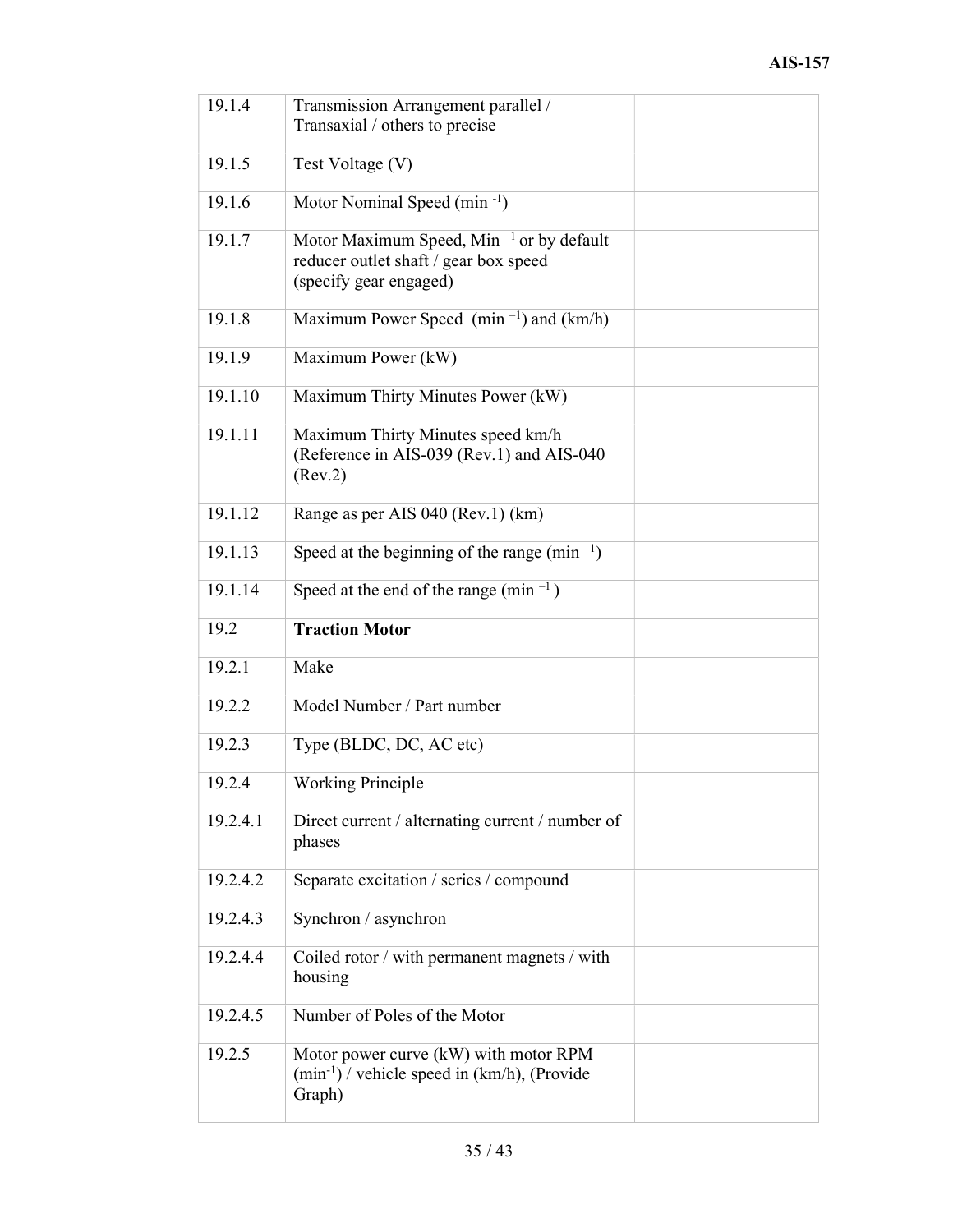| 19.3     | <b>Power Controller</b>                                                         |
|----------|---------------------------------------------------------------------------------|
| 19.3.1   | Make                                                                            |
| 19.3.2   | Model Number / Part number                                                      |
| 19.3.3   | Software Version                                                                |
| 19.3.4   | <b>Hardware Version</b>                                                         |
| 19.3.5   | Type                                                                            |
| 19.3.6   | Control Principle : vectorial / open loop /<br>closed / other (to be specified) |
| 19.3.7   | Maximum effective current supplied to the<br>Motor $(A)$                        |
| 19.3.8   | Voltage range use $(V \text{ to } V)$                                           |
| 19.4     | Cooling System                                                                  |
|          | Motor (Liquid / Air)                                                            |
|          | Controller (Liquid / Air)                                                       |
|          | Battery (Liquid / Air)                                                          |
| 19.4.1   | Liquid cooling equipment characteristics                                        |
| 19.4.1.1 | Nature of the liquid,                                                           |
|          | circulating pumps (Yes / No)                                                    |
| 19.4.1.2 | Characteristics or make(s) and type(s) of the<br>pump                           |
| 19.4.1.3 | Thermostat : setting                                                            |
| 19.4.1.4 | Radiator: $drawing(s)$ or make(s) and type(s)                                   |
| 19.4.1.5 | Relief valve : pressure setting                                                 |
| 19.4.1.6 | Fan : Characteristics or make(s) and type(s)                                    |
| 19.4.1.7 | Fan: duct                                                                       |
| 19.4.2   | Air-cooling equipment characteristics                                           |
| 19.4.2.1 | Blower: Characteristics or make(s) and<br>type(s)                               |
| 19.4.2.2 | Standard air ducting                                                            |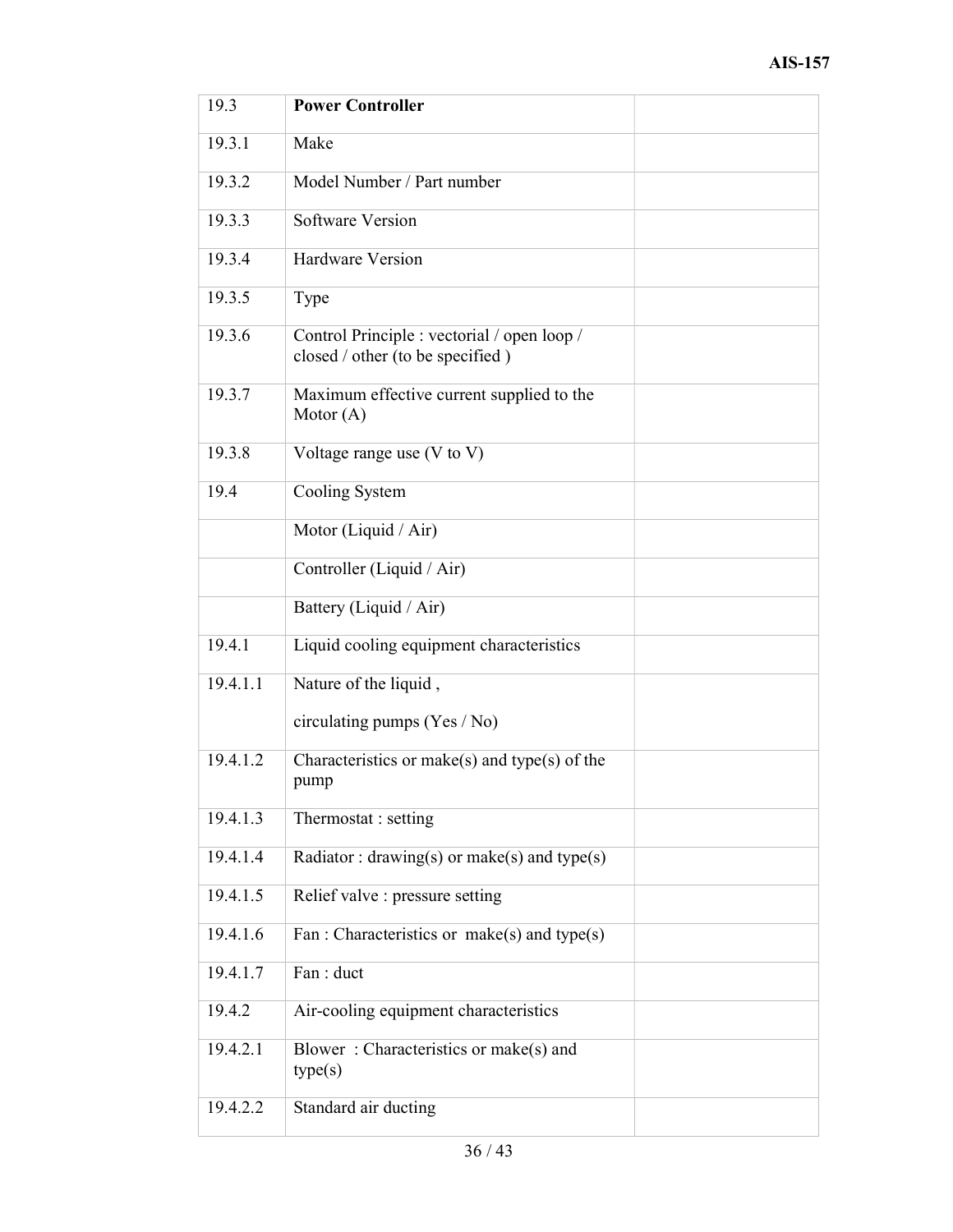| 19.4.2.3              | Temperature regulating system (Yes / No)                 |  |
|-----------------------|----------------------------------------------------------|--|
| 19.4.2.4              | Brief description                                        |  |
| 19.4.2.5              | Air filter                                               |  |
| 19.4.2.5.1            | Make(s)                                                  |  |
| 19.4.2.5.2            | Type(s)                                                  |  |
| 19.4.3                | Maximum temperatures recommended by<br>the manufacturer: |  |
| 19.4.3.1              | Motor Outlet (°C)                                        |  |
| $19.4.3.\overline{2}$ | Controller inlet (°C)                                    |  |
| 19.4.3.3              | Battery inlet (°C)                                       |  |
| 19.4.3.4              | At motor reference point(s) $(^{\circ}C)$                |  |
| 19.4.3.5              | At controller reference point(s) $(^{\circ}C)$           |  |
| 19.4.3.6              | At Battery reference point(s) (°C)                       |  |
| 19.5                  | <b>Insulating Category</b>                               |  |
| 19.5.1                | Ingress Protection (IP) - Code                           |  |
| 19.6                  | Lubrication System Principle                             |  |
| 19.6.1                | Bearings (Friction / Ball)                               |  |
| 19.6.2                | Lubricant (Grease / Oil)                                 |  |
| 19.6.3                | Seal (Yes / No)                                          |  |
| 19.6.4                | Circulation (With / Without)                             |  |
| 20.0                  | <b>Charger</b> (If any)                                  |  |
| 20.1                  | Charger (On board / External)                            |  |
| 20.1.1                | Make                                                     |  |
| 20.1.2                | Model                                                    |  |
| 20.1.3                | <b>Software Version</b>                                  |  |
| 20.1.4                | <b>Hardware Version</b>                                  |  |
| 20.1.5                | Type (AC/DC, Slow /Fast)                                 |  |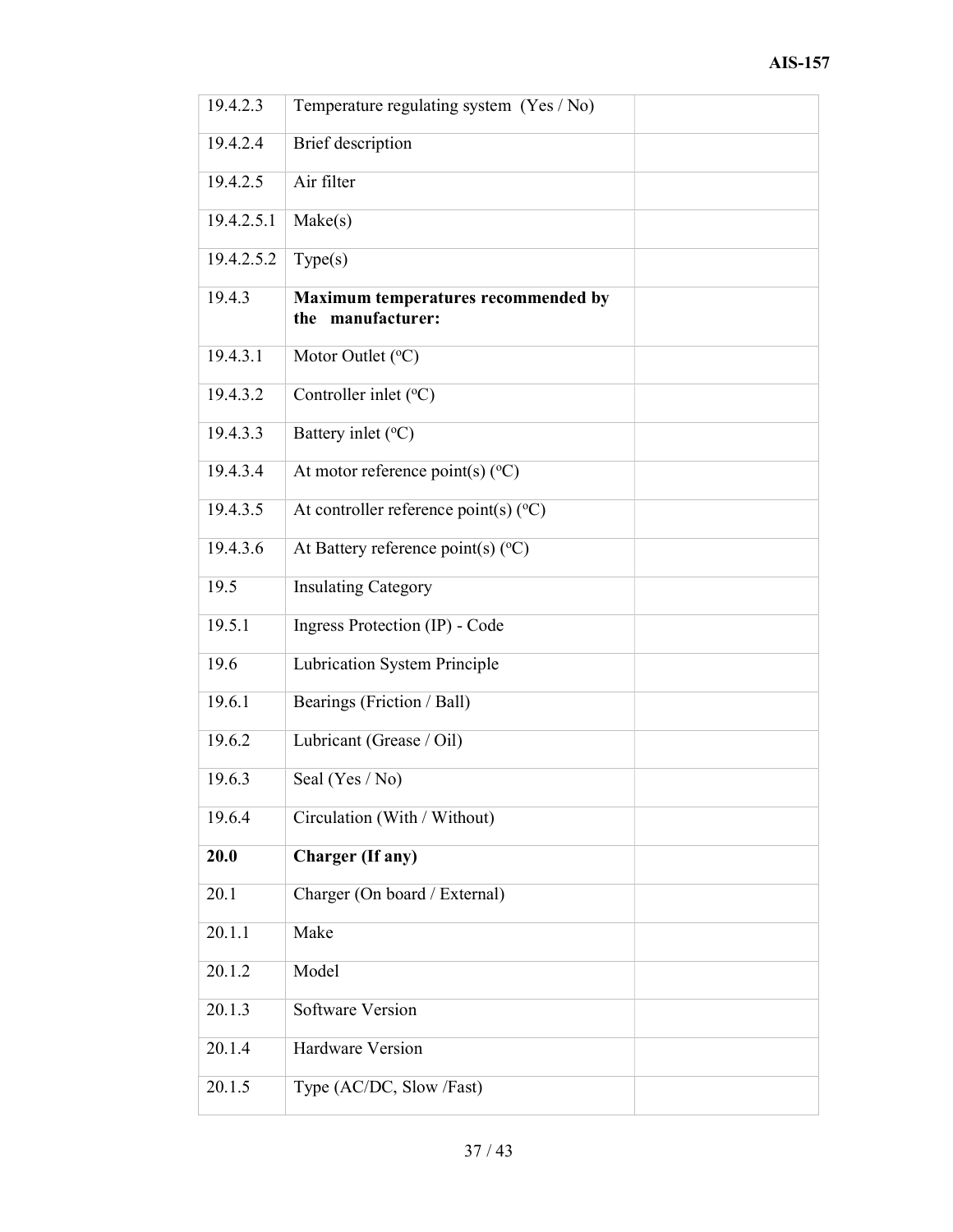| 20.1.6 | Standard Protocol (BEVC DC001(or) BEVC<br>AC001(or) CCS (or) GB/T (or) CHAdeMO<br>(or) SAE J1772 (or) if other specify)                                                                                                                      |  |
|--------|----------------------------------------------------------------------------------------------------------------------------------------------------------------------------------------------------------------------------------------------|--|
| 20.2   | Description of the normal profile of charging<br>system                                                                                                                                                                                      |  |
| 20.3   | Specifications                                                                                                                                                                                                                               |  |
| 20.3.1 | Mains Supply : single phase / three phase                                                                                                                                                                                                    |  |
| 20.3.2 | Input Nominal Voltage (V) & frequency (Hz)<br>with tolerances.                                                                                                                                                                               |  |
| 20.3.3 | Output Voltage Range (V) and Current Range<br>(A)                                                                                                                                                                                            |  |
| 20.4   | Reset period recommended between the end of<br>the discharge and the start of the charge                                                                                                                                                     |  |
| 20.5   | Recommended duration of a complete charge                                                                                                                                                                                                    |  |
| 20.6   | In case of on-board charger                                                                                                                                                                                                                  |  |
| 20.6.1 | Continuous rating of charger socket (A)                                                                                                                                                                                                      |  |
| 20.6.2 | Time rating (h) of charger socket, if any                                                                                                                                                                                                    |  |
| 20.6.3 | Whether soft-start facility (Yes / No)                                                                                                                                                                                                       |  |
| 20.6.4 | Maximum initial in-rush current (A)                                                                                                                                                                                                          |  |
| 21.0   | <b>Electrical details of vehicle for functional</b><br>safety                                                                                                                                                                                |  |
| 21.1   | Schematic diagram showing the electrical<br>layout giving all major electrical items along<br>with their physical location in the vehicle. It<br>shall include batteries, power-train components,<br>protection fuses, circuit breakers etc. |  |
| 21.2   | Specifications of circuit breakers/ fuses used for<br>protection of batteries / power-train                                                                                                                                                  |  |
| 21.2.1 | IS / IEC specifications                                                                                                                                                                                                                      |  |
| 21.2.2 | Rating $(A)$                                                                                                                                                                                                                                 |  |
| 21.2.3 | Opening time (ms)                                                                                                                                                                                                                            |  |
| 21.3   | Working voltage V                                                                                                                                                                                                                            |  |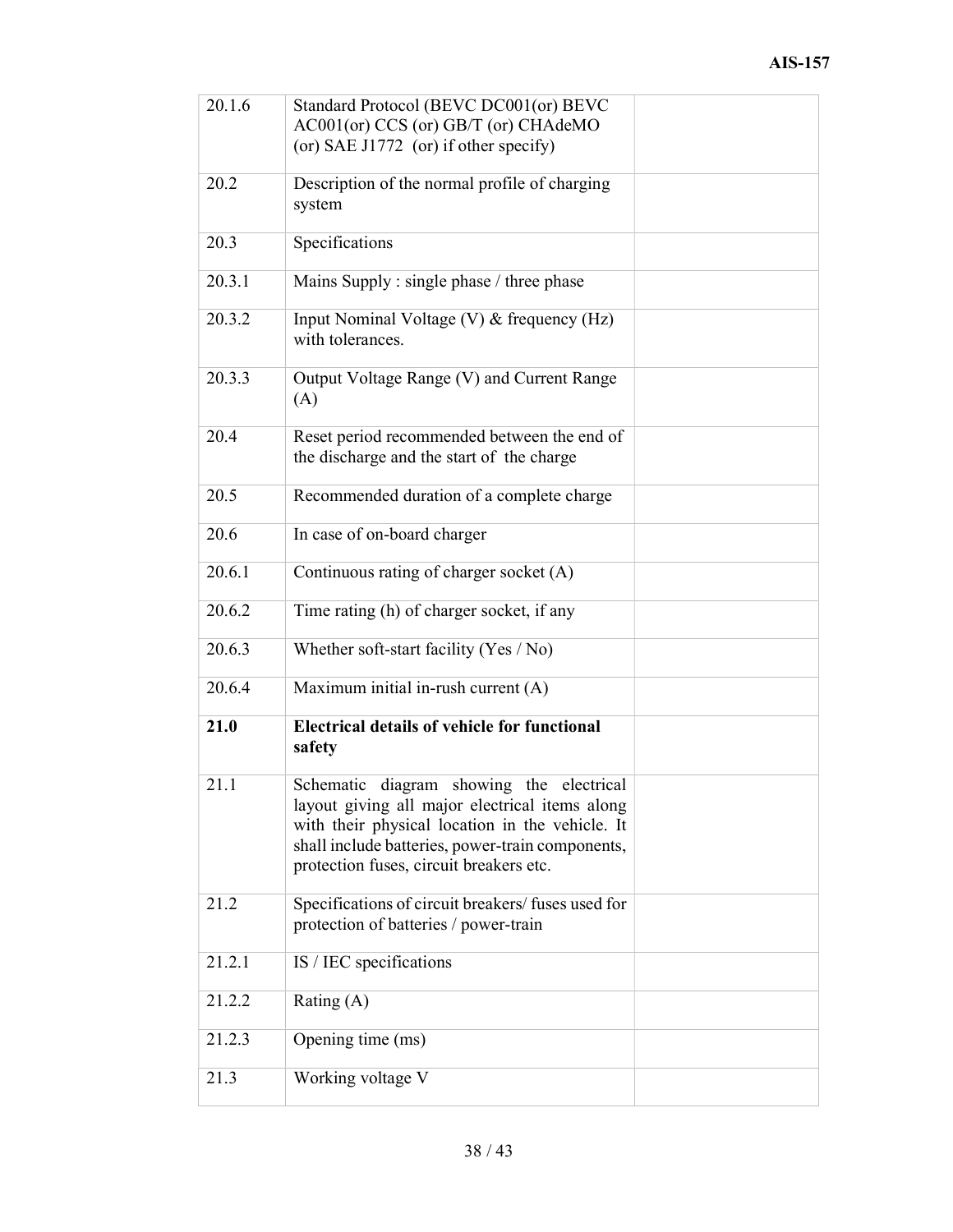| 21.4                | Schematic highlighting physical location of live<br>parts having working voltage greater than 60 V<br>DC or 25 V AC |  |
|---------------------|---------------------------------------------------------------------------------------------------------------------|--|
| 21.5                | Electric cables / connectors / wiring harness                                                                       |  |
| 21.5.1              | IEC protection class                                                                                                |  |
| 21.5.2              | Insulation material used                                                                                            |  |
| 21.5.3              | Is Conduits provided? (Yes / No)                                                                                    |  |
| 21.6                | List of exposed conductive parts of on-board<br>equipment.                                                          |  |
| 21.6.1              | Any potential equalization resistance used to<br>electrically connect these parts (Yes/No)                          |  |
| $21.6.\overline{2}$ | If yes, give details                                                                                                |  |
| 21.7                | List of failures due to which the vehicle will<br>come to standstill                                                |  |
| 21.8                | List of conditions under which the<br>performance of vehicle is limited and how.                                    |  |
| 22.0                | Electrical energy consumption of Vehicle in<br>W-h/km, as per AIS-039 (Rev.1)                                       |  |
| 23.0                | Any other additional information the<br>manufacturer would like to declare                                          |  |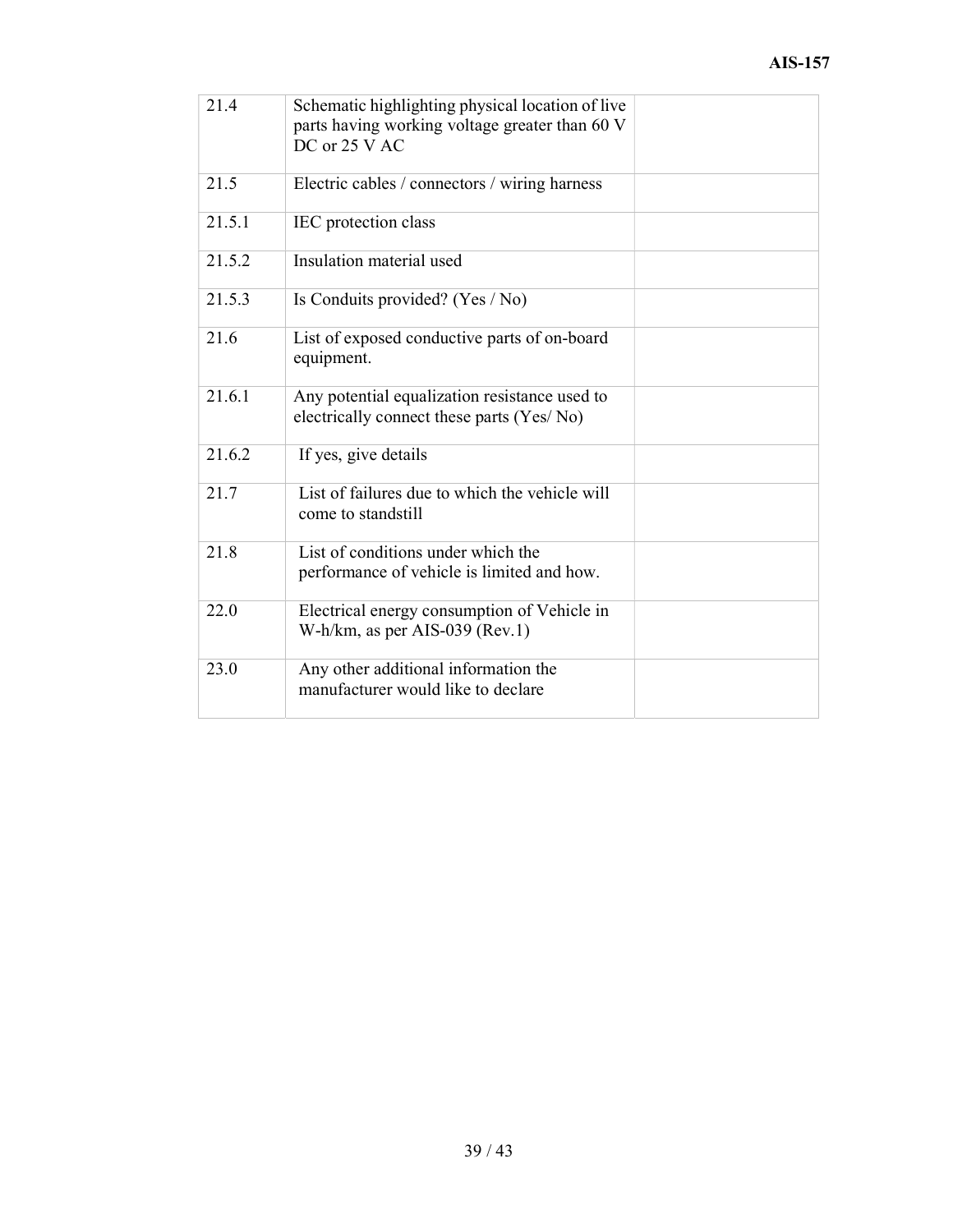| <b>ANNEXURE-V</b>                                                                                                              |                             |                                                                                                                                                                               |
|--------------------------------------------------------------------------------------------------------------------------------|-----------------------------|-------------------------------------------------------------------------------------------------------------------------------------------------------------------------------|
|                                                                                                                                | <b>Reference Standards:</b> |                                                                                                                                                                               |
| Considerable assistance has been taken from following International and national<br>standards in preparation of this standard. |                             |                                                                                                                                                                               |
| 1.                                                                                                                             | <b>UNR 134</b>              | Uniform provisions concerning the approval of motor<br>vehicles and their components with regard to the safety<br>related performance of hydrogen fuelled vehicles<br>(HFCV). |
| 2.                                                                                                                             | <b>GTR 13</b>               | Global technical regulation on hydrogen and fuel cell<br>vehicle.                                                                                                             |
| 3.                                                                                                                             | EC 79/2009                  | Type approval of hydrogen-powered motor vehicles.                                                                                                                             |
| $\overline{4}$ .                                                                                                               | EU 406 / 2010               | Type approval of hydrogen-powered motor vehicles.                                                                                                                             |
| 5.                                                                                                                             | ISO 12619                   | Compressed gaseous hydrogen (CGH2) and<br>hydrogen/natural gas blend fuel system components.                                                                                  |
| 6.                                                                                                                             | ISO 17268                   | Gaseous hydrogen land vehicle refuelling connection<br>device.                                                                                                                |
| 7.                                                                                                                             | <b>ISO 23828</b>            | Fuel Cell Road Vehicles-Energy consumption<br>measurement-vehicles fuelled with compressed hydrogen.                                                                          |
| 8.                                                                                                                             | ISO 23272-1                 | Fuel Cell Road Vehicles-Safety specifications-Vehicle<br>functional safety.                                                                                                   |
| 9.                                                                                                                             | AIS-038 (Rev. 1)            | Battery operated vehicles – Requirements for construction<br>and functional safety.                                                                                           |
| 10.                                                                                                                            | AIS-039 (Rev. 1)            | Electric power train vehicles-Measurement of electric<br>energy consumption.                                                                                                  |
| 11.                                                                                                                            | AIS-040 (Rev. 1)            | Electric power train vehicles- Method of measuring the<br>range.                                                                                                              |
| 12.                                                                                                                            | AIS-041 (Rev. 1)            | Electric power train vehicles-Measurement of net power<br>and the maximum 30 minute power.                                                                                    |
| 13.                                                                                                                            | AIS-048 (Rev. 1)            | Battery operated vehicles - Safety requirements of<br>traction batteries.                                                                                                     |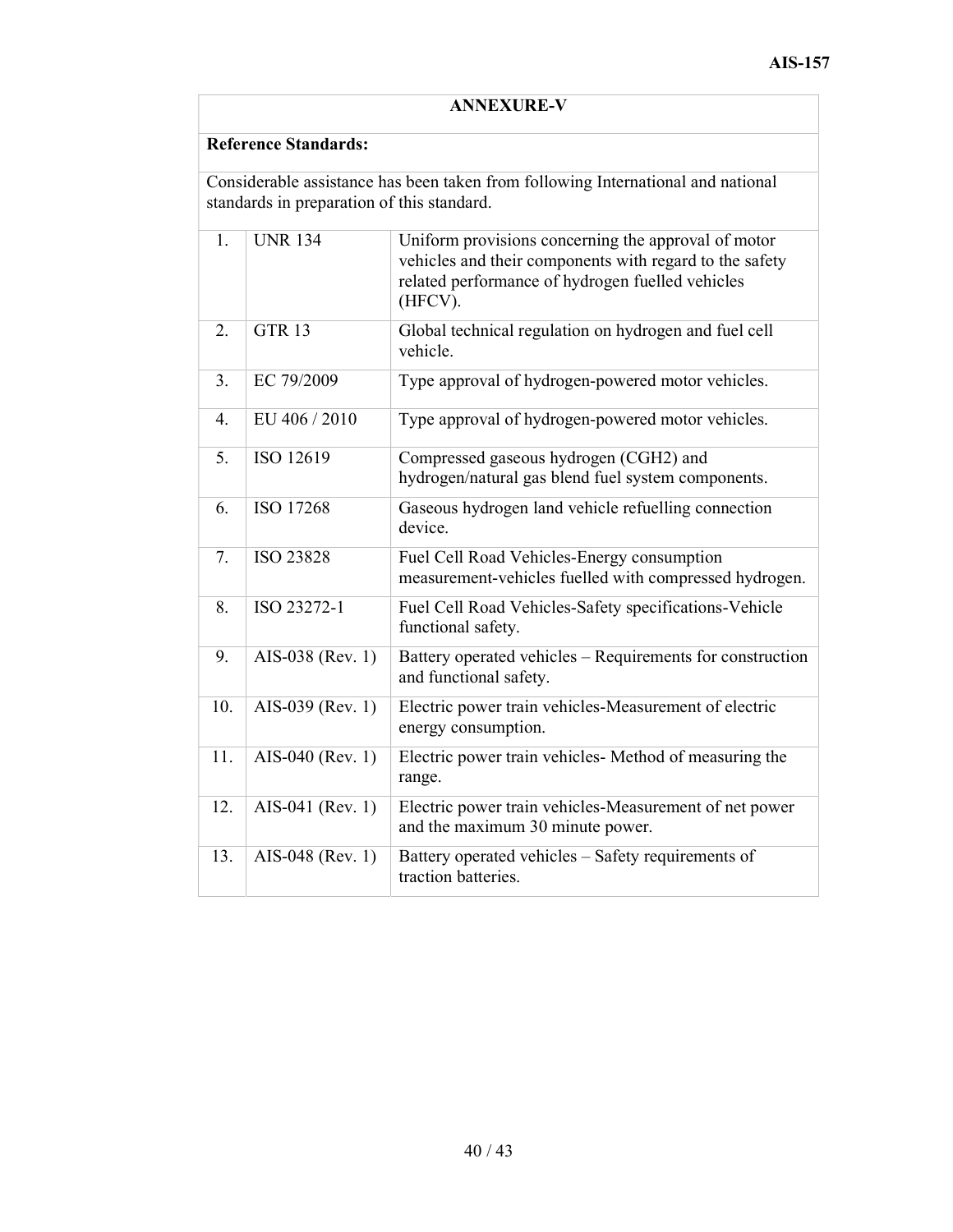## ANNEXURE-VI

## (See Introduction)

## Composition of AISC Panel\*

| Convener                 | Organization                                             |
|--------------------------|----------------------------------------------------------|
| Shri Arikapudi Suresh    | TATA Motors Ltd., Pune (SIAM)                            |
| <b>Panel Secretariat</b> | Organization                                             |
| Shri P S Gowrishankar    | TATA Motors Ltd., Pune (SIAM)                            |
| <b>Members</b>           | <b>Representing</b>                                      |
| Shri Akbar Badusha       | Automotive Research Association of India (ARAI)          |
| Dr. S S Thipse           | Automotive Research Association of India (ARAI)          |
| Dr. Abhijit Marathe      | Automotive Research Association of India (ARAI)          |
| Shri Manoj Desai         | Automotive Research Association of India (ARAI)          |
| Shri Ajay Dekate         | Automotive Research Association of India (ARAI)          |
| Shri Parag Mengaji       | Automotive Research Association of India (ARAI)          |
| Shri Kamalesh Patil      | Automotive Research Association of India (ARAI)          |
| Shri N S Athale          | Automotive Research Association of India (ARAI)          |
| Ms. Vijayanta Ahuja      | International Centre for Automotive Technology<br>(ICAT) |
| Shri Mahindrapal Singh   | International Centre for Automotive Technology<br>(ICAT) |
| Shri Mayank Sharma       | International Centre for Automotive Technology<br>(ICAT) |
| Shri Shekhar N Dhole     | Central Institute of Road Transport (CIRT)               |
| Shri D H Perdhakar       | Central Institute of Road Transport (CIRT)               |
| Shri Mahesh Shingade     | Central Institute of Road Transport (CIRT)               |
| Shri Shailendra Dewangan | TATA Motors Ltd. (SIAM)                                  |
| Shri Ravikumar           | TATA Motors Ltd. (SIAM)                                  |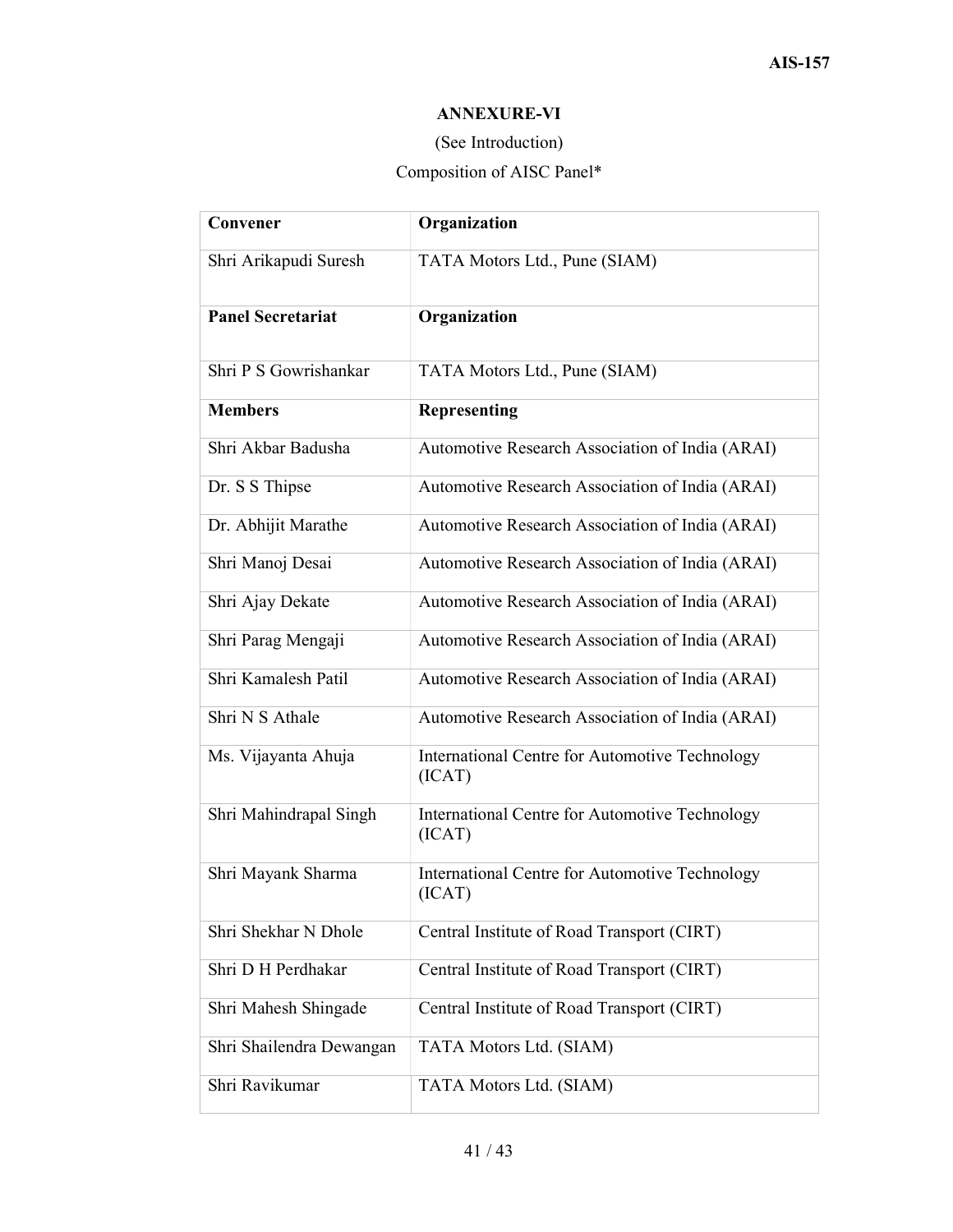| Shri Siddharth Kumar R    | Ashok Leyland Ltd. (SIAM)                                       |
|---------------------------|-----------------------------------------------------------------|
| Ms. Suchismita Chatterjee | Ashok Leyland Ltd. (SIAM)                                       |
| Shri Vijeth R Gatty       | Toyota Kirloskar Motor Pvt. Ltd. (SIAM)                         |
| Shri Raju M               | Toyota Kirloskar Motor Pvt. Ltd. (SIAM)                         |
| Shri S.Muthu Kumar        | Honda Cars R&D India (SIAM)                                     |
| Shri Kiran Dakale         | KPIT Technologies Ltd. (SIAM)                                   |
| Shri Tejas Kshatriya      | KPIT Technologies Ltd. (SIAM)                                   |
| Shri Uday Harite          | <b>Automotive Component Manufacturing Association</b><br>(ACMA) |
| Shri Stein                | <b>BOSCH</b> (ACMA)                                             |
| Shri Arun Kuruuangattil   | Air Products & Chemicals                                        |
| Shri Vikash Batra         | Delhi Transport Corporation                                     |

\* At the time of approval of this Automotive Industry Standard